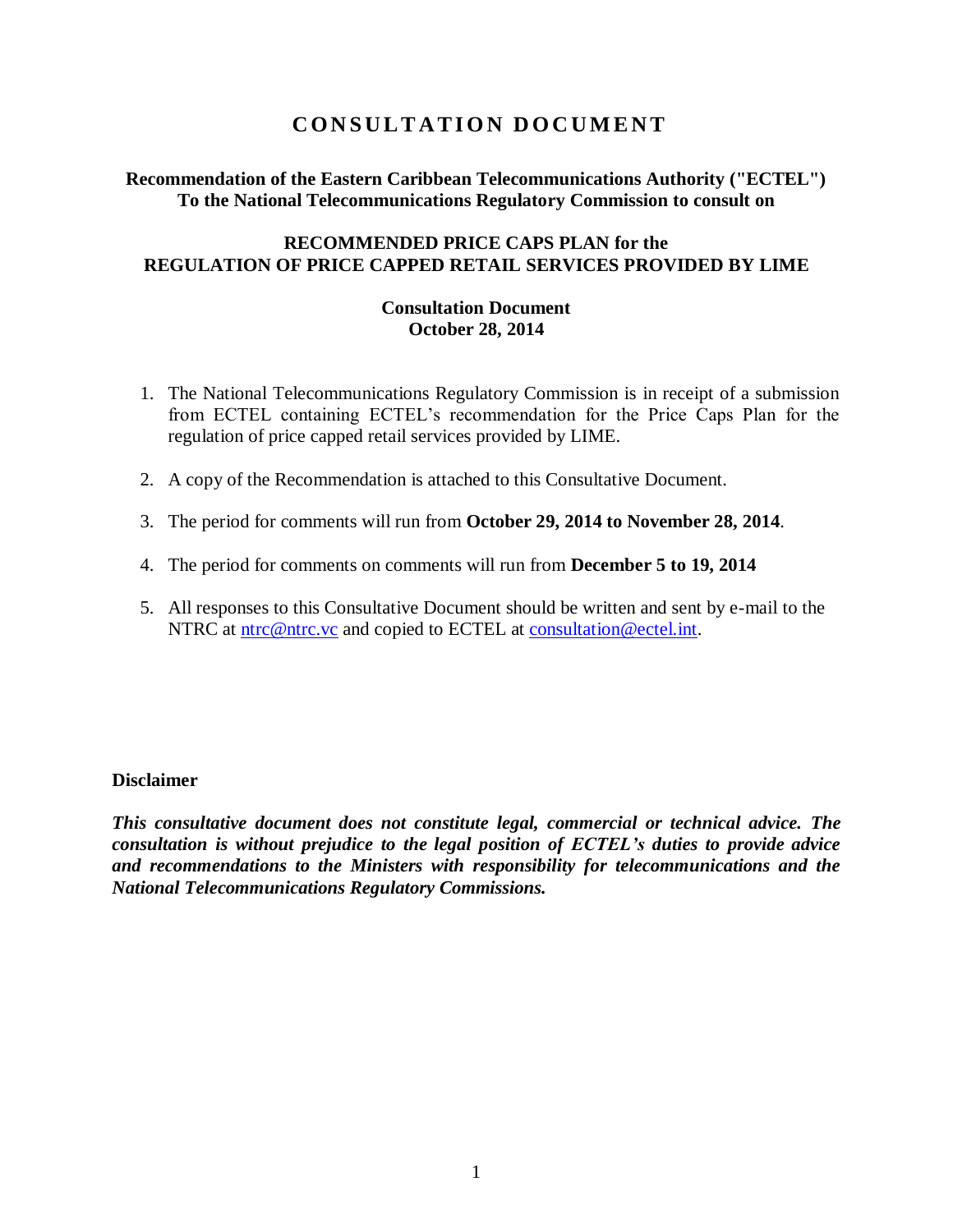### **Suggested Guidelines for Responses to Consultations**

In order to promote faster processing of views expressed and to reduce administrative lags in the public consultation processes, the Commission hereby recommends that parties desirous of making contributions to the attached consultation follow the procedures outlined below.

- 1) Responses to consultations should be clearly labeled as a response to the particular consultation and correctly referenced by title.
- 2) Documents should contain; the Name of Party commenting, address and telephone, fax number and email contacts of commentary author or corporate officer(s) responsible for document. This information will enable the Commission to clarify any comments where necessary, or to facilitate follow-up dialog where required.
- 3) Commenting parties should avoid making comments in the form of tracked changes to consultation documents.
- 4) Where possible, parties should make explicit reference to academic articles, legislative provisions in other jurisdictions, or other sources relied on, and should provide copies of these together with comments. Accurate citations of resources relied on will suffice if copies cannot be provided.
- 5) Where parties are commenting on specific provisions of legal language, alternative language should be proposed where possible. Such language should be appropriately highlighted and double spaced. Parties should avoid proposing alternative language in tracked changes to the consultation document.

The Commission is grateful to those parties adopting the recommended guidelines for submitting comments.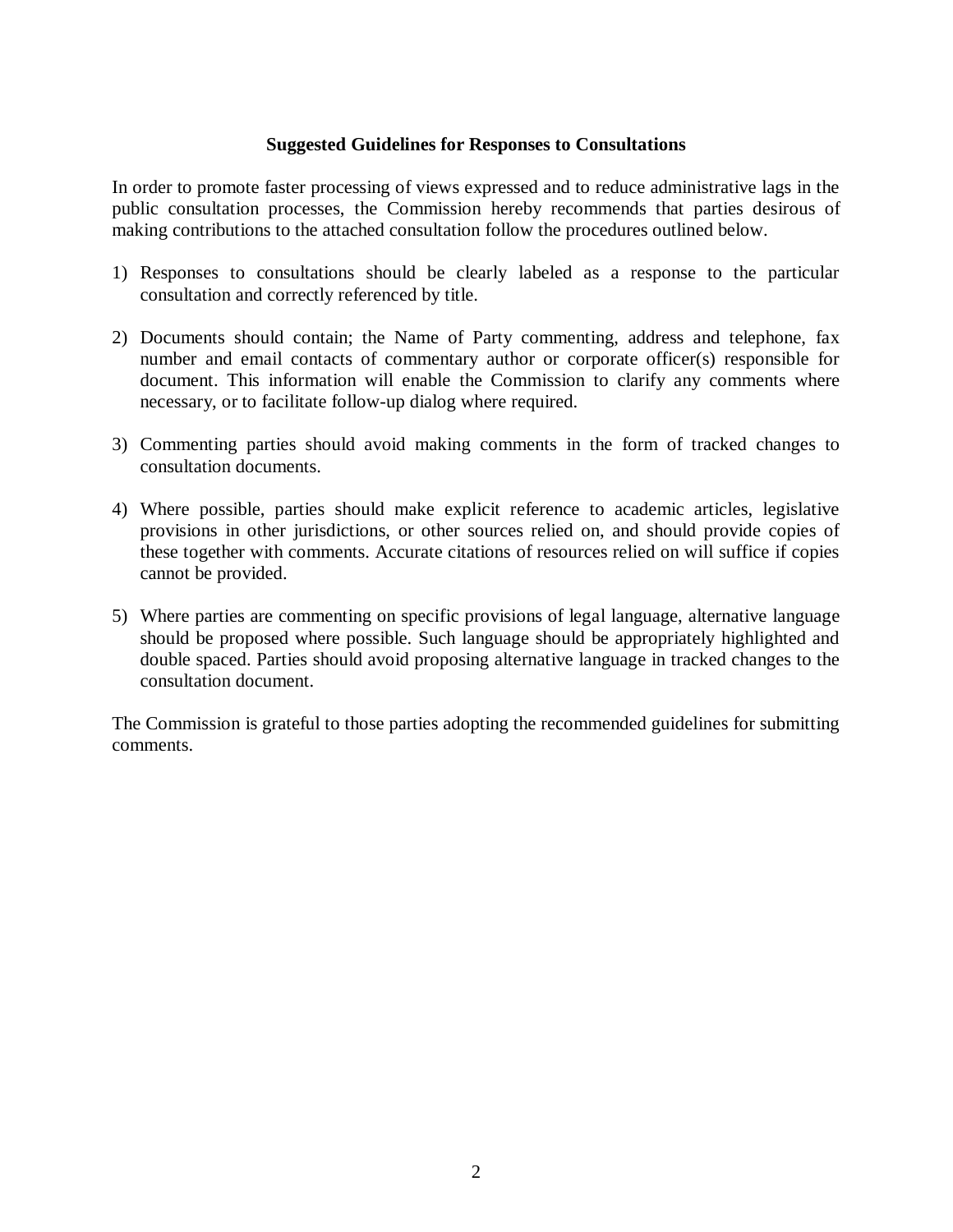# **RECOMMENDED PRICE CAPS PLAN**

# **FOR THE**

# **REGULATION OF PRICE CAPPED RETAIL SERVICES PROVIDED BY LIME**

**CONSULTATION PAPER**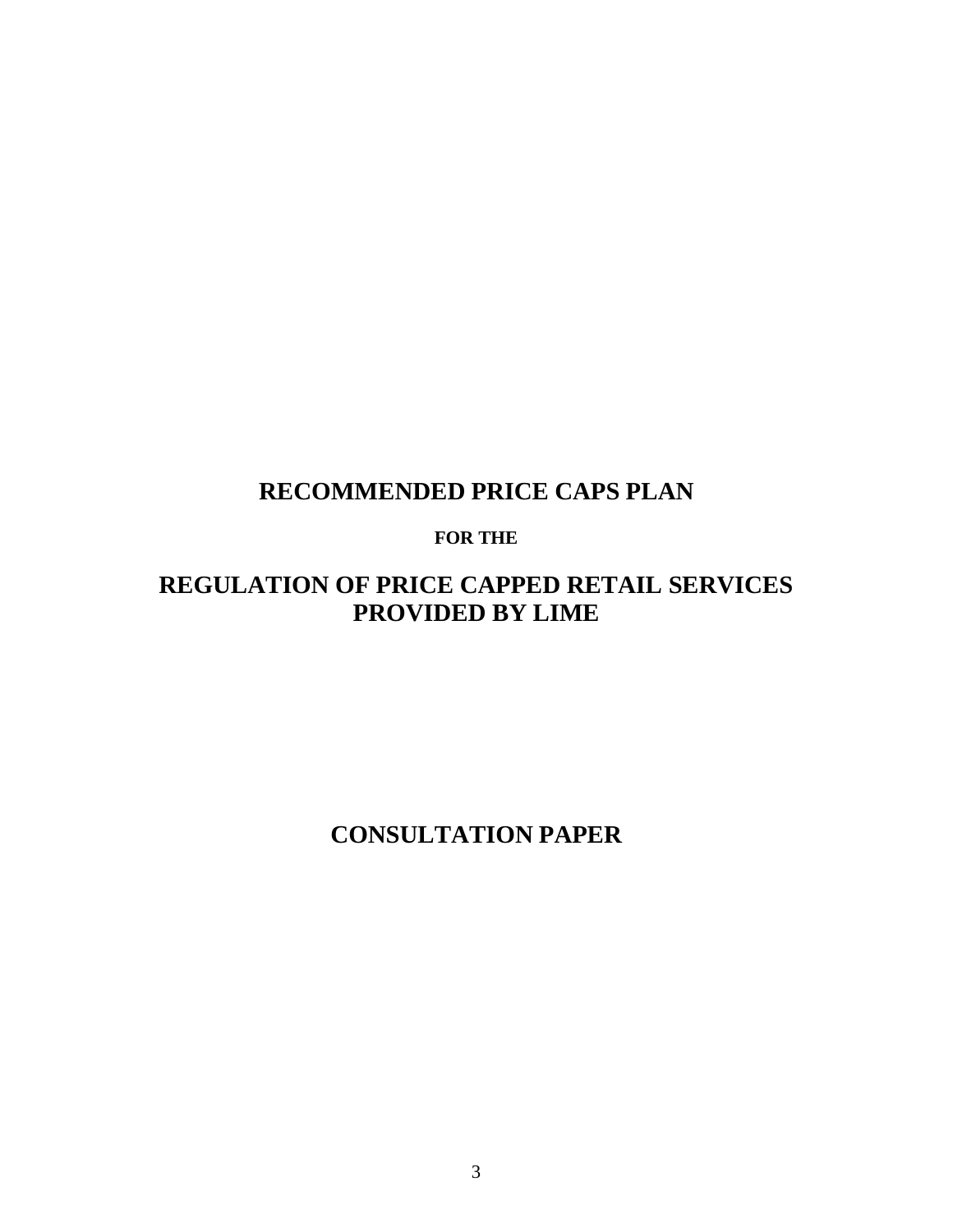# **1 Introduction**

Following the liberalization of the telecommunications sector in the ECTEL Member-States more than ten years ago, ECTEL and the NTRCs have implemented two successive price cap plans to regulate the prices of LIME's retail fixed services.

The first of these plans came into effect in December 2004 and was schedule to expire in March 2008 but was extended until April 15, 2010 when it was replaced by the current price caps plan (the "2004 PCP" and "2010 PCP", respectively). The 2010 PCP was scheduled to expire on March 31, 2013 but has been extended by ECTEL, pending the development and approval of a new price caps plan.

The price capped services included in the 2004 PCP and 2010 PCP were the same and were based on the Price Caps Implementation Agreement signed between the ECTEL Member-States, ECTEL and LIME on July 30, 2004. With this in mind, ECTEL was mindful of the need to undertake a market assessment of LIME's retail fixed services that had been included in the 2010 PCP. The results of the market assessment would identify which of LIME's retail fixed services should or should not continue to be included in a new PCP, and if included in the new PCP, the nature and extent of any such pricing constraints. The results of the market assessment exercise are included in **Annex 1.** Based on interim market assessment work, ECTEL invited LIME to participate in a comprehensive bilateral discussion process with the objective of reaching agreement on a new PCP to replace the 2010 PCP. The result of this process is the proposed recommended PCP included in **Annex 2.** Annex 1 and Annex 2 should be read together.

# **2. Process**

ECTEL engaged the services of Consultants to assist and advice it in all components of the bilateral discussion process to date, which may be summarized as follows:

- **Data Collection.** ECTEL relied on a number of data sources to review the 2010 PCP and to undertake the market assessment and design the proposed 2015 PCP, including the following:
	- The comprehensive database used by ECTEL for its annual Sector Review Report (which includes historical data up to fiscal-year end 2013) ("ECTEL DB");
	- LIME's annual filings pursuant to the 2004 PCP and 2010 PCP, including Annual Compliance Filings ("ACF"), which includes LIME's Enhanced Allocation Model ("EAM") historical accounting cost separations results;
	- LIME's confidential "Report on Market, and Economic Developments over the period of the Price Cap and the Impact on Price Caps" dated November 15, 2013 ("LMR"), filed in compliance with the 2010 PCP. The LMR provides historical data and information on LIME's telecommunications sector operations and performance
	- LIME's responses to ECTEL's request for information ("RFI") dated May 20, 2014.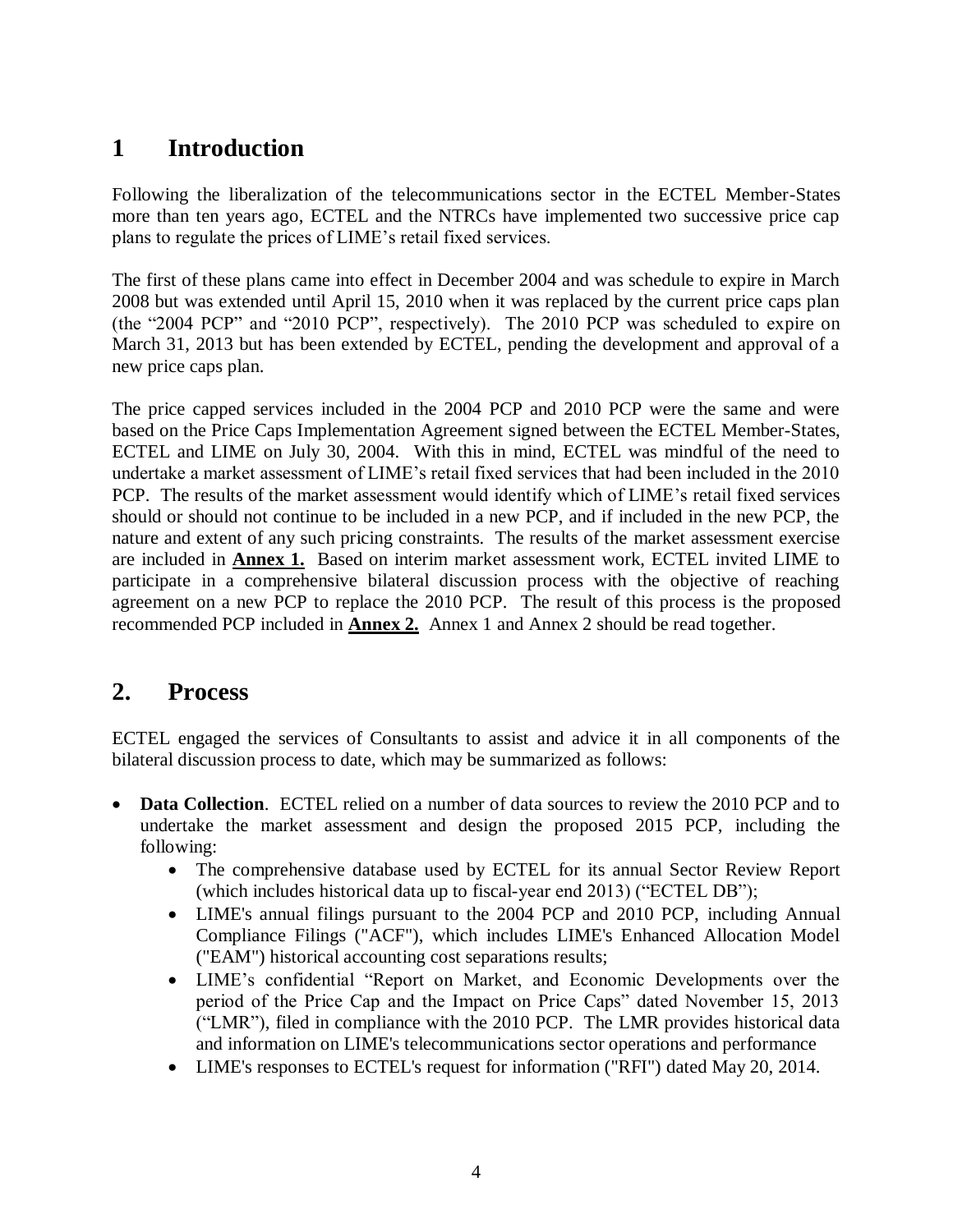- Responses to ECTEL's June 11, 2014 request for information sent to other licensed operators' ("OLO") providing retail fixed services.
- **Review of 2010 PCP.** The evolution of the telecommunications markets in the ECTEL Member States under price caps, beginning in 2004, has been significant. Further, forwardlooking market trends and the fact that the new PCP would be the third PCP implemented in the ECTEL Member States suggest that a more light-handed and narrowly focussed approach would likely be appropriate. This approach is consistent with regional and international trends.
- **Discussions with LIME.** As in the process to conclude the 2004 PCP, ECTEL established a Working Group (`WG`) process that included representatives from ECTEL directorate, LIME and the Consultants. The WG undertook a data collection, market assessment and PCP review process over the period from late May, 2014 to late September, 2014. The objective of the process was to reach a WG "consensus" Market Assessment and 2015 PCP for review with NTRCs prior to recommendation to ECTEL Board.
- Market Assessment. ECTEL adopted a standard market competitiveness assessment involving the following steps: (1) the definition of the relevant markets (2) the identification of market assessment criteria and (3) an assessment of the degree of competition in those markets based on the criteria. ECTEL adopted defined relevant markets and market assessment criteria based on experience and practice in other jurisdictions, ECTEL's 2007 "Framework for the Determination of Dominance and Assessment of Market Competitiveness" Proposal ("Framework Proposal") as well as the factors included in Regulation 14(2) of Dominica's 2012 Retail Tariff Regulations ("2012 RTR"). The final Market Assessment is included in **Annex 1**.
- **Recommended 2015 PCP**. As set out above, ECTEL was of the going-in view that a more light-handed and narrowly focussed PCP was appropriate. This approach was confirmed by the interim market assessment results. In this context the 2010 PCP Rules were reviewed and assessed with the objective of moving towards a more light-handed PCP. The services to be included in the PCP, the number of baskets and the corresponding constrains were similarly assessed based on the interim market assessment results. These were validated based on the final market assessment results. The 2015 PCP is more streamlined (includes only two service baskets) and narrowly focussed (includes only those services determined in the market assessment process), reflective of current and emerging market conditions. It includes pricing safeguards for "basic" residential and business access and standard domestic calling rates. It also includes an additional 20 free FTF minutes per month for residential subscribers (bringing the total to 100 free FTF minutes under the 2015 PCP). The Recommended 2015 PCP is included in **Annex 2**.
- **NTRC Workshop and Approval by ECTEL Board and Preparation of ConDoc.** With the objective of providing an opportunity for the NTRCs to provide comments on a version of the proposed 2015 PCP, the WG consensus market assessment and proposed PCP were presented to the NTRCs at a joint ECTEL/NTRC workshop in St. Lucia on August 21, 2014. The ECTEL Board subsequently considered the WG consensus market assessment and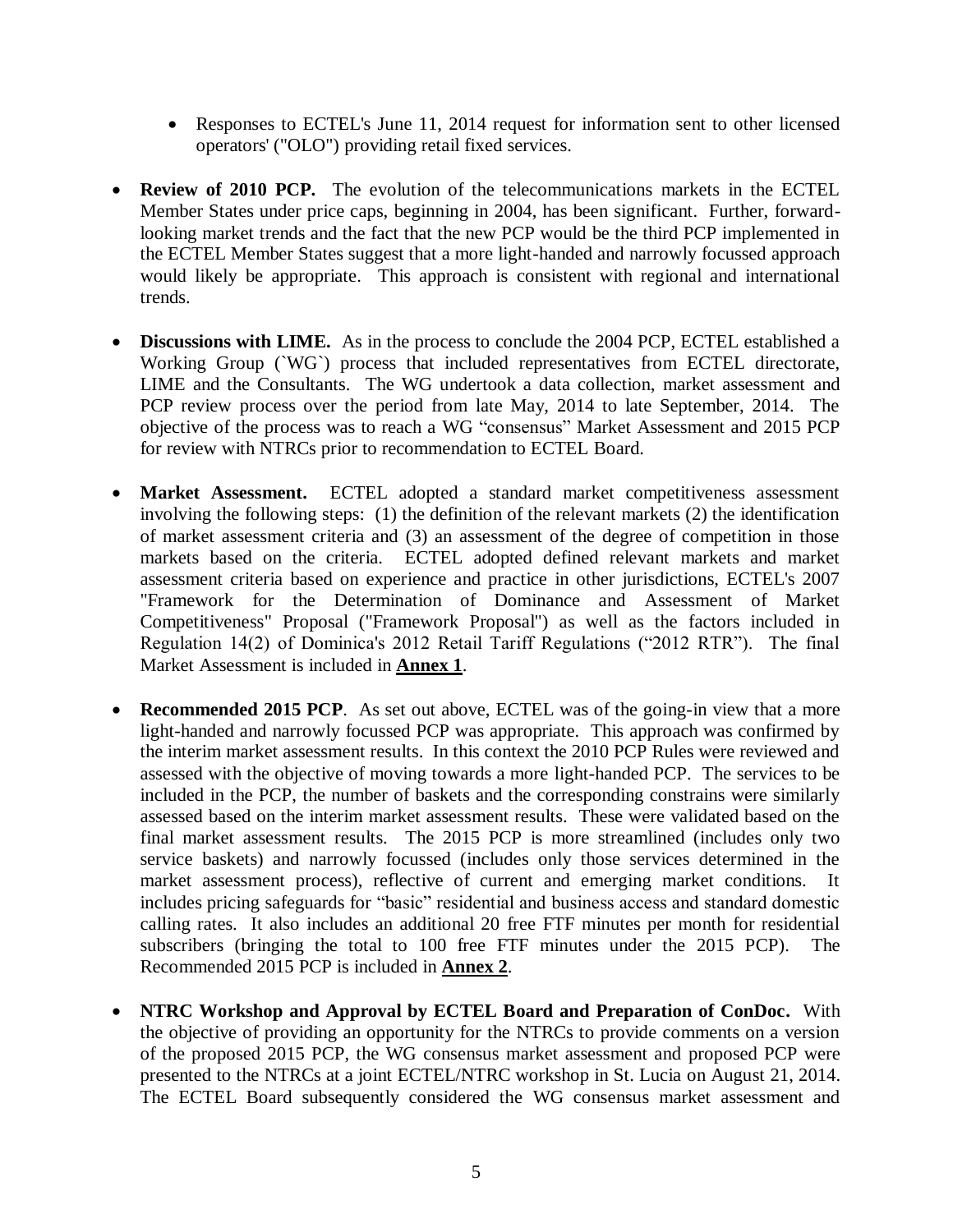proposed PCP at their meeting on September 12, 2014 and approved it for recommendation to the NTRCs for public consultation. The ECTEL Directorate prepared this Consultation Document and sent it to each of the NTRCs in October, 2014.

# **This section is only applicable to the Commonwealth of Dominica 3 Legal basis for the proposed price cap plan**

In accordance with Regulation 29 (a) of the Telecommunication (Retail Tariff) Regulations, the Commission proposes to use a price cap plan to regulate the tariffs for some fixed line services offered by LIME. The services to be regulated were determined based on a market assessment, the results of which are presented in Annex 1. The Commission now invites comments from interested parties on Annex 1: Market Assessment and Annex 2: Recommended Price Caps Plan. Annex 1 and Annex 2 should be read together.

Following the Comments period, the Commission will submit comments received to ECTEL's Directorate for its assessment. In consultation with LIME, ECTEL may revise the Price Caps Plan and re-submit to the Commission for consideration, approval and adaption in accordance with the Telecommunication (Retail Tariff) Regulations.

# **This section is applicable to Grenada, St Kitts and Nevis, Saint Lucia and St Vincent and the Grenadines**

# **3 Legal basis for the consultation**

The Commission proposes to conduct a public consultation on the proposed price cap plan in accordance with Regulation 28  $(2)^1$  of the Telecommunication (Retail Tariff) Regulations. The Commission invites comments on Annex 1: Market Assessment and Annex 2: Recommended Price Caps Plan. Annex 1 and Annex 2 should be read together.

Following the Comments period, the Commission will submit comments received to ECTEL's Directorate for its assessment. In consultation with LIME, ECTEL may revise the Price Caps Plan and re-submit to the Commission for consideration, approval and adaption in accordance with the Telecommunication (Retail Tariff) Regulations.

 $\overline{a}$ 

 $1$  Regulation 29(2) in Saint Vincent and the Grenadines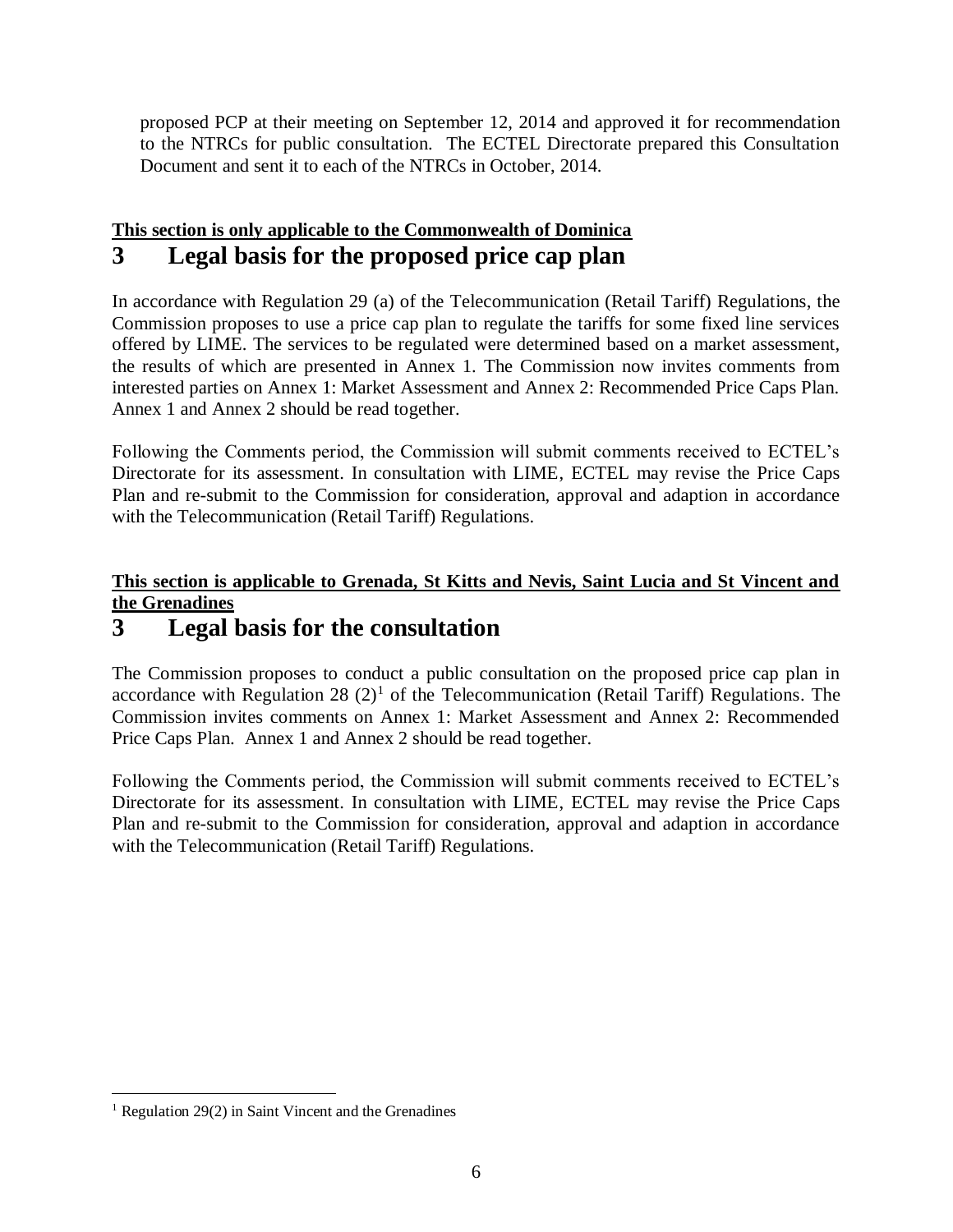# **ANNEX 1: MARKET ASSESSMENT**

As set out in the Consultation Document this market assessment involves the following steps: (1) the definition of the relevant markets (2) the identification of market assessment criteria and (3) an assessment of the degree of competition in those markets based on the criteria.

# **1. Relevant Markets**

Defining a relevant market involves consideration of both the product and geographic dimensions of the market in question. A relevant *product* market comprises all those products and/or services which are regarded as interchangeable or substitutable by consumers due to the products' characteristics, prices and intended use. A relevant *geographic* market comprises the area in which the firms concerned are involved in the supply of the products or services and in which the conditions of competition are sufficiently homogeneous.

LIME's retail fixed services included in the 2010 PCP cover a number of separate relevant markets, each of which is considered independently. Table 1 provides a list of adopted relevant markets along with a description of the main services covered in each case, which include related vertical and/or ancillary services. Thus, Table 1 includes the totality of the services included in the Current PCP. Table 1 shows that the services included in the Current PCP may be included in seven separate defined relevant markets (Markets 1 through 7).

|     | <b>Table 1 – Defined Relevant Retail Service Markets</b> |                                                                                                 |  |  |
|-----|----------------------------------------------------------|-------------------------------------------------------------------------------------------------|--|--|
| No. | <b>Relevant Market</b>                                   | <b>Service Inclusions</b>                                                                       |  |  |
| 1.  | Residential Access at a Fixed                            | Standalone or basic local access                                                                |  |  |
|     | Location                                                 | Residential value added services ("VAS"), including services such as caller ID and<br>$\bullet$ |  |  |
|     |                                                          | voice mail ("VM")                                                                               |  |  |
|     |                                                          | Bundled local access services (including bundled basic local access, VAS and/or<br>$\bullet$    |  |  |
|     |                                                          | domestic and/or international calling services, etc.)                                           |  |  |
|     |                                                          | All related services such as installation, activation or re-connection                          |  |  |
| 2.  | Business Access at a Fixed                               | Standalone or basic single-line local access (e.g., a Business DEL)<br>$\bullet$                |  |  |
|     | Location                                                 | Multiline local access (including PBX and Government)<br>٠                                      |  |  |
|     |                                                          | <b>Business VAS</b>                                                                             |  |  |
|     |                                                          | Bundled local access services (e.g., including single-line or multiline local access,           |  |  |
|     |                                                          | VAS and/or domestic and/or international calling services, etc.)                                |  |  |
|     |                                                          | All related services such as installation, activation or re-connection<br>$\bullet$             |  |  |
| 3.  | Domestic Calling from a                                  | Domestic Fixed-to-Fixed ("FTF") calling<br>$\bullet$                                            |  |  |
|     | <b>Fixed Location</b>                                    | Domestic Fixed-to-Mobile ("FTM") calling                                                        |  |  |
|     |                                                          | Including domestic "on-net" calling (i.e., to LIME fixed and mobile subscribers) and            |  |  |
|     |                                                          | "off-net" calling (i.e., to other local operators' networks)                                    |  |  |
| 4.  | Internet Access at a Fixed                               | Dial-up Access<br>$\bullet$                                                                     |  |  |
|     | Location                                                 | <b>Broadband Internet Access</b>                                                                |  |  |
|     |                                                          | Dedicated Internet Access ("DIA")                                                               |  |  |
|     |                                                          | All related one-time charges<br>$\bullet$                                                       |  |  |
| 5.  | Domestic Private Leased                                  | All DPLC services (i.e., all transmissions speeds and technologies)<br>$\bullet$                |  |  |
|     | <b>Circuits</b>                                          | All related one-time charges<br>٠                                                               |  |  |
| 6.  | <b>International Private Leased</b>                      | All IPLC services (i.e., all transmissions speeds and technologies)<br>$\bullet$                |  |  |
|     | Circuits                                                 | All related one-time charges<br>$\bullet$                                                       |  |  |
| 7.  | Data Services                                            | X.25<br>$\bullet$                                                                               |  |  |
|     |                                                          | Frame Relay                                                                                     |  |  |
|     |                                                          | Other Next Generation data services (including Ethernet)                                        |  |  |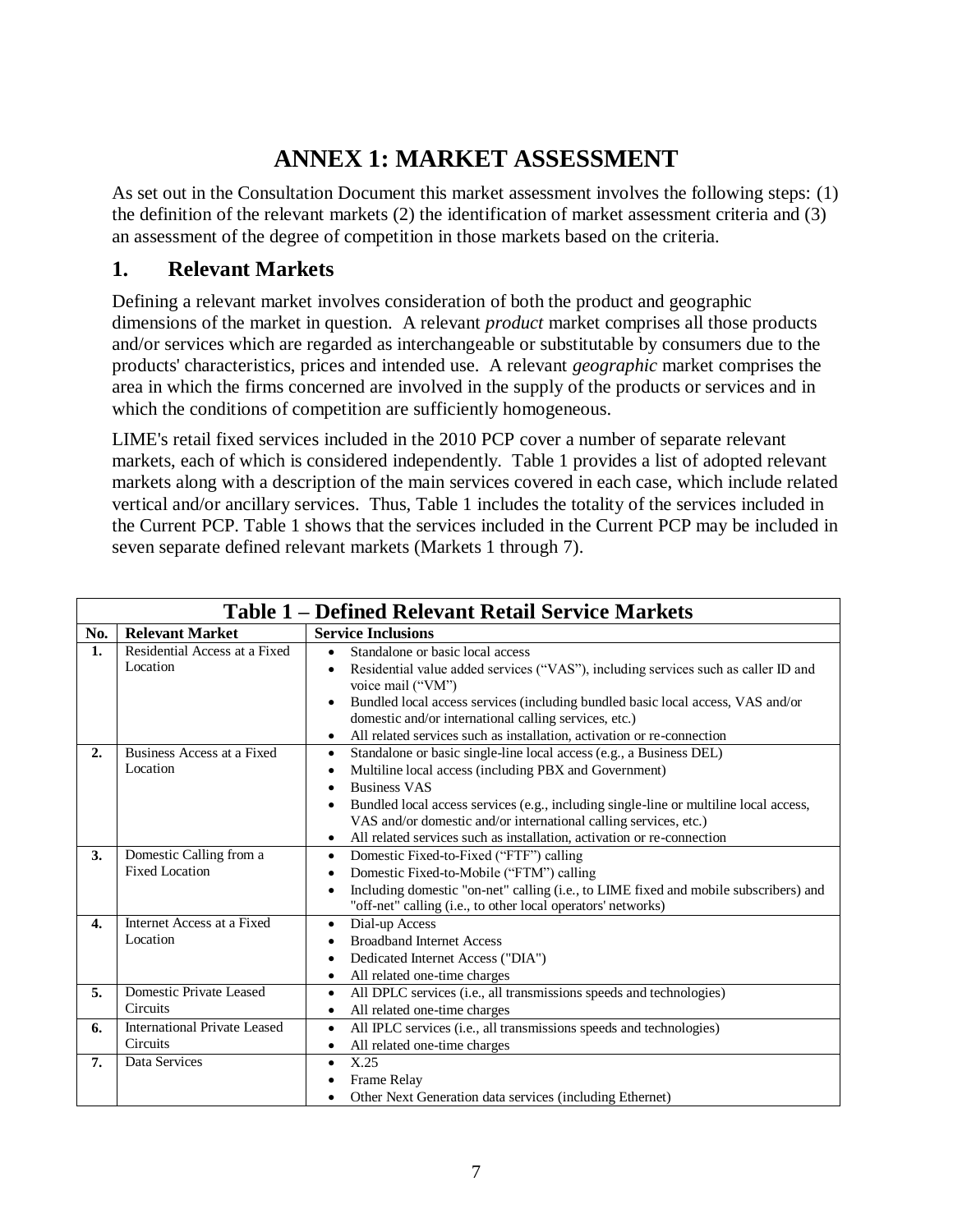|                |                        | Table 1 – Defined Relevant Retail Service Markets |
|----------------|------------------------|---------------------------------------------------|
| N <sub>0</sub> | <b>Relevant Market</b> | <b>Service Inclusions</b>                         |
|                |                        | All related one-time charges                      |

In terms of geographic market definition, based on the Framework Proposal, the geographic scope of each of the service markets listed in Table 1 is treated as national for each ECTEL Member-State ("MS").

## **Consideration of Mobile Services**

An important issue that arose in the context of the defining the above-noted relevant markets is whether it remains appropriate to treat fixed and mobile access and calling as separate relevant markets.

For instance, LIME argued in the LMR that market trends suggest that mobile access and calling are now reasonable substitutes for residential fixed access and domestic call origination from a fixed location (including calls made by both residential and business customers), respectively. If this were the case, then Market 1 should be expanded in scope to include mobile access and Market 3 above should be expanded in scope to include mobile domestic call origination.

However, ECTEL considers that the definitions of Markets 1 and 3 – which are limited to access and call origination services provided at a fixed location – remain appropriate at this time. There are a number of factors supporting this position:

- *Penetration*: Fixed line penetration has declined gradually in the MS from 27% in 2006 to 23% in 2013 overall. On the other hand, mobile penetration has increased from 70% to 128% over the same period. These contrasting trends suggest that the degree of substitution between fixed and mobile is limited.
- *Consumer Survey Data*: Based on the limited Caribbean consumer survey information available (which applied to a Caribbean jurisdiction outside of the MS), ECTEL found very limited evidence, in support of the contention that mobile is viewed by consumers as a substitute for residential fixed access. For instance, the available survey information indicated:
	- o that a large percentage of respondents had both fixed and mobile access, which suggests that most residential fixed access subscribers surveyed appear to view mobile as a complement rather than a substitute; and
	- o that the majority of the respondents retained fixed access because they have always had it (i.e., tradition) and also because they consider it to be more reliable.
- *Relative Prices*: An analysis of relative fixed and mobile prices in the MS, based on typical fixed subscriber call usage patterns, indicates that fixed service is currently considerably less expensive than mobile service. This suggests that mobile would not be a strong substitute for fixed service at this time.
- *Calling Patterns*: The available evidence indicates that calling patterns among fixed and mobile subscribers are very similar in that the majority of calls are "on-net". This suggests that current calling rate differentials incent subscribers to use fixed access primarily to call other fixed lines and mobile access primarily to call other mobile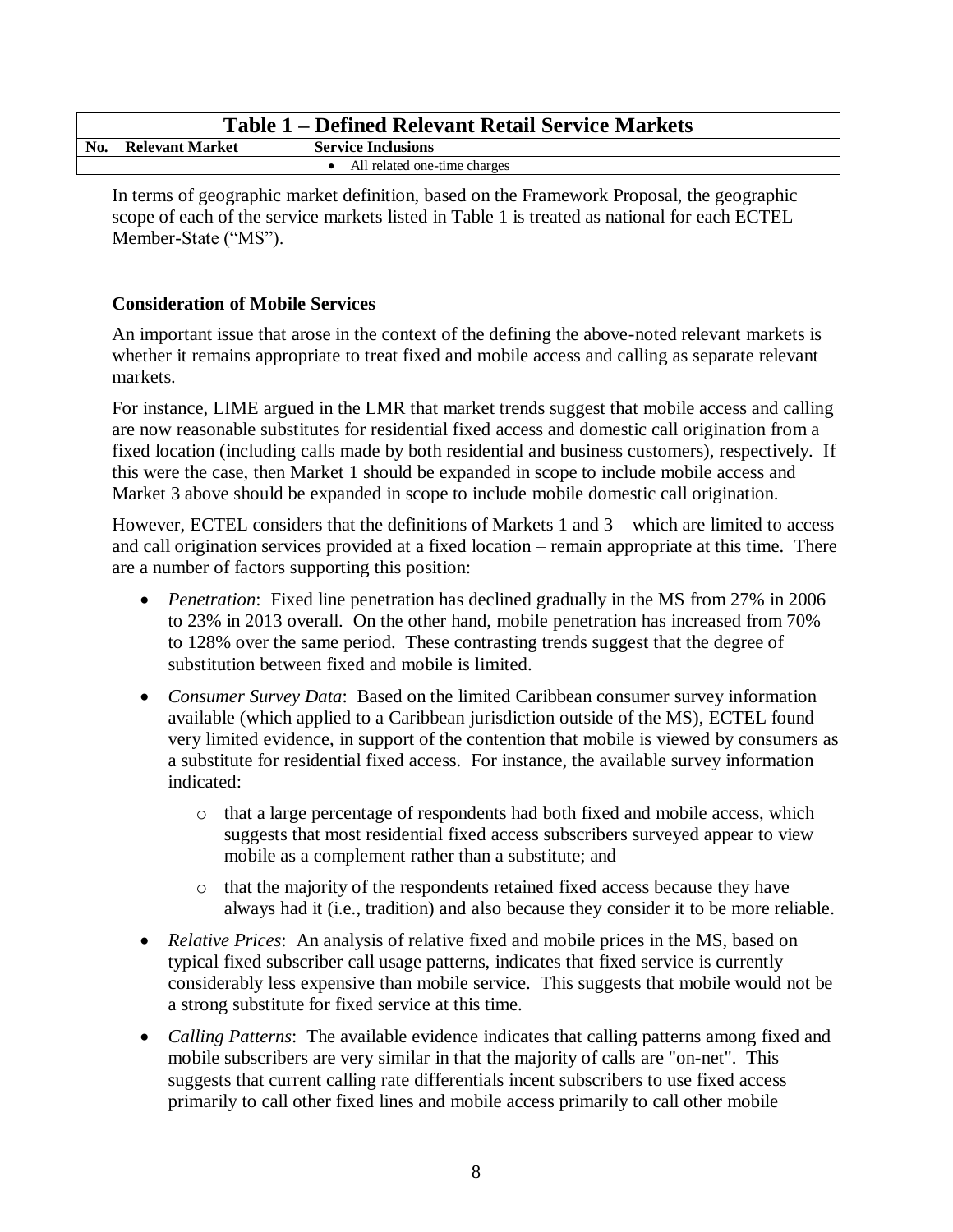subscribers. That is, while mobile may be a relatively strong alternative to fixed when the destination of the call is a mobile network, mobile is a very weak (or not at all) alternative when the destination of the call is a fixed network. In other words, mobile calling is, overall, at best a weak alternative to fixed calling under present service plan rates.

 *Regional Precedents*: ECTEL is not aware of any other jurisdictions in the Caribbean that have defined the relevant markets for access or calling as including both fixed and mobile technologies. Consequently, there is no support for adopting this approach in the MS at this time.

Therefore, ECTEL considers that Markets 1 and 3 should not be expanded to include mobile services at this time.

# **2 Market Competitiveness Test Criteria**

The range of alternative dominance and market competitiveness test criteria can be extensive and typically varies depending on the relevant market in question. For the case at hand, the objective was to adopt a manageable set of market competitiveness test criteria that provide an efficient and effective means to determine whether any or all of LIME's fixed retail services are currently or will in the immediate term be subject to sufficient competitive pressure to be potentially designated as unregulated or, alternatively, treated as uncapped regulated services. As well, the objective in this respect was to rely on quantifiable test criteria to the greatest extent possible.

With this in mind, and also based on the Framework Proposal and experience in other jurisdictions, Table 2 summarizes the market competitiveness test criteria adopted to assess the level of competition in each of the seven markets listed in Table 1. As well, given the harmonization objectives under which ECTEL was established, a single uniform market assessment was conducted jointly for all five MS. Table 2 shows a total of six test criteria.

|                  | Table 2 – Market Competitiveness Test Criteria                                       |                                                                                                                                                                                                                                                                                                                                                                                                                                                                                                                                                                                                                |  |  |  |
|------------------|--------------------------------------------------------------------------------------|----------------------------------------------------------------------------------------------------------------------------------------------------------------------------------------------------------------------------------------------------------------------------------------------------------------------------------------------------------------------------------------------------------------------------------------------------------------------------------------------------------------------------------------------------------------------------------------------------------------|--|--|--|
| No.              | <b>Criterion</b>                                                                     | <b>Description &amp; Relevance</b>                                                                                                                                                                                                                                                                                                                                                                                                                                                                                                                                                                             |  |  |  |
| 1.               | <b>LIME</b> Relevant<br>Market Specific<br>Data                                      | Consideration of historical volume, price and revenue data for LIME's fixed services included in the<br>٠<br>relevant market in question.<br>Consideration of historical service-specific profitability for LIME's fixed services included in the<br>$\bullet$<br>relevant market in question (using LIME's cost separations model).<br>Consideration of forward-looking projections for same (where available).<br>$\bullet$<br>Relevance: Evidence of declining trends for one or more of these factors may be indicative of an<br>$\bullet$<br>increasing level of competition.                             |  |  |  |
| 2.               | Competitive<br>Alternatives<br>(including)<br>evidence of<br>rivalrous<br>behaviour) | Identification of all existing and potential substitutes or alternatives by technology: wireline, fixed<br>$\bullet$<br>wireless and mobile wireless (as may be applicable).<br>Including in each case, service coverage, supply capacity and alternative pricing information.<br>$\bullet$<br>Evidence of falling prices, vigorous marketing activities and an expanding scope of activities by<br>$\bullet$<br>existing competitors.<br>Relevance: Significant evidence of competitive alternatives and rivalrous behaviour would be<br>$\bullet$<br>supportive of a finding of a high level of competition. |  |  |  |
| 3.               | <b>Market Shares</b>                                                                 | Estimation of LIME's current and historical market share (where possible).<br>$\bullet$<br>Relevance: Low or declining market share would be indicative of a high level of competition; however,<br>$\bullet$<br>high market share in and of itself would not preclude finding of sufficient competitiveness.                                                                                                                                                                                                                                                                                                  |  |  |  |
| $\overline{4}$ . | Market/Sector<br>Trends                                                              | Consideration of ongoing innovations and technological changes affecting the nature and scope of<br>$\bullet$<br>existing and potential competition.                                                                                                                                                                                                                                                                                                                                                                                                                                                           |  |  |  |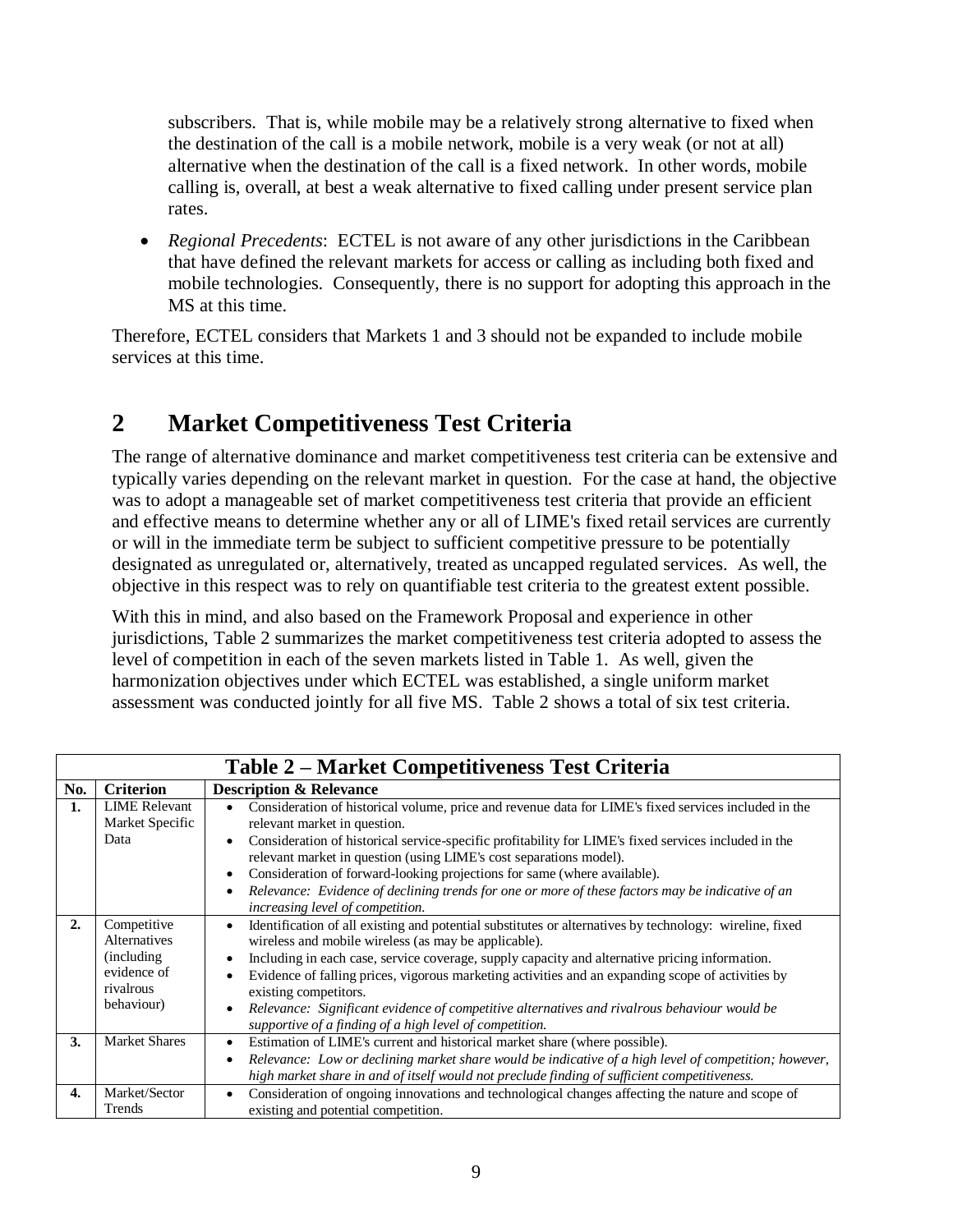|     | Table 2 – Market Competitiveness Test Criteria |                                                                                                                                                                                                                                                                                                                         |  |  |  |
|-----|------------------------------------------------|-------------------------------------------------------------------------------------------------------------------------------------------------------------------------------------------------------------------------------------------------------------------------------------------------------------------------|--|--|--|
| No. | <b>Criterion</b>                               | <b>Description &amp; Relevance</b>                                                                                                                                                                                                                                                                                      |  |  |  |
|     |                                                | Relevance: Evidence of rapid innovation and technological advancement would be supportive of<br>increasing competitiveness.                                                                                                                                                                                             |  |  |  |
| 5.  | Barriers to<br>Entry                           | Identification of any financial, technical or regulatory barriers to market entry or expansion or, more<br>generally, competition.<br>Relevance: Absence of any significant barriers to entry would be indicative of increasing<br>$\bullet$<br><i>competitiveness.</i>                                                 |  |  |  |
| 6.  | Consumer<br><b>Behaviour</b>                   | Identification of any barriers to switching<br>Survey information on customer perceptions on the substitutability service alternatives<br>Relevance: Absence of any significant barriers to switching and positive consumer opinions of<br>$\bullet$<br>alternatives would be indicative of increasing competitiveness. |  |  |  |

# **Market Assessment Data and Information**

The market data and information relied on by ECTEL for the purposes of the market assessment and analysis included the following:

- ECTEL's data base used for its annual Sector Review Report (which includes data up to fiscal-year end 2013) ("ECTEL DB");
- LIME's annual PCP filings including Annual Compliance Filings ("ACF"), which includes LIME's Enhanced Allocation Model ("EAM") historical accounting cost separations results;
- LIME's LMR, which provides historical data and information on LIME's telecommunications sector operations and performance in the MS;
- LIME's responses to ECTEL's request for information ("RFI") of May 20, 2014 and additional related follow-up data and information; and
- Other Local Operators' ("OLO") responses to ECTEL's RFI of June 11, 2014.

Lastly, ECTEL carried out its own qualitative assessment ("ECTEL Assessment") in considering some of the test criteria

# **3. Market Assessment**

Tables 3 to 9 include a summary of market assessment evidence and conclusions for the seven Markets listed in Table 1.

Each table includes the six test criteria identified in Table 2, as well as other factors (if any), whether or not there are significant differences in one or more MS and ECTEL's conclusion as to whether the corresponding services should or should not be included in the Recommended PCP.

Data sources are identified throughout Tables 3 to 9, based on the above-noted data and information summary. Note that some of the information in Tables 3 to 9 is competitively sensitive in nature in that its public release could cause direct and specific harm to LIME. Where this is the case, the summary information relied on by ECTEL is labelled as "*CONFIDENTIAL*".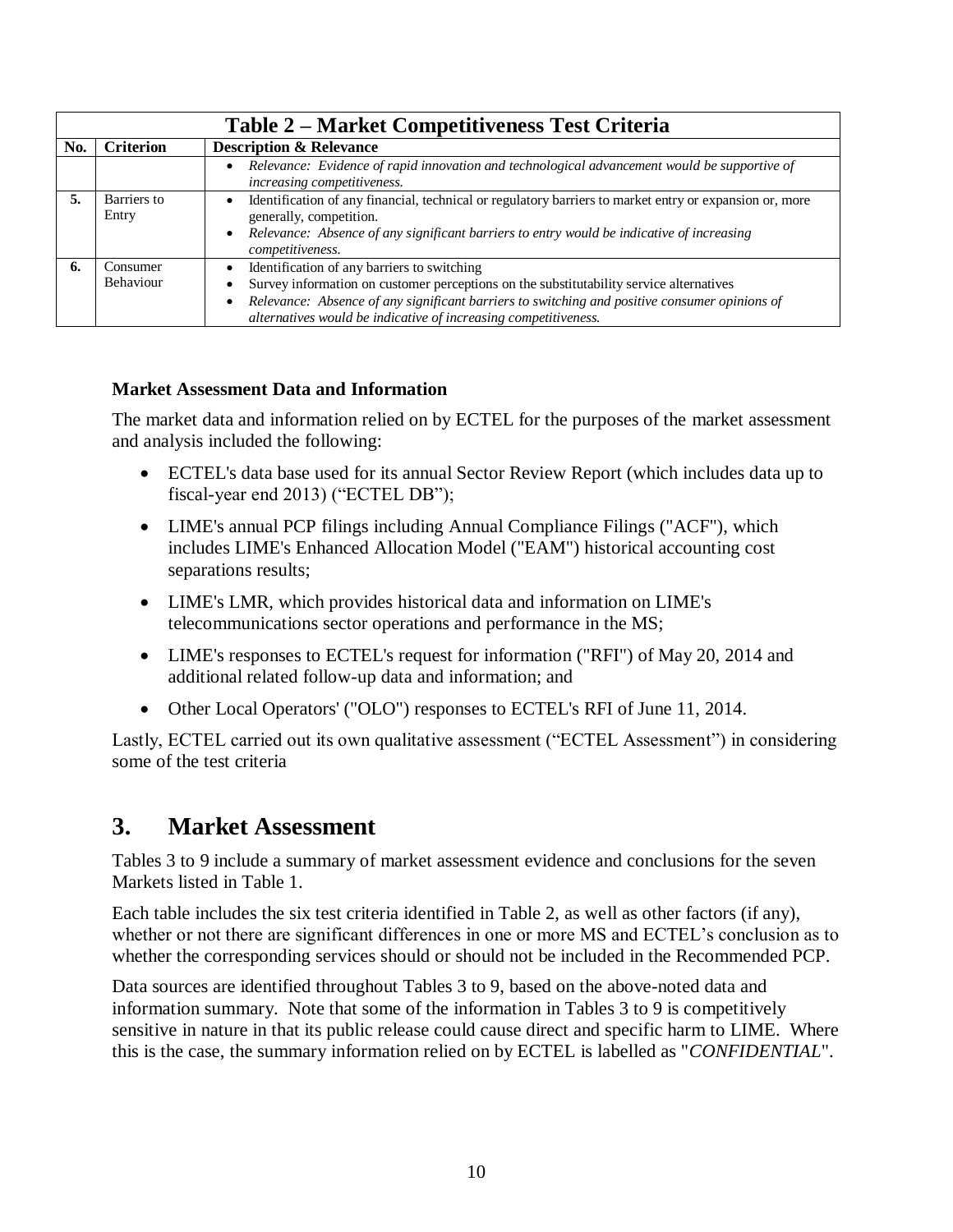|                | Table 3: Market Assessment Results for Market 1: Residential Access at a Fixed Location |                             |                                                                                                                                                                                                                                                                                                                       |                                                         |  |
|----------------|-----------------------------------------------------------------------------------------|-----------------------------|-----------------------------------------------------------------------------------------------------------------------------------------------------------------------------------------------------------------------------------------------------------------------------------------------------------------------|---------------------------------------------------------|--|
|                | <b>Criterion</b>                                                                        | <b>Considerations</b>       | <b>Evidence</b>                                                                                                                                                                                                                                                                                                       | <b>Source</b>                                           |  |
|                |                                                                                         | <b>Service Revenues</b>     | • CONFIDENTIAL                                                                                                                                                                                                                                                                                                        | $\bullet$ LMR                                           |  |
|                |                                                                                         | <b>Service Volumes</b>      | • LIME's RES fixed lines declining in all MS                                                                                                                                                                                                                                                                          | $\bullet$ LMR                                           |  |
|                |                                                                                         |                             | • Rate CONFIDENTIAL                                                                                                                                                                                                                                                                                                   | • ECTEL DB                                              |  |
|                |                                                                                         | <b>Service Prices</b>       | $\bullet$ No changes to headline fixed line prices since 2010                                                                                                                                                                                                                                                         | $\bullet$ LIME ACFs                                     |  |
| $\mathbf{1}$   | <b>LIME-Specific Relevant</b><br><b>Market Data</b>                                     | PCP API vs PCI              | • Basket 1 API $\leq$ PCI (gaps due to differences MS vs regional CPI – largest gap<br>$= 4.4\%$ in SVG)                                                                                                                                                                                                              | • LIME ACFs                                             |  |
|                |                                                                                         | <b>ARPU</b> trends          | • CONFIDENTIAL                                                                                                                                                                                                                                                                                                        | $\bullet$ LIME                                          |  |
|                |                                                                                         |                             |                                                                                                                                                                                                                                                                                                                       | $\bullet$ LMR                                           |  |
|                |                                                                                         | Promotions                  | • Several examples of fixed access promotions provided for Dominica, Grenada,<br>St. Kitts, and St. Vincent                                                                                                                                                                                                           | • LIME RFI Response                                     |  |
|                |                                                                                         | Profitability (EAM)         | • CONFIDENTIAL                                                                                                                                                                                                                                                                                                        | $\bullet$ LIME EAMs                                     |  |
| $\overline{2}$ |                                                                                         | <b>Direct Substitutes</b>   | • Cable telephony providers in each MS - including Marpin 2K4, Flow, The<br>Cable, Caribbean Cable and Karib Cable<br>• SAT Telecom offers fixed access service in Dominica (now owned by Digicel)<br>• Fixed wireless could be an option in the future (e.g., via Digicel)                                           | $\bullet$ ECTEL DB                                      |  |
|                | <b>Competitive Alternatives</b>                                                         | Coverage/Capacity           | • Cable coverage likely extensive, but actual footprint relative to LIME not<br>available                                                                                                                                                                                                                             | $\bullet$ NA                                            |  |
|                |                                                                                         | <b>Indirect Substitutes</b> | • Mobile provides an indirect substitute for many others and, more generally,<br>provides some competitive pressure on LIME's fixed line pricing<br>• VoIP service provides an indirect alternative (although it requires broadband<br>connection and may preclude local number)                                      | • ECTEL Assessment                                      |  |
|                |                                                                                         | Coverage/Capacity           | • Mobile generally nationwide<br>• VoIP depends on broadband coverage, but should at a minimum include<br>LIME's broadband network footprint                                                                                                                                                                          | • ECTEL Assessment                                      |  |
|                |                                                                                         | Evidence of rivalry:        | • Competitively priced alternatives being offered by cablecos, and LIME<br>responding with promotional offers (although relatively limited in number<br>based on examples provided to date)                                                                                                                           | • LIME RFI Response<br>• ECTEL DB<br>• ECTEL Assessment |  |
|                |                                                                                         | Revenue Based               | • Likely very high based on fixed line market shares                                                                                                                                                                                                                                                                  | • ECTEL Assessment                                      |  |
| $\overline{3}$ | <b>Market Shares</b>                                                                    | <b>Volume Based</b>         | • As of 2013, very high                                                                                                                                                                                                                                                                                               | $\bullet$ ECTEL DB<br>• OLO RFI Responses               |  |
|                |                                                                                         | Trend                       | • Relatively flat, with slight decline<br>• To date, competitor inroads limited and increasing very slowly                                                                                                                                                                                                            | • ECTEL DB                                              |  |
| $\overline{4}$ | <b>Market/Sector Trends</b>                                                             | Trends                      | • Residential fixed access lines generally decreasing gradually in most countries,<br>while mobile access increasing<br>• Generally, communications moving away from POTS to broadband (IP $\&$ 4G)<br>• Fixed line penetration in ECTEL MS overall declining gradually (i.e., from<br>26% in 2009 to 23% as of 2013) | • ECTEL Assessment<br>• ECTEL DB                        |  |
|                |                                                                                         | Likelihood of Entry         | • Other than the prospect of Digicel launching a RES fixed wireless service, the<br>likelihood of further entry very low                                                                                                                                                                                              | • ECTEL Assessment                                      |  |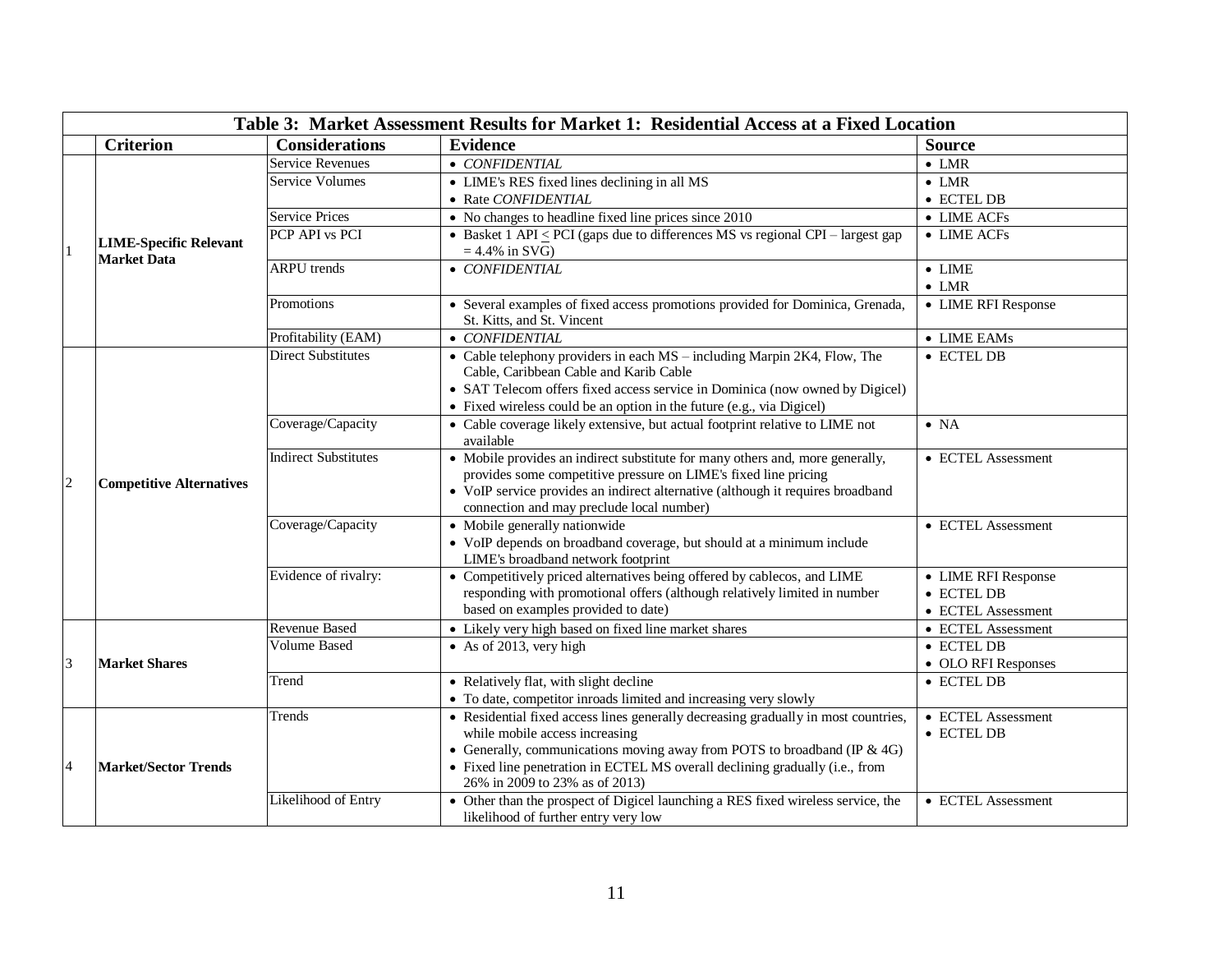|                |                                           | Financial                  | • Very high cost of entry for completely new entrants, but cable and fixed<br>wireless networks already in market with access infrastructure deployed                                                                                                                                                                                                                                                                                                                                                                                                                                                                                                                                                                                                                                                                                               | • ECTEL Assessment         |
|----------------|-------------------------------------------|----------------------------|-----------------------------------------------------------------------------------------------------------------------------------------------------------------------------------------------------------------------------------------------------------------------------------------------------------------------------------------------------------------------------------------------------------------------------------------------------------------------------------------------------------------------------------------------------------------------------------------------------------------------------------------------------------------------------------------------------------------------------------------------------------------------------------------------------------------------------------------------------|----------------------------|
| $\overline{5}$ | <b>Barriers to Entry</b>                  | Technical/Regulatory       | • Number portability and unbundled loops not currently available                                                                                                                                                                                                                                                                                                                                                                                                                                                                                                                                                                                                                                                                                                                                                                                    | $\bullet$ ECTEL            |
|                |                                           | Other                      |                                                                                                                                                                                                                                                                                                                                                                                                                                                                                                                                                                                                                                                                                                                                                                                                                                                     |                            |
|                |                                           | Barriers to Switching      | • Moderate given absence of local number portability                                                                                                                                                                                                                                                                                                                                                                                                                                                                                                                                                                                                                                                                                                                                                                                                | • ECTEL Assessment         |
| 6              | Consumer Behaviour                        | <b>Survey Evidence</b>     | • Hope Caribbean Consumer Survey conducted in Turks & Caicos Islands<br>("TCI") in December 2012 provides evidence consumer usage of and views on<br>fixed, mobile and VoIP services which of relevance given the general<br>similarities between TCI and the ECTEL MS                                                                                                                                                                                                                                                                                                                                                                                                                                                                                                                                                                              | • LIME commissioned survey |
|                | <b>Other Factors</b>                      | Countervailing buyer power | $\bullet$ None                                                                                                                                                                                                                                                                                                                                                                                                                                                                                                                                                                                                                                                                                                                                                                                                                                      | • ECTEL Assessment         |
|                | Significant differences in one or more MS |                            | • None identified                                                                                                                                                                                                                                                                                                                                                                                                                                                                                                                                                                                                                                                                                                                                                                                                                                   |                            |
| 9              | <b>Conclusion</b>                         |                            | • While there are direct alternatives available to LIME's fixed line RES access services in each $MS - i.e.,$ primarily<br>cable access – the take-up of these alternatives has been limited to date and, further, there is no current evidence to<br>suggest that the slow rate of take-up is about to change in the near term. VoIP and mobile are both weak substitutes<br>at best at this time, although ECTEL considers that mobile does provide some pricing pressure on LIME's fixed line<br>RES access services.<br>• On balance, based on currently available information, ECTEL considers that LIME's fixed line RES access services<br>should be included in the Recommended PCP, but that a more narrowly focussed and light-handed price cap can be<br>applied going forward $-$ i.e., one focussed solely on basic standalone access. |                            |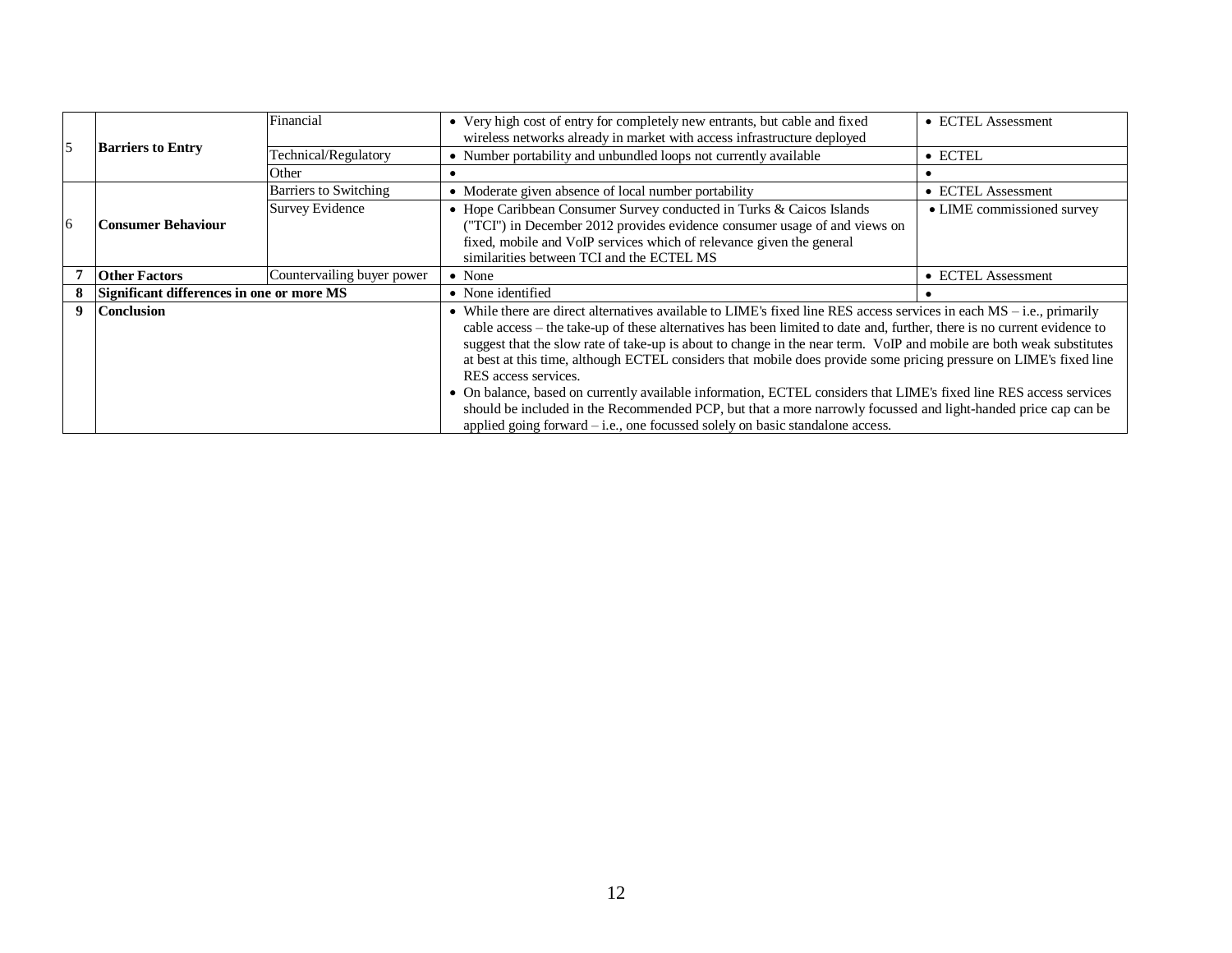|                | Table 4: Market Assessment Results for Market 2: Business Access at a Fixed Location |                             |                                                                                                                                                           |                      |  |
|----------------|--------------------------------------------------------------------------------------|-----------------------------|-----------------------------------------------------------------------------------------------------------------------------------------------------------|----------------------|--|
|                | <b>Criterion</b>                                                                     | <b>Considerations</b>       | <b>Evidence</b>                                                                                                                                           | <b>Source</b>        |  |
|                |                                                                                      | <b>Service Revenues</b>     | • CONFIDENTIAL                                                                                                                                            | $\bullet$ LMR        |  |
|                |                                                                                      | <b>Service Volumes</b>      | • The ECTEL sector data indicates that LIME's BUS fixed access generally                                                                                  | $\bullet$ LMR        |  |
|                |                                                                                      |                             | increasing in most MS                                                                                                                                     | • ECTEL DB           |  |
|                |                                                                                      |                             | · Rates CONFIDENTIAL                                                                                                                                      |                      |  |
|                | <b>LIME-Specific Relevant</b>                                                        | <b>Service Prices</b>       | • No changes to headline prices since 2010                                                                                                                | • LIME ACFs          |  |
|                | <b>Market Data</b>                                                                   | PCP API vs PCI              | • Basket $2$ API < PCI (on average by about 14% in total)                                                                                                 | $\bullet$ LIME ACFs  |  |
|                |                                                                                      | <b>ARPU</b> trends          | • CONFIDENTIAL                                                                                                                                            | $\bullet$ LMR        |  |
|                |                                                                                      | Promotions                  | • Several examples of promotions provided for Dominica, Grenada, and St.<br>Vincent                                                                       | • LIME RFI Response  |  |
|                |                                                                                      | Profitability (EAM)         | • CONFIDENTIAL                                                                                                                                            | • LIME EAMs          |  |
|                |                                                                                      | <b>Direct Substitutes</b>   | • Cable telephony service providers in each MS - including Marpin 2K4, Flow,                                                                              | • ECTEL DB           |  |
|                |                                                                                      |                             | The Cable, Caribbean Cable and Karib Cable                                                                                                                | $\bullet$ LIME       |  |
|                |                                                                                      |                             | • SAT Telecom in Dominica offers fixed services (now owned by Digicel)                                                                                    |                      |  |
|                |                                                                                      |                             | • Digicel reportedly offering a fixed wireless access service to business                                                                                 |                      |  |
|                |                                                                                      |                             | customers in all MS                                                                                                                                       |                      |  |
|                |                                                                                      | Coverage/Capacity           | • Cable plant can be able to serve small businesses, but not necessarily large                                                                            | • ECTEL Assessment   |  |
|                | <b>Competitive Alternatives</b>                                                      |                             | businesses                                                                                                                                                |                      |  |
|                |                                                                                      |                             | • Digicel likely offering services to small and large businesses (using wireless<br>technology, Digicel should be able to serve most business in each MS) |                      |  |
|                |                                                                                      | <b>Indirect Substitutes</b> | • VoIP an indirect substitute (requires broadband connection and may preclude                                                                             | • ECTEL Assessment   |  |
| $\overline{2}$ |                                                                                      |                             | local number)                                                                                                                                             |                      |  |
|                |                                                                                      |                             | • Mobile a weak substitute at best (likely only seen as so by some smaller                                                                                |                      |  |
|                |                                                                                      |                             | businesses)                                                                                                                                               |                      |  |
|                |                                                                                      | Coverage/Capacity           | • Mobile nationwide                                                                                                                                       | • ECTEL Assessment   |  |
|                |                                                                                      |                             | • VoIP depends on broadband coverage but should at a minimum include                                                                                      |                      |  |
|                |                                                                                      |                             | LIME's broadband network footprint                                                                                                                        |                      |  |
|                |                                                                                      | Evidence of rivalry:        | • Competitive alternatives being offered by cablecos and Digicel                                                                                          | • ECTEL Assessment   |  |
|                |                                                                                      |                             | • LIME responding with promotional offers (although relatively limited in                                                                                 | • LIME RFI Responses |  |
|                |                                                                                      |                             | number based on examples provided to date) and introduced new bundles for                                                                                 |                      |  |
|                |                                                                                      |                             | business customers including local call, calling allowances and Internet service<br>in all MS                                                             |                      |  |
|                |                                                                                      | <b>Revenue Based</b>        | • Likely very high based on fixed line market shares                                                                                                      | • ECTEL Assessment   |  |
|                |                                                                                      | <b>Volume Based</b>         | • As of 2013, very high                                                                                                                                   | • ECTEL DB           |  |
| $\overline{3}$ | <b>Market Shares</b>                                                                 |                             |                                                                                                                                                           | • OLO RFI Responses  |  |
|                |                                                                                      | Trend                       | • Relatively flat                                                                                                                                         | • ECTEL DB           |  |
|                |                                                                                      | Trends                      | • Business fixed access line growth relatively flat in many countries                                                                                     | • ECTEL Assessment   |  |
| $\overline{4}$ | <b>Market/Sector Trends</b>                                                          |                             | • Communications migrating away from POTS to converged IP platforms along                                                                                 |                      |  |
|                |                                                                                      |                             | with increasing use of mobile technologies                                                                                                                |                      |  |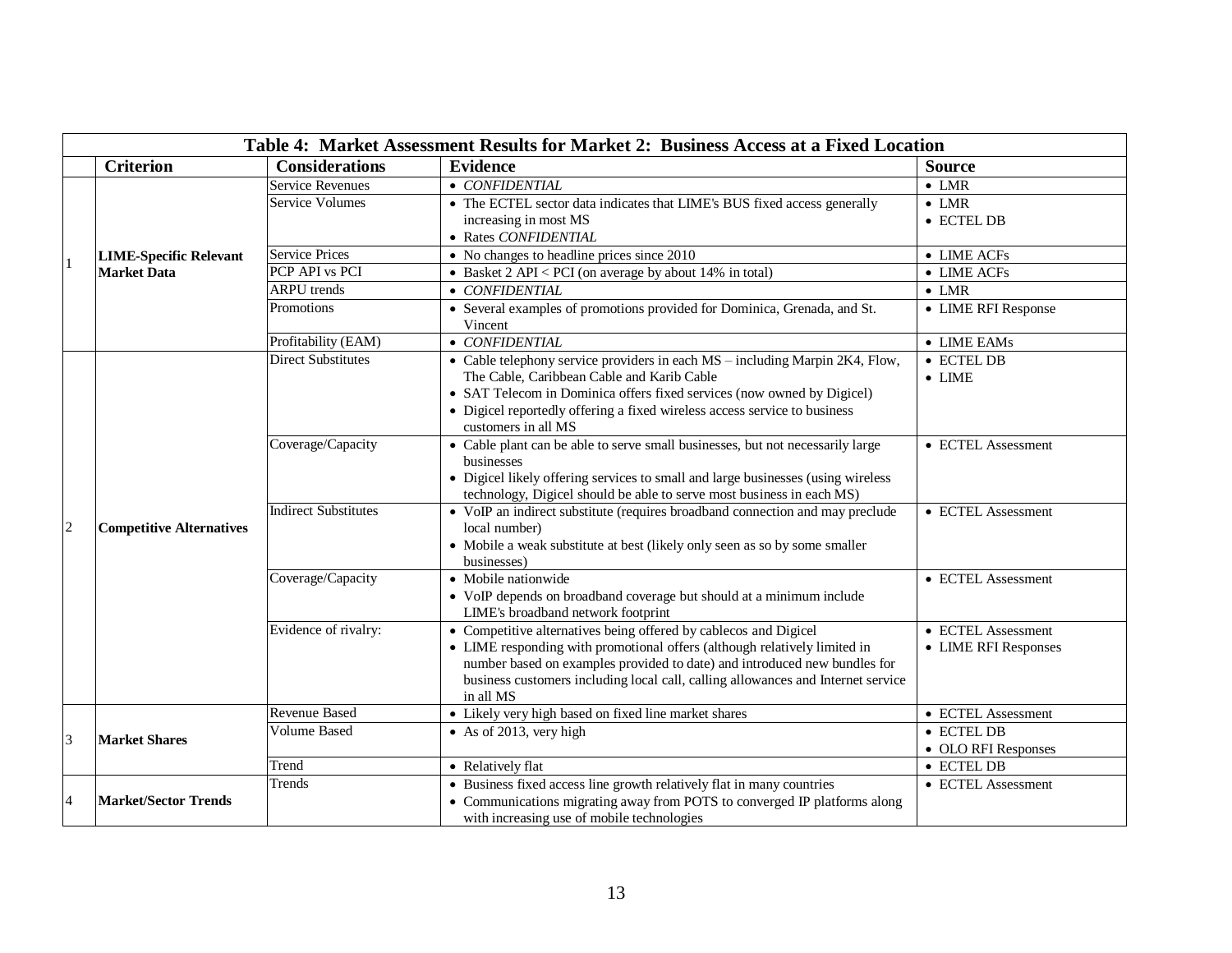|                |                                           | Likelihood of Entry        | • Low as far as fixed service providers are concerned                                                                                                                                                                                                                                                                                                                                                                                                                                                                                                                                                                                                                   | • ECTEL Assessment         |
|----------------|-------------------------------------------|----------------------------|-------------------------------------------------------------------------------------------------------------------------------------------------------------------------------------------------------------------------------------------------------------------------------------------------------------------------------------------------------------------------------------------------------------------------------------------------------------------------------------------------------------------------------------------------------------------------------------------------------------------------------------------------------------------------|----------------------------|
| $\overline{5}$ | <b>Barriers to Entry</b>                  | Financial                  | • Very high cost of entry for completely new entrants, but cable companies and<br>wireless network service providers already in market with access infrastructure<br>deployed                                                                                                                                                                                                                                                                                                                                                                                                                                                                                           | • ECTEL Assessment         |
|                |                                           | Technical/Regulatory       | • Number portability and unbundled loops not currently available                                                                                                                                                                                                                                                                                                                                                                                                                                                                                                                                                                                                        | $\bullet$ ECTEL            |
|                |                                           | Barriers to Switching      | • Moderate to high given absence of local number portability available                                                                                                                                                                                                                                                                                                                                                                                                                                                                                                                                                                                                  | • ECTEL Assessment         |
| 6              | <b>Consumer Behaviour</b>                 | <b>Survey Evidence</b>     | • Hope Caribbean Consumer Survey conducted in Turks & Caicos Islands in<br>December 2012 provides evidence business user usage of and views on fixed,<br>mobile and VoIP services which of relevance given the general similarities<br>between TCI and the ECTEL MS                                                                                                                                                                                                                                                                                                                                                                                                     | • LIME commissioned survey |
|                | <b>Other Factors</b>                      | Countervailing buyer power | • Likely in the case of large multiline/bundled service customers                                                                                                                                                                                                                                                                                                                                                                                                                                                                                                                                                                                                       | • ECTEL Assessment         |
|                | Significant differences in one or more MS |                            | • None identified                                                                                                                                                                                                                                                                                                                                                                                                                                                                                                                                                                                                                                                       |                            |
| 9              | <b>Conclusion</b>                         |                            | • While there are direct alternatives available to LIME's fixed line BUS access services in each $MS - i.e.,$ primarily<br>via cable and Digicel fixed wireless access – the take-up of these alternatives has been limited to date and, further,<br>there is no current evidence to suggest that the slow rate of take-up is about to change in the near term.<br>• On balance, based on currently available information, ECTEL considers that LIME's fixed line BUS access services<br>should be included in the Recommended PCP, but that a more narrowly focussed price cap can be applied going<br>forward - i.e., one focussed solely on basic standalone access. |                            |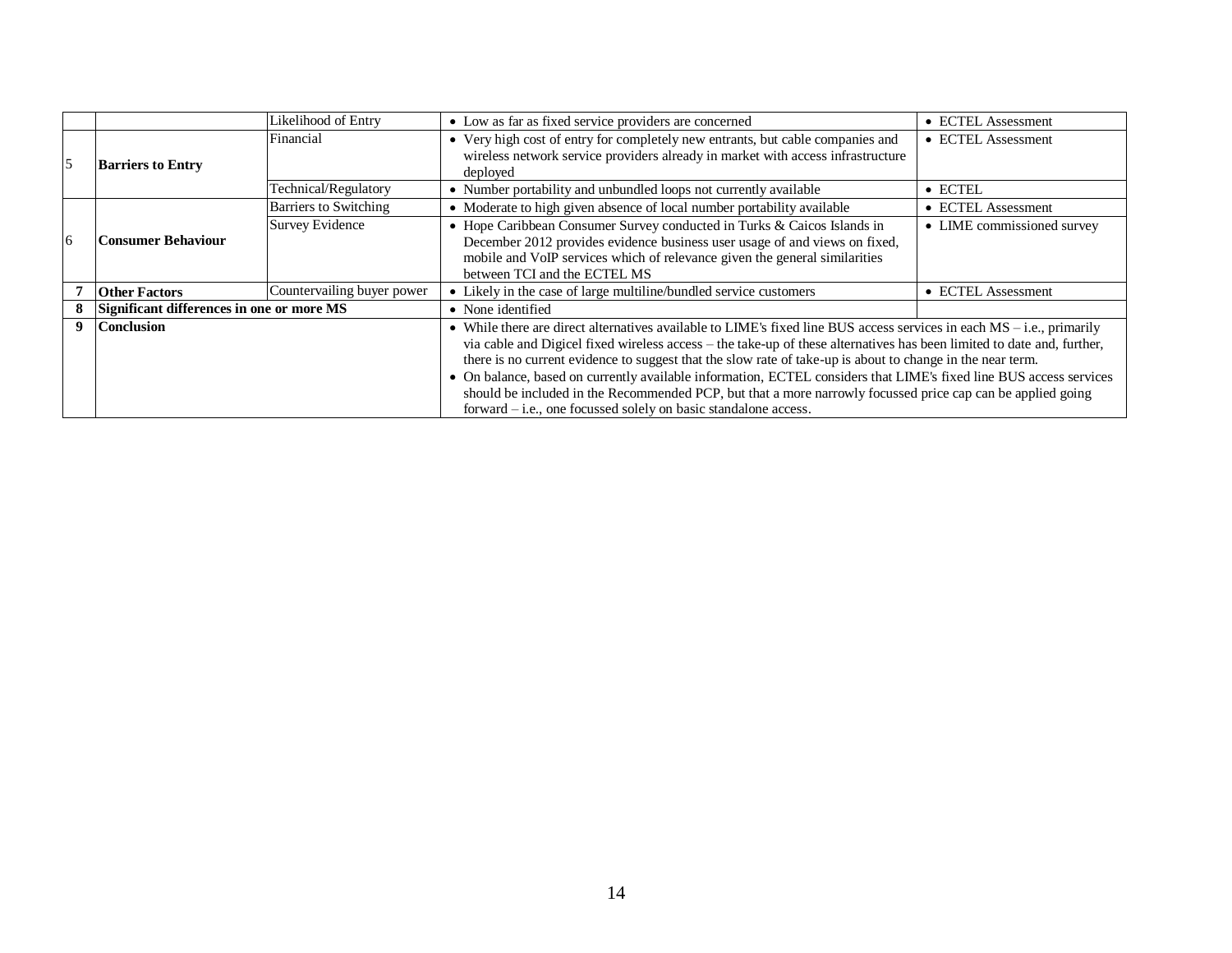|                | Table 5: Market Assessment Results for Market 3: Domestic Call from a Fixed Location |                             |                                                                                                                                                                                                                                                                                                                                                                                                                                                                                                        |                                                    |  |
|----------------|--------------------------------------------------------------------------------------|-----------------------------|--------------------------------------------------------------------------------------------------------------------------------------------------------------------------------------------------------------------------------------------------------------------------------------------------------------------------------------------------------------------------------------------------------------------------------------------------------------------------------------------------------|----------------------------------------------------|--|
|                | <b>Criterion</b>                                                                     | <b>Considerations</b>       | <b>Evidence</b>                                                                                                                                                                                                                                                                                                                                                                                                                                                                                        | <b>Source</b>                                      |  |
|                |                                                                                      | <b>Service Revenues</b>     | $\bullet$ NA                                                                                                                                                                                                                                                                                                                                                                                                                                                                                           |                                                    |  |
|                |                                                                                      | <b>Service Volumes</b>      | • LIME's FTF and FTM voice traffic declining<br>• Rates CONFIDENTIAL<br>• LIME's FTF traffic accounts for very large percentage of domestic voice call<br>traffic from a fixed location                                                                                                                                                                                                                                                                                                                | $\bullet$ LMR<br>• ECTEL DB                        |  |
|                | <b>LIME-Specific Relevant</b><br><b>Market Data</b>                                  | <b>Service Prices</b>       | • No changes to FTF rates since 2010<br>• FTM rate reductions mandated under Basket 6 price cap rule                                                                                                                                                                                                                                                                                                                                                                                                   | • LIME ACFs                                        |  |
|                |                                                                                      | PCP API vs PCI              | • Basket $1$ API < PCI (gaps due to differences MS vs regional CPI)<br>Basket 6 FTM API = PCI                                                                                                                                                                                                                                                                                                                                                                                                          | • LIME ACFs                                        |  |
|                |                                                                                      | <b>ARPU</b> trends          | $\bullet$ NA                                                                                                                                                                                                                                                                                                                                                                                                                                                                                           |                                                    |  |
|                |                                                                                      | Promotions                  | • Examples of RES discounts promotions provided (such as limited term<br>discounts on Cheap Chat plan) for Dominica, St Kitts and St Vincent                                                                                                                                                                                                                                                                                                                                                           | • LIME Response to RFI                             |  |
|                |                                                                                      | Profitability (EAM)         | • CONFIDENTIAL                                                                                                                                                                                                                                                                                                                                                                                                                                                                                         | • LIME EAMs                                        |  |
|                |                                                                                      | Direct Substitutes          | • Same as RES and BUS fixed access markets                                                                                                                                                                                                                                                                                                                                                                                                                                                             | • See Markets 1 and 2                              |  |
|                |                                                                                      | Coverage/Capacity           | • Same as RES and BUS fixed access markets                                                                                                                                                                                                                                                                                                                                                                                                                                                             | • See Markets 1 and 2                              |  |
| $\overline{2}$ | <b>Competitive Alternatives</b>                                                      | <b>Indirect Substitutes</b> | • Mobile provides an indirect substitute more so for RES than BUS customers,<br>but considered to provide some competitive pressure on LIME's domestic call<br>pricing (it is also worth noting that a very large percentage of mobile call<br>traffic is on-net MTM, indicating that that mobile is primarily used to call<br>other mobile users on the same network)<br>• VoIP service provides an indirect alternative (although it requires broadband<br>connection and may preclude local number) | • See Markets 1 and 2<br>• ECTEL DB                |  |
|                |                                                                                      | Coverage/Capacity           | • Mobile nationwide<br>• VoIP depends on broadband coverage but should at a minimum include<br>LIME's broadband network footprint                                                                                                                                                                                                                                                                                                                                                                      | • ECTEL Assessment                                 |  |
|                |                                                                                      | Evidence of rivalry:        | • Competitively priced alternatives being offered by cablecos and Digicel, and<br>LIME responding with promotional offers (although relatively limited in<br>number based on examples provided to date)                                                                                                                                                                                                                                                                                                | • ECTEL Assessment<br>$\bullet$ LIME<br>• ECTEL DB |  |
|                |                                                                                      | <b>Revenue Based</b>        | $\bullet$ NA                                                                                                                                                                                                                                                                                                                                                                                                                                                                                           |                                                    |  |
| $\overline{3}$ | <b>Market Shares</b>                                                                 | <b>Volume Based</b>         | $\bullet$ As of 2013, very high                                                                                                                                                                                                                                                                                                                                                                                                                                                                        | • ECTEL DB                                         |  |
|                |                                                                                      | Trend                       | • Relatively flat                                                                                                                                                                                                                                                                                                                                                                                                                                                                                      | • ECTEL DB                                         |  |
| $\overline{4}$ | <b>Market/Sector Trends</b>                                                          | <b>Technology Trends</b>    | • Fixed access lines and calling volumes generally decreasing in most countries<br>• Communication moving away from both fixed and mobile switched to IP                                                                                                                                                                                                                                                                                                                                               | • ECTEL Assessment<br>$\bullet$ LIME               |  |
|                |                                                                                      | Likelihood of Entry         | • Low as far as fixed service providers are concerned                                                                                                                                                                                                                                                                                                                                                                                                                                                  | $\bullet$ Low                                      |  |
| 5              | <b>Barriers to Entry</b>                                                             | Financial                   | • Relatively high cost of entry for completely new entrants, but cable companies<br>and mobile networks already in market with access infrastructure deployed                                                                                                                                                                                                                                                                                                                                          | • ECTEL Assessment                                 |  |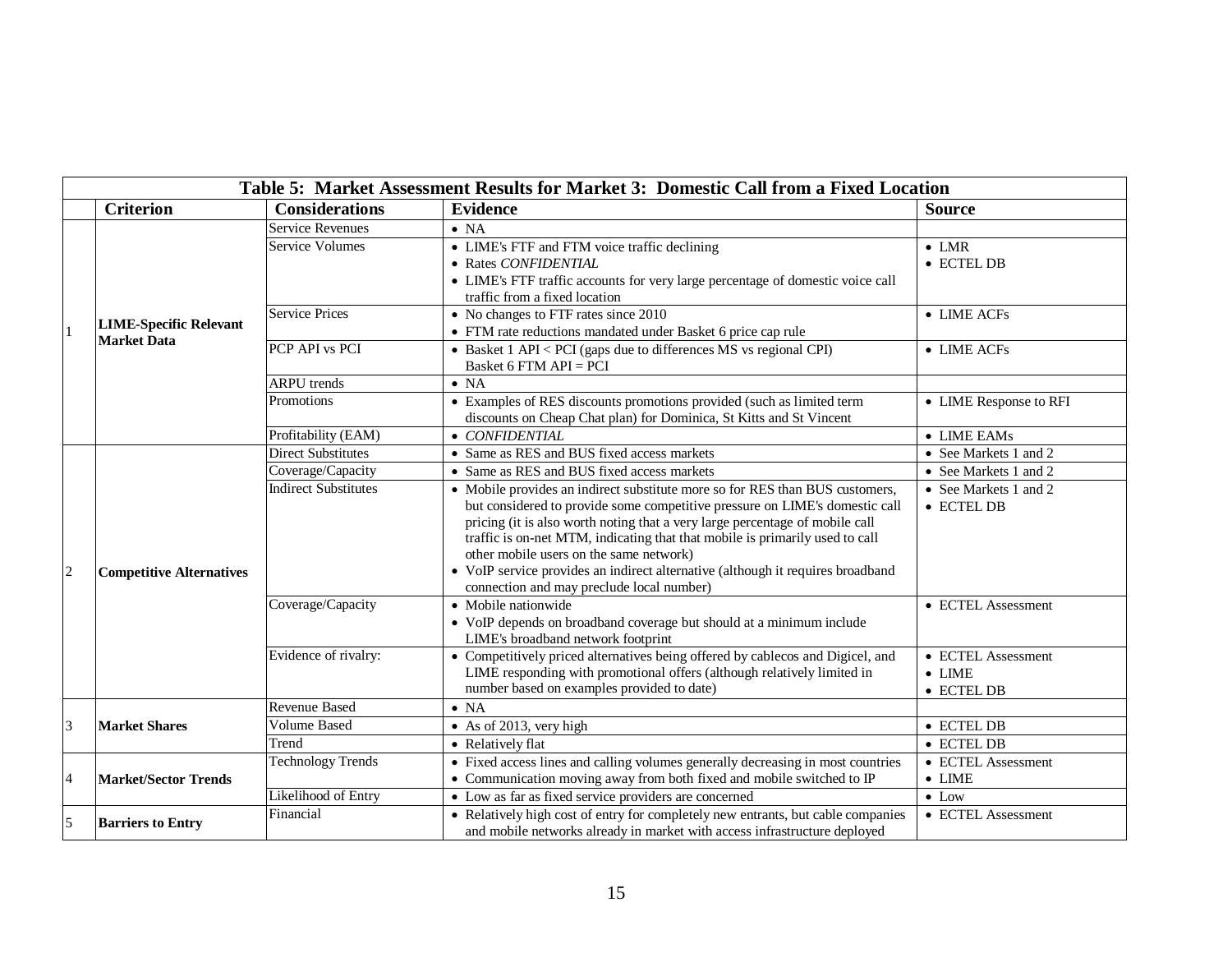|                |                                           | Technical/Regulatory       | • Number portability not currently available                                                                                                                                                                                                                                                                                                                                                                                                                                                                                                                                | $\bullet$ ECTEL            |
|----------------|-------------------------------------------|----------------------------|-----------------------------------------------------------------------------------------------------------------------------------------------------------------------------------------------------------------------------------------------------------------------------------------------------------------------------------------------------------------------------------------------------------------------------------------------------------------------------------------------------------------------------------------------------------------------------|----------------------------|
|                |                                           | Barriers to Switching      | • Moderate given absence of number portability                                                                                                                                                                                                                                                                                                                                                                                                                                                                                                                              | • ECTEL Assessment         |
| $\overline{6}$ | Consumer Behaviour                        | <b>Survey Evidence</b>     | • Hope Caribbean Consumer Survey conducted in Turks & Caicos Islands<br>("TCI") in December 2012 provides relevant evidence of consumer and<br>business user usage of and views on fixed, mobile and VoIP services given the<br>general similarities between TCI and the ECTEL MS                                                                                                                                                                                                                                                                                           | • LIME commissioned survey |
|                | <b>Other Factors</b>                      | Countervailing buyer power | • Likely in the case of large business customers                                                                                                                                                                                                                                                                                                                                                                                                                                                                                                                            | • ECTEL Assessment         |
|                | Significant differences in one or more MS |                            | • None identified                                                                                                                                                                                                                                                                                                                                                                                                                                                                                                                                                           |                            |
|                | <b>Conclusion</b>                         |                            | • As in the case of Markets 1 and 2, while there are direct alternatives available to LIME's domestic calling serve<br>from a fixed location in each $MS - i.e.,$ primarily via cable and Digicel fixed wireless access – the take-up of these<br>alternatives has been limited to date and. further, there is no current evidence to suggest that the slow rate of take-up<br>is about to change in the near term.<br>• On balance, based on currently available information, ECTEL considers that LIME's FTF and FTM call services<br>should included in Recommended PCP. |                            |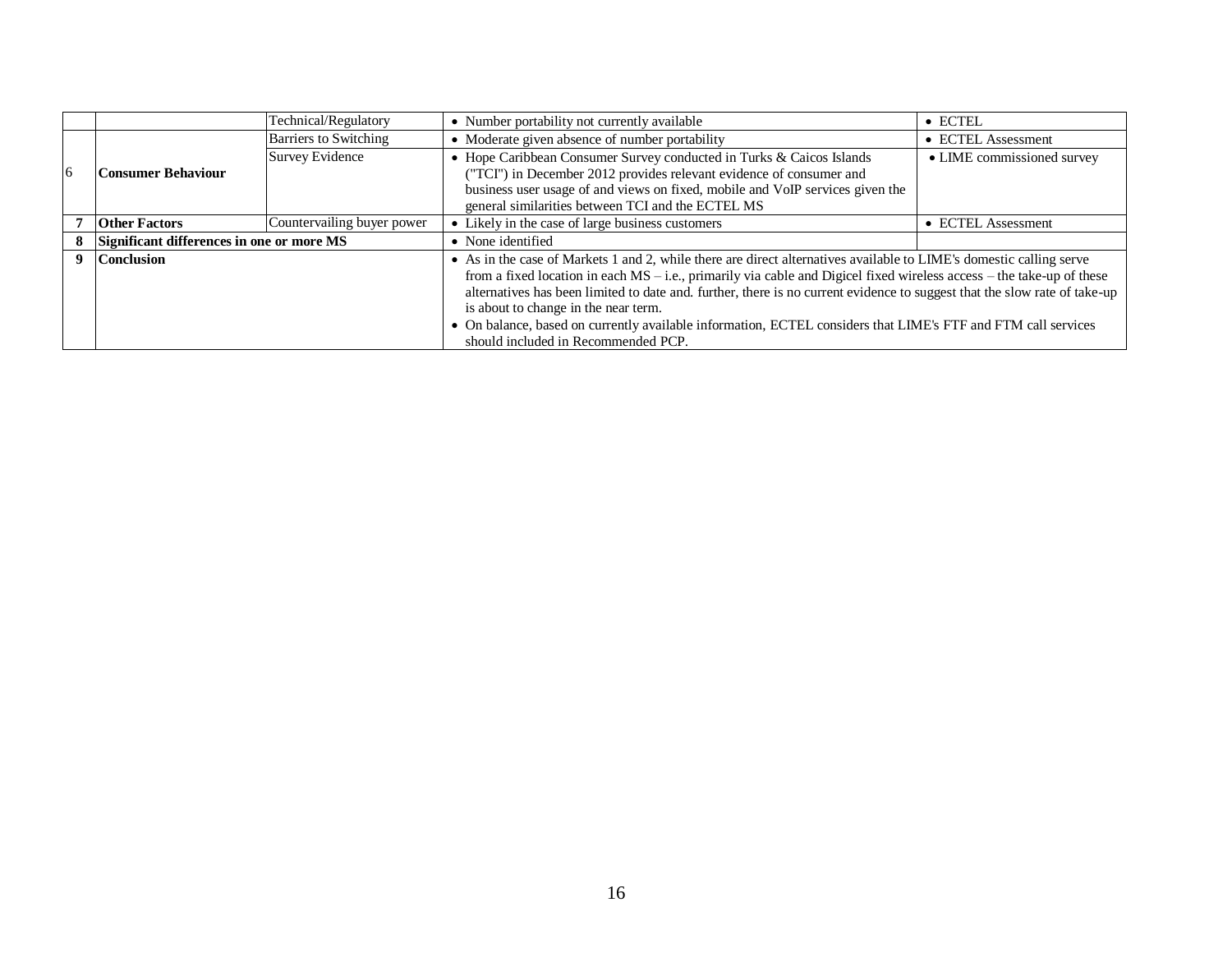| <b>Considerations</b><br><b>Evidence</b><br><b>Criterion</b><br><b>Source</b><br><b>Service Revenues</b><br>• CONFIDENTIAL<br>$\bullet$ LMR<br>$\bullet$ ECTEL DB<br><b>Service Volumes</b><br>• LIME's broadband Internet lines growing<br>$\bullet$ LMR<br>• Rates CONFIDENTIAL<br>• ECTEL DB<br><b>Service Prices</b><br>• LIME RES and BUS Internet rates reduced significantly in some cases<br>• LIME RFI Response<br><b>LIME-Specific Relevant</b><br><b>Market Data</b><br>PCP API vs PCI<br>• Basket 3 API < PCI in all MS (but by very little in DOM, GND & SKN)<br>• LIME ACFs<br><b>ARPU</b> trends<br>• CONFIDENTIAL<br>$\bullet$ LMR<br>• Examples for RES customers provided for all MS and for BUS customers in<br>Promotions<br>• LIME RFI Response<br>most MS<br>Profitability (EAM)<br>• CONFIDENTIAL<br>• LIME EAMs<br>• ECTEL DB<br><b>Direct Substitutes</b><br>• Cable telephony providers in each MS and other competitors in many MS as<br>well (such as Sat Telecom in Dominica, Grencomm and Aislecom in Grenada,<br>• LIME RFI Response<br>Tele in St Lucia)<br>• Digicel may also offer a fixed wireless broadband Internet services<br>Coverage/Capacity<br>• Cable plant can be able to serve most residence customers small businesses,<br>• ECTEL Assessment<br>but not necessarily large businesses<br>• LIME RFI Response<br>• Digicel likely offering services to small and large businesses (using wireless<br>$\overline{c}$<br><b>Competitive Alternatives</b><br>technology, Digicel should be able to serve most business in each MS) | Table 6: Market Assessment Results for Market 4: Broadband Internet Access at a Fixed Location |  |  |  |  |
|--------------------------------------------------------------------------------------------------------------------------------------------------------------------------------------------------------------------------------------------------------------------------------------------------------------------------------------------------------------------------------------------------------------------------------------------------------------------------------------------------------------------------------------------------------------------------------------------------------------------------------------------------------------------------------------------------------------------------------------------------------------------------------------------------------------------------------------------------------------------------------------------------------------------------------------------------------------------------------------------------------------------------------------------------------------------------------------------------------------------------------------------------------------------------------------------------------------------------------------------------------------------------------------------------------------------------------------------------------------------------------------------------------------------------------------------------------------------------------------------------------------------------------------------------------------------------------|------------------------------------------------------------------------------------------------|--|--|--|--|
|                                                                                                                                                                                                                                                                                                                                                                                                                                                                                                                                                                                                                                                                                                                                                                                                                                                                                                                                                                                                                                                                                                                                                                                                                                                                                                                                                                                                                                                                                                                                                                                |                                                                                                |  |  |  |  |
|                                                                                                                                                                                                                                                                                                                                                                                                                                                                                                                                                                                                                                                                                                                                                                                                                                                                                                                                                                                                                                                                                                                                                                                                                                                                                                                                                                                                                                                                                                                                                                                |                                                                                                |  |  |  |  |
|                                                                                                                                                                                                                                                                                                                                                                                                                                                                                                                                                                                                                                                                                                                                                                                                                                                                                                                                                                                                                                                                                                                                                                                                                                                                                                                                                                                                                                                                                                                                                                                |                                                                                                |  |  |  |  |
|                                                                                                                                                                                                                                                                                                                                                                                                                                                                                                                                                                                                                                                                                                                                                                                                                                                                                                                                                                                                                                                                                                                                                                                                                                                                                                                                                                                                                                                                                                                                                                                |                                                                                                |  |  |  |  |
|                                                                                                                                                                                                                                                                                                                                                                                                                                                                                                                                                                                                                                                                                                                                                                                                                                                                                                                                                                                                                                                                                                                                                                                                                                                                                                                                                                                                                                                                                                                                                                                |                                                                                                |  |  |  |  |
|                                                                                                                                                                                                                                                                                                                                                                                                                                                                                                                                                                                                                                                                                                                                                                                                                                                                                                                                                                                                                                                                                                                                                                                                                                                                                                                                                                                                                                                                                                                                                                                |                                                                                                |  |  |  |  |
|                                                                                                                                                                                                                                                                                                                                                                                                                                                                                                                                                                                                                                                                                                                                                                                                                                                                                                                                                                                                                                                                                                                                                                                                                                                                                                                                                                                                                                                                                                                                                                                |                                                                                                |  |  |  |  |
|                                                                                                                                                                                                                                                                                                                                                                                                                                                                                                                                                                                                                                                                                                                                                                                                                                                                                                                                                                                                                                                                                                                                                                                                                                                                                                                                                                                                                                                                                                                                                                                |                                                                                                |  |  |  |  |
|                                                                                                                                                                                                                                                                                                                                                                                                                                                                                                                                                                                                                                                                                                                                                                                                                                                                                                                                                                                                                                                                                                                                                                                                                                                                                                                                                                                                                                                                                                                                                                                |                                                                                                |  |  |  |  |
|                                                                                                                                                                                                                                                                                                                                                                                                                                                                                                                                                                                                                                                                                                                                                                                                                                                                                                                                                                                                                                                                                                                                                                                                                                                                                                                                                                                                                                                                                                                                                                                |                                                                                                |  |  |  |  |
|                                                                                                                                                                                                                                                                                                                                                                                                                                                                                                                                                                                                                                                                                                                                                                                                                                                                                                                                                                                                                                                                                                                                                                                                                                                                                                                                                                                                                                                                                                                                                                                |                                                                                                |  |  |  |  |
|                                                                                                                                                                                                                                                                                                                                                                                                                                                                                                                                                                                                                                                                                                                                                                                                                                                                                                                                                                                                                                                                                                                                                                                                                                                                                                                                                                                                                                                                                                                                                                                |                                                                                                |  |  |  |  |
|                                                                                                                                                                                                                                                                                                                                                                                                                                                                                                                                                                                                                                                                                                                                                                                                                                                                                                                                                                                                                                                                                                                                                                                                                                                                                                                                                                                                                                                                                                                                                                                |                                                                                                |  |  |  |  |
|                                                                                                                                                                                                                                                                                                                                                                                                                                                                                                                                                                                                                                                                                                                                                                                                                                                                                                                                                                                                                                                                                                                                                                                                                                                                                                                                                                                                                                                                                                                                                                                |                                                                                                |  |  |  |  |
|                                                                                                                                                                                                                                                                                                                                                                                                                                                                                                                                                                                                                                                                                                                                                                                                                                                                                                                                                                                                                                                                                                                                                                                                                                                                                                                                                                                                                                                                                                                                                                                |                                                                                                |  |  |  |  |
|                                                                                                                                                                                                                                                                                                                                                                                                                                                                                                                                                                                                                                                                                                                                                                                                                                                                                                                                                                                                                                                                                                                                                                                                                                                                                                                                                                                                                                                                                                                                                                                |                                                                                                |  |  |  |  |
|                                                                                                                                                                                                                                                                                                                                                                                                                                                                                                                                                                                                                                                                                                                                                                                                                                                                                                                                                                                                                                                                                                                                                                                                                                                                                                                                                                                                                                                                                                                                                                                |                                                                                                |  |  |  |  |
| <b>Indirect Substitutes</b><br>• Mobile broadband a weak substitute (due to cost and more limited data<br>• ECTEL Assessment                                                                                                                                                                                                                                                                                                                                                                                                                                                                                                                                                                                                                                                                                                                                                                                                                                                                                                                                                                                                                                                                                                                                                                                                                                                                                                                                                                                                                                                   |                                                                                                |  |  |  |  |
| allowances)                                                                                                                                                                                                                                                                                                                                                                                                                                                                                                                                                                                                                                                                                                                                                                                                                                                                                                                                                                                                                                                                                                                                                                                                                                                                                                                                                                                                                                                                                                                                                                    |                                                                                                |  |  |  |  |
| Coverage/Capacity<br>• Mobile nationwide<br>• ECTEL Assessment                                                                                                                                                                                                                                                                                                                                                                                                                                                                                                                                                                                                                                                                                                                                                                                                                                                                                                                                                                                                                                                                                                                                                                                                                                                                                                                                                                                                                                                                                                                 |                                                                                                |  |  |  |  |
| • Competitive alternatives being offered by cablecos and Digicel, and LIME<br>Evidence of rivalry:<br>• ECTEL Assessment                                                                                                                                                                                                                                                                                                                                                                                                                                                                                                                                                                                                                                                                                                                                                                                                                                                                                                                                                                                                                                                                                                                                                                                                                                                                                                                                                                                                                                                       |                                                                                                |  |  |  |  |
| responding with promotional offers (although relatively limited in number<br>• LIME RFI Responses                                                                                                                                                                                                                                                                                                                                                                                                                                                                                                                                                                                                                                                                                                                                                                                                                                                                                                                                                                                                                                                                                                                                                                                                                                                                                                                                                                                                                                                                              |                                                                                                |  |  |  |  |
| based on examples provided to date)                                                                                                                                                                                                                                                                                                                                                                                                                                                                                                                                                                                                                                                                                                                                                                                                                                                                                                                                                                                                                                                                                                                                                                                                                                                                                                                                                                                                                                                                                                                                            |                                                                                                |  |  |  |  |
| <b>Revenue Based</b><br>• As of 2013, LIME's revenue-based market share roughly 70% across the MS<br>$\bullet$ ECTEL DB                                                                                                                                                                                                                                                                                                                                                                                                                                                                                                                                                                                                                                                                                                                                                                                                                                                                                                                                                                                                                                                                                                                                                                                                                                                                                                                                                                                                                                                        |                                                                                                |  |  |  |  |
| <b>Volume Based</b><br>• ECTEL DB<br>3<br><b>Market Shares</b><br>• As of 2013, LIME's subscriber-based market roughly 65% across the MS                                                                                                                                                                                                                                                                                                                                                                                                                                                                                                                                                                                                                                                                                                                                                                                                                                                                                                                                                                                                                                                                                                                                                                                                                                                                                                                                                                                                                                       |                                                                                                |  |  |  |  |
| Trend<br>• LIME's market share eroding steadily since 2010<br>$\bullet$ ECTEL DB                                                                                                                                                                                                                                                                                                                                                                                                                                                                                                                                                                                                                                                                                                                                                                                                                                                                                                                                                                                                                                                                                                                                                                                                                                                                                                                                                                                                                                                                                               |                                                                                                |  |  |  |  |
| • Broadband penetration growing, service speeds improving, and per Mbps<br>Trends<br>• ECTEL Assessment                                                                                                                                                                                                                                                                                                                                                                                                                                                                                                                                                                                                                                                                                                                                                                                                                                                                                                                                                                                                                                                                                                                                                                                                                                                                                                                                                                                                                                                                        |                                                                                                |  |  |  |  |
| prices generally falling<br>$\bullet$ ECTEL DB<br>$\overline{4}$<br><b>Market/Sector Trends</b>                                                                                                                                                                                                                                                                                                                                                                                                                                                                                                                                                                                                                                                                                                                                                                                                                                                                                                                                                                                                                                                                                                                                                                                                                                                                                                                                                                                                                                                                                |                                                                                                |  |  |  |  |
| • Broadband penetration in MS increased from 13% in 2009 to 16% in 2013                                                                                                                                                                                                                                                                                                                                                                                                                                                                                                                                                                                                                                                                                                                                                                                                                                                                                                                                                                                                                                                                                                                                                                                                                                                                                                                                                                                                                                                                                                        |                                                                                                |  |  |  |  |
| Likelihood of Entry<br>• Low as far as fixed service providers are concerned<br>• ECTEL Assessment                                                                                                                                                                                                                                                                                                                                                                                                                                                                                                                                                                                                                                                                                                                                                                                                                                                                                                                                                                                                                                                                                                                                                                                                                                                                                                                                                                                                                                                                             |                                                                                                |  |  |  |  |
| Financial<br>• Relatively high cost of entry for completely new entrants, but cable companies<br>• ECTEL Assessment                                                                                                                                                                                                                                                                                                                                                                                                                                                                                                                                                                                                                                                                                                                                                                                                                                                                                                                                                                                                                                                                                                                                                                                                                                                                                                                                                                                                                                                            |                                                                                                |  |  |  |  |
| 5<br>and mobile networks already in market with access infrastructure deployed<br><b>Barriers to Entry</b>                                                                                                                                                                                                                                                                                                                                                                                                                                                                                                                                                                                                                                                                                                                                                                                                                                                                                                                                                                                                                                                                                                                                                                                                                                                                                                                                                                                                                                                                     |                                                                                                |  |  |  |  |
| Technical/Regulatory<br>$\bullet$ ECTEL<br>• Resale and unbundled loops not available                                                                                                                                                                                                                                                                                                                                                                                                                                                                                                                                                                                                                                                                                                                                                                                                                                                                                                                                                                                                                                                                                                                                                                                                                                                                                                                                                                                                                                                                                          |                                                                                                |  |  |  |  |
| <b>Barriers to Switching</b><br>• Generally low; however, other than in Grenada, LIME currently does not offer<br>• ECTEL Assessment                                                                                                                                                                                                                                                                                                                                                                                                                                                                                                                                                                                                                                                                                                                                                                                                                                                                                                                                                                                                                                                                                                                                                                                                                                                                                                                                                                                                                                           |                                                                                                |  |  |  |  |
| a standalone or "naked" broadband service, which implies a subscriber would<br>6<br><b>Consumer Behaviour</b><br>have to potentially consider changing both voice and Internet services in order                                                                                                                                                                                                                                                                                                                                                                                                                                                                                                                                                                                                                                                                                                                                                                                                                                                                                                                                                                                                                                                                                                                                                                                                                                                                                                                                                                               |                                                                                                |  |  |  |  |
| to switch service provider, which could create somewhat greater barrier to                                                                                                                                                                                                                                                                                                                                                                                                                                                                                                                                                                                                                                                                                                                                                                                                                                                                                                                                                                                                                                                                                                                                                                                                                                                                                                                                                                                                                                                                                                     |                                                                                                |  |  |  |  |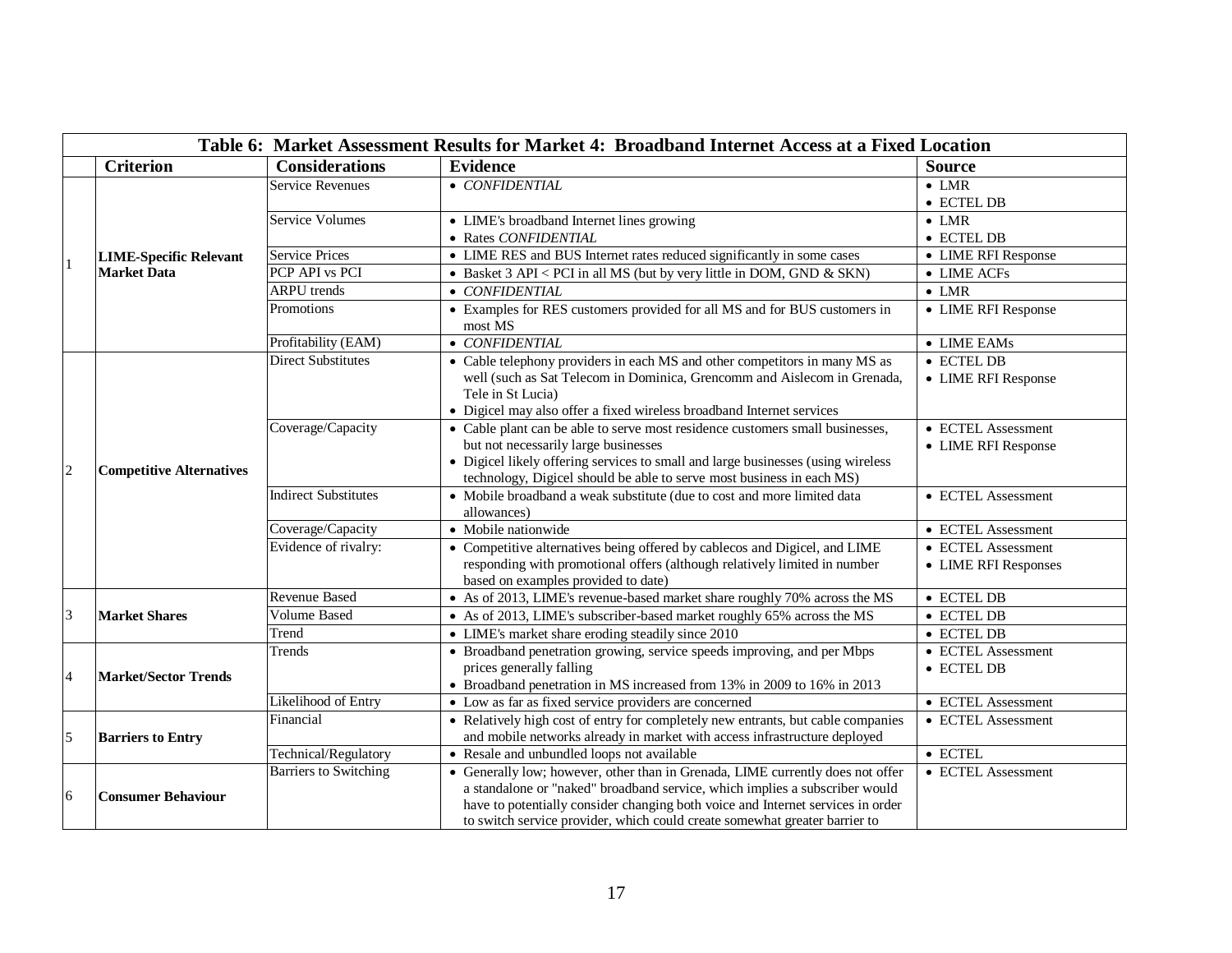|                                           |                            | switching than otherwise                                                                                            |                    |
|-------------------------------------------|----------------------------|---------------------------------------------------------------------------------------------------------------------|--------------------|
|                                           | Survey Evidence            | • None available at this time                                                                                       |                    |
| <b>Other Factors</b>                      | Countervailing buyer power | • Likely in the case of large business customers with multi service requirements                                    | • ECTEL Assessment |
| Significant differences in one or more MS |                            | • None identified                                                                                                   |                    |
| <b>Conclusion</b>                         |                            | There are competitive broadband Internet alternatives available in each MS and evidence that consumers have been    |                    |
|                                           |                            | and are increasingly switching to service providers other than LIME in this market. Therefore, in view of the clear |                    |
|                                           |                            | evidence of direct competitive discipline on LIME in this market, ECTEL considers that LIME's broadband Internet    |                    |
|                                           |                            | should not be included in the Recommended PCP.                                                                      |                    |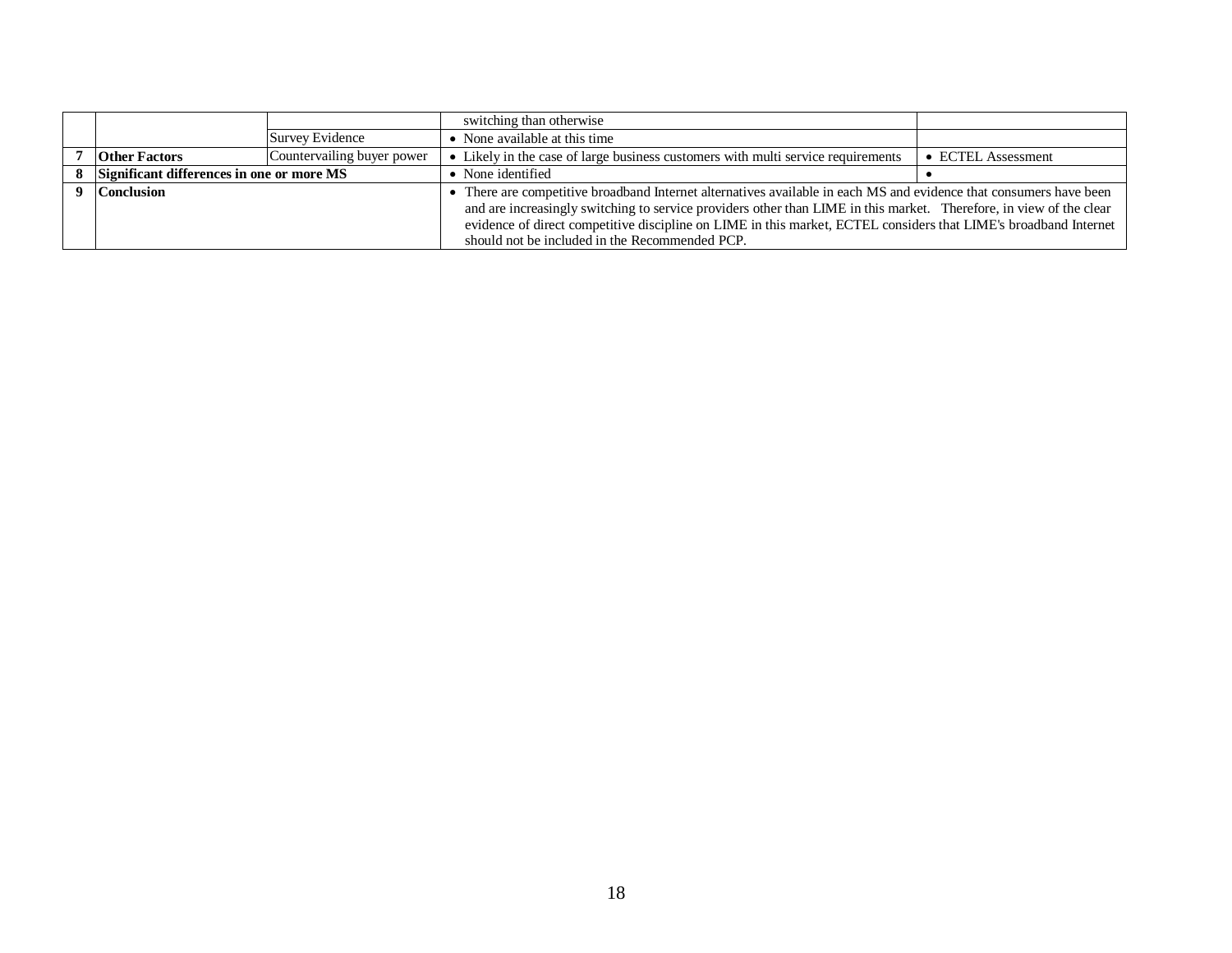| Table 7: Market Assessment Results for Market 5: Domestic Private Leased Circuits ("DPLC") |                                                     |                              |                                                                                                                                                                                                                                                                                                                              |                      |
|--------------------------------------------------------------------------------------------|-----------------------------------------------------|------------------------------|------------------------------------------------------------------------------------------------------------------------------------------------------------------------------------------------------------------------------------------------------------------------------------------------------------------------------|----------------------|
|                                                                                            | <b>Criterion</b>                                    | <b>Considerations</b>        | <b>Evidence</b>                                                                                                                                                                                                                                                                                                              | <b>Source</b>        |
|                                                                                            |                                                     | Service Revenues             | • CONFIDENTIAL                                                                                                                                                                                                                                                                                                               | $\bullet$ LMR        |
|                                                                                            | <b>LIME-Specific Relevant</b><br><b>Market Data</b> | <b>Service Volumes</b>       | • CONFIDENTIAL                                                                                                                                                                                                                                                                                                               | $\bullet$ LMR        |
|                                                                                            |                                                     | <b>Service Prices</b>        | • Prices unchanged over the term of the current PCP                                                                                                                                                                                                                                                                          | • LIME ACFs          |
|                                                                                            |                                                     | PCP API vs PCI               | • Basket 3 API < PCI in all MS (but price changes in this basket mostly<br>Internet service related)                                                                                                                                                                                                                         | $\bullet$ LIME ACFs  |
|                                                                                            |                                                     | <b>ARPU</b> trends           | $\bullet$ CONFIDENTIAL                                                                                                                                                                                                                                                                                                       | $\bullet$ LMR        |
|                                                                                            |                                                     | Promotions                   | • No information or examples available                                                                                                                                                                                                                                                                                       |                      |
|                                                                                            |                                                     | Profitability (EAM)          | • CONFIDENTIAL                                                                                                                                                                                                                                                                                                               | $\bullet$ LIME EAMs  |
| $\overline{c}$                                                                             | <b>Competitive Alternatives</b>                     | <b>Direct Substitutes</b>    | • At least two DPLC competitors in each MS (and three in GND), including<br>Digicel, SAT Telecom, Karib Cable/Flow, Marpin, Green Dot, The Cable and<br>Caribbean Cable Communications                                                                                                                                       | • LIME RFI Responses |
|                                                                                            |                                                     | Coverage/Capacity            | • Cable plant able to serve many small businesses, but not necessarily large<br>businesses and, further, cable plant not well suited to providing data services<br>• Digicel likely offering services to small and large businesses (using wireless<br>technology, Digicel should be able to serve most business in each MS) | • ECTEL Assessment   |
|                                                                                            |                                                     | <b>Indirect Substitutes</b>  | $\bullet$ NA                                                                                                                                                                                                                                                                                                                 |                      |
|                                                                                            |                                                     | Coverage/Capacity            | $\bullet$ NA                                                                                                                                                                                                                                                                                                                 |                      |
|                                                                                            |                                                     | Evidence of rivalry:         | • Competitive alternatives being offered by cablecos and Digicel, but no<br>examples of LIME promotions available                                                                                                                                                                                                            | • ECTEL Assessment   |
|                                                                                            | <b>Market Shares</b>                                | Revenue Based                | • NA (but considered to be high)                                                                                                                                                                                                                                                                                             | • ECTEL Assessment   |
| 3                                                                                          |                                                     | <b>Volume Based</b>          | • NA (but considered to be high)                                                                                                                                                                                                                                                                                             | • ECTEL Assessment   |
|                                                                                            |                                                     | Trend                        | $\bullet$ NA                                                                                                                                                                                                                                                                                                                 |                      |
| $\overline{4}$                                                                             | <b>Market/Sector Trends</b>                         | <b>Technology Trends</b>     | • PLCs generally transitioning from lower to higher speeds, and from legacy to<br>IP technologies                                                                                                                                                                                                                            | • ECTEL Assessment   |
|                                                                                            |                                                     | Likelihood of Entry          | • Further facilities-based possible<br>• Entry based on use of wholesale services a low possibility                                                                                                                                                                                                                          | • ECTEL Assessment   |
| 5                                                                                          | <b>Barriers to Entry</b>                            | Financial                    | • Relatively high cost of entry for completely new entrants, but cable<br>companies and wireless networks already in market with access infrastructure<br>deployed                                                                                                                                                           | • ECTEL Assessment   |
|                                                                                            |                                                     | Technical/Regulatory         | • Wholesale access no mandated                                                                                                                                                                                                                                                                                               | $\bullet$ ECTEL      |
| 6                                                                                          | <b>Consumer Behaviour</b>                           | <b>Barriers to Switching</b> | • Adjustment and CPE costs can be a considerable barrier (e.g., when moving<br>from a legacy to next generation service)                                                                                                                                                                                                     | • ECTEL Assessment   |
|                                                                                            |                                                     | <b>Survey Evidence</b>       | $\bullet$ NA                                                                                                                                                                                                                                                                                                                 |                      |
| 7                                                                                          | Countervailing buyer power<br><b>Other Factors</b>  |                              | • Likely in the case of large business customers with multi service requirements                                                                                                                                                                                                                                             | • ECTEL Assessment   |
| 8                                                                                          | Significant differences in one or more MS           |                              | • None identified                                                                                                                                                                                                                                                                                                            |                      |
| 9                                                                                          | <b>Conclusion</b>                                   |                              | • The available market data and information suggests that there is insufficient competition to in this market to exclude<br>DPLC services from the Recommended PCP at this time.                                                                                                                                             |                      |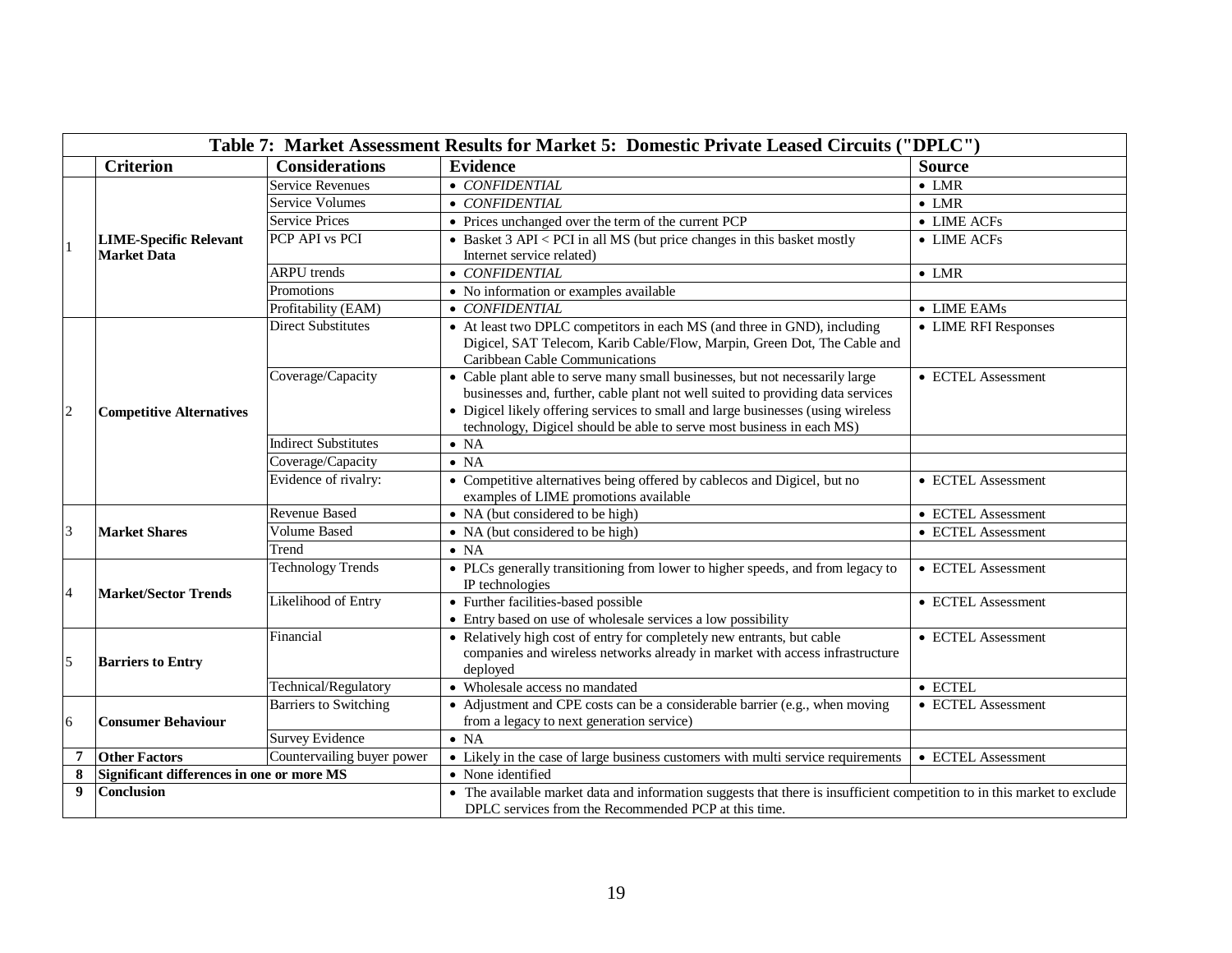|                 | Table 8: Market Assessment Results for Market 6: International Private Leased Circuits ("IPLC") |                              |                                                                                                                                                                                                                                                                                                                                                               |                                                |  |
|-----------------|-------------------------------------------------------------------------------------------------|------------------------------|---------------------------------------------------------------------------------------------------------------------------------------------------------------------------------------------------------------------------------------------------------------------------------------------------------------------------------------------------------------|------------------------------------------------|--|
|                 | <b>Criterion</b>                                                                                | <b>Considerations</b>        | <b>Evidence</b>                                                                                                                                                                                                                                                                                                                                               | <b>Source</b>                                  |  |
|                 | <b>LIME-Specific Relevant</b><br><b>Market Data</b>                                             | <b>Service Revenues</b>      | • CONFIDENTIAL                                                                                                                                                                                                                                                                                                                                                | $\bullet$ LMR                                  |  |
|                 |                                                                                                 | <b>Service Volumes</b>       | • CONFIDENTIAL                                                                                                                                                                                                                                                                                                                                                | $\bullet$ LMR                                  |  |
|                 |                                                                                                 | <b>Service Prices</b>        | • Prices unchanged over the term of the current PCP                                                                                                                                                                                                                                                                                                           | • LIME ACFs                                    |  |
|                 |                                                                                                 | PCP API vs PCI               | • Basket 4 API < PCI in all MS (PCI = going prices)                                                                                                                                                                                                                                                                                                           | $\bullet$ LIME ACFs                            |  |
|                 |                                                                                                 | <b>ARPU</b> trends           | • CONFIDENTIAL                                                                                                                                                                                                                                                                                                                                                | $\bullet$ LMR                                  |  |
|                 |                                                                                                 | Promotions                   | • No information or examples available                                                                                                                                                                                                                                                                                                                        | $\bullet$                                      |  |
|                 |                                                                                                 | Profitability (EAM)          | • CONFIDENTIAL                                                                                                                                                                                                                                                                                                                                                | $\bullet$ LIME EAMs                            |  |
| $\overline{2}$  | <b>Competitive Alternatives</b>                                                                 | <b>Direct Substitutes</b>    | • Other than LIME, there is at least one IPLC competitors in each $MS - i.e.,$<br>Digicel (including Middle Caribbean Network and Southern Caribbean Fibre)<br>• Other operators that may currently or could potentially provide IPLC services<br>include: SAT Telecom, Karib Cable, Flow, Marpin, Green Dot, The Cable<br>and Caribbean Cable Communications | • LIME RFI Response<br>• OLO Responses to date |  |
|                 |                                                                                                 | Coverage/Capacity            | • Digicel (including Middle Caribbean Network and Southern Caribbean Fibre)<br>provide comparable IPLC service offerings<br>• The extent to which the other operators offer comparable IPLC service<br>offerings                                                                                                                                              | • LIME RFI Response<br>• ECTEL DB              |  |
|                 |                                                                                                 | <b>Indirect Substitutes</b>  | $\bullet$ NA                                                                                                                                                                                                                                                                                                                                                  |                                                |  |
|                 |                                                                                                 | Coverage/Capacity            | $\bullet$ NA                                                                                                                                                                                                                                                                                                                                                  |                                                |  |
|                 |                                                                                                 | Evidence of rivalry:         | • Competitive alternatives being offered by cablecos and Digicel, but no<br>examples of LIME promotions provided as of yet                                                                                                                                                                                                                                    |                                                |  |
|                 | <b>Market Shares</b>                                                                            | <b>Revenue Based</b>         | • LIME's revenue-based market share not high                                                                                                                                                                                                                                                                                                                  | $\bullet$ LMR<br>• ECTEL DB                    |  |
| 3               |                                                                                                 | <b>Volume Based</b>          | • LIME's volume-based market share not high                                                                                                                                                                                                                                                                                                                   | $\bullet$ LMR<br>$\bullet$ ECTEL DB            |  |
|                 |                                                                                                 | Trend                        | $\bullet$ CONFIDENTIAL                                                                                                                                                                                                                                                                                                                                        | • ECTEL DB                                     |  |
|                 | <b>Market/Sector Trends</b>                                                                     | <b>Technology Trends</b>     | • PLCs generally transitioning from lower to higher speeds, and legacy to IP<br>technologies                                                                                                                                                                                                                                                                  | • ECTEL Assessment                             |  |
| 4               |                                                                                                 | Likelihood of Entry          | • Further facilities-based entry unlikely<br>• Further entry based on use of wholesale services a possibility                                                                                                                                                                                                                                                 | • ECTEL Assessment                             |  |
| 5               | <b>Barriers to Entry</b>                                                                        | Financial                    | • Very high cost of entry for completely new entrants, but alternative networks<br>already deployed                                                                                                                                                                                                                                                           | • ECTEL Assessment                             |  |
|                 |                                                                                                 | Technical/Regulatory         | • Wholesale access not mandated                                                                                                                                                                                                                                                                                                                               | $\bullet$ ECTEL                                |  |
| 6               | <b>Consumer Behaviour</b>                                                                       | <b>Barriers to Switching</b> | • Adjustment and CPE costs can be a barrier to switching (e.g., when moving<br>from a legacy to next generation service)                                                                                                                                                                                                                                      | • ECTEL Assessment                             |  |
|                 | <b>Survey Evidence</b>                                                                          |                              | $\bullet$ NA                                                                                                                                                                                                                                                                                                                                                  |                                                |  |
| $\overline{7}$  | <b>Other Factors</b>                                                                            | Countervailing buyer power   | • Likely in the case of large business customers with multi service requirements                                                                                                                                                                                                                                                                              | • ECTEL Assessment                             |  |
| 8               | Significant differences in one or more MS                                                       |                              | • None identified to date                                                                                                                                                                                                                                                                                                                                     |                                                |  |
| 9<br>Conclusion |                                                                                                 |                              | • There are competitive IPLC alternatives available in each MS and evidence that customers have been and are<br>increasingly switching to service providers other than LIME in this market. Therefore, in view of the clear                                                                                                                                   |                                                |  |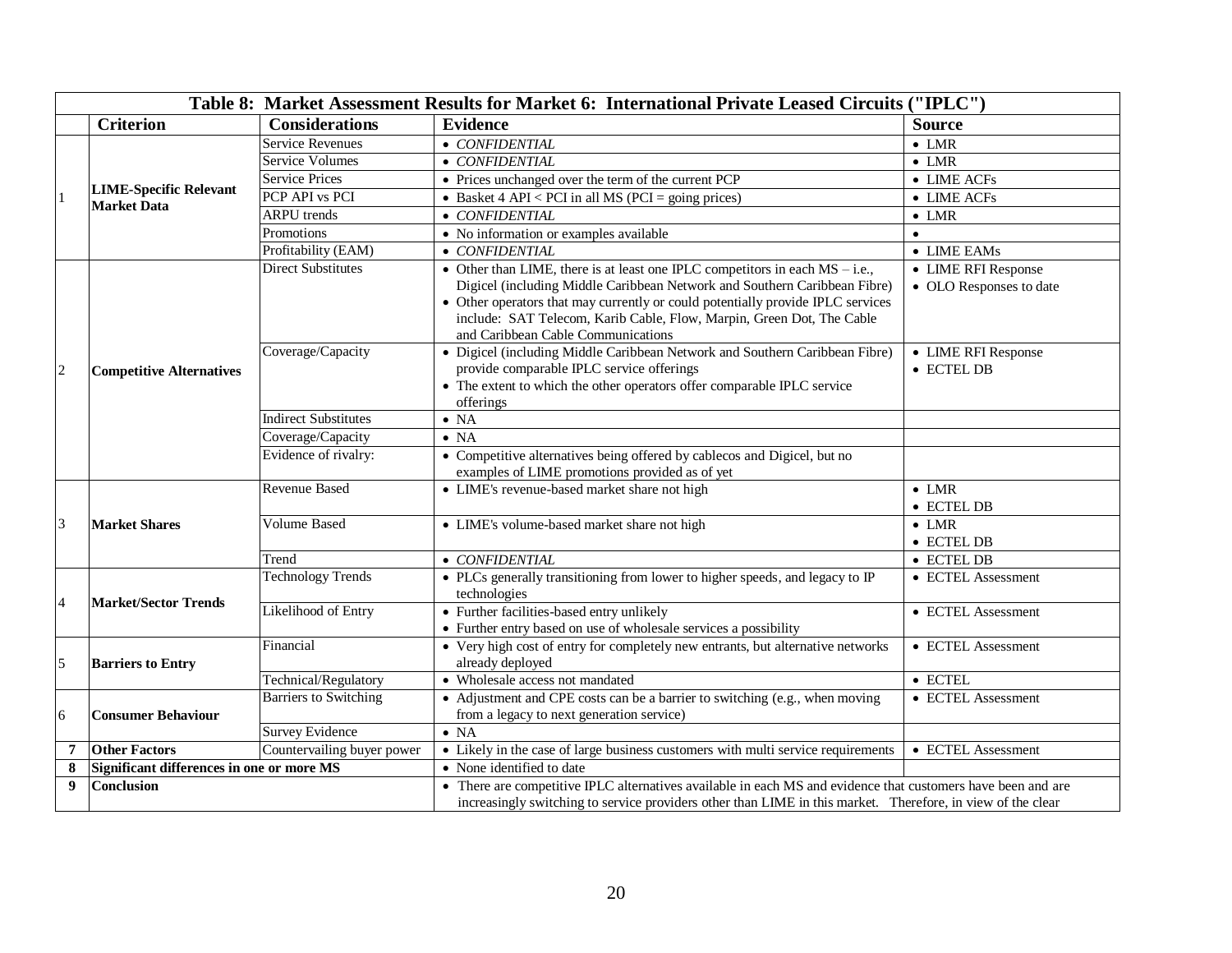|  | IPL A<br>LIME'<br><b>TCTE</b><br>LIMI<br>n this<br>CPTU1CPY<br>: on<br>$- - -$<br>that<br>ompetitiv<br><i>r</i> e discipline<br>considers<br>evidence<br>a difect<br>market.<br>vicc:<br>◡<br>$\sim$ |
|--|------------------------------------------------------------------------------------------------------------------------------------------------------------------------------------------------------|
|  | די חם ו<br>$\degree$ include<br>ied in the<br>Recommended<br>l not be<br>should<br>.                                                                                                                 |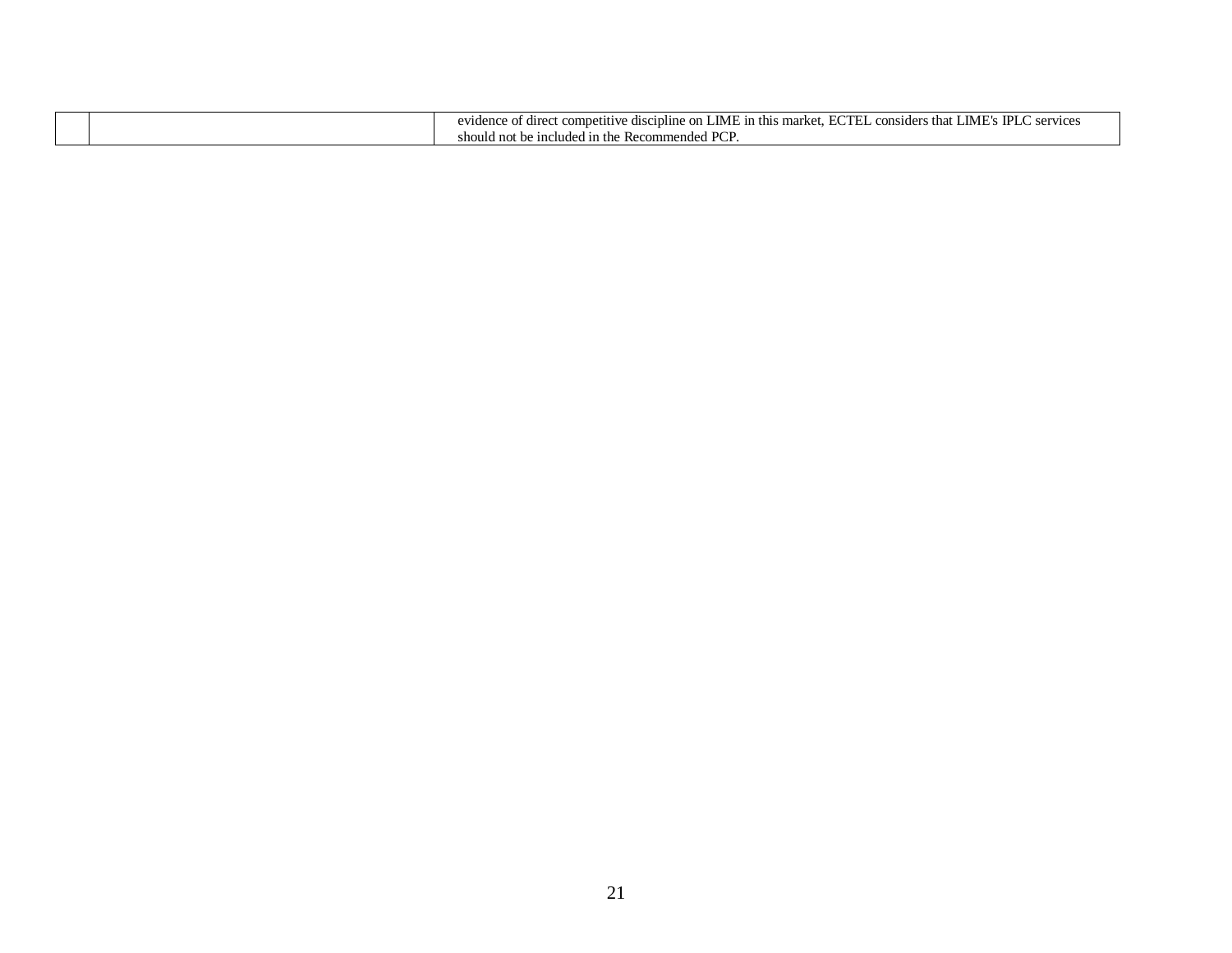|                         | Table 9: Market Assessment Results for Market 7: Data Services |                              |                                                                                                                                                                                                                                                                                                                              |                    |  |
|-------------------------|----------------------------------------------------------------|------------------------------|------------------------------------------------------------------------------------------------------------------------------------------------------------------------------------------------------------------------------------------------------------------------------------------------------------------------------|--------------------|--|
|                         | <b>Criterion</b>                                               | <b>Considerations</b>        | <b>Evidence</b>                                                                                                                                                                                                                                                                                                              | <b>Source</b>      |  |
|                         | <b>LIME-Specific Relevant</b><br>Market Data                   | <b>Service Revenues</b>      | $\bullet$ NA                                                                                                                                                                                                                                                                                                                 |                    |  |
|                         |                                                                | <b>Service Volumes</b>       | $\bullet$ NA                                                                                                                                                                                                                                                                                                                 |                    |  |
|                         |                                                                | <b>Service Prices</b>        | • Prices unchanged over the term of the current PCP                                                                                                                                                                                                                                                                          | • LIME ACFs        |  |
|                         |                                                                | PCP API vs PCI               | • Basket 3 API < PCI in all MS (but price changes mostly Internet related)                                                                                                                                                                                                                                                   | • LIME ACFs        |  |
|                         |                                                                | <b>ARPU</b> trends           | $\bullet$ NA                                                                                                                                                                                                                                                                                                                 |                    |  |
|                         |                                                                | Promotions                   | • No examples provided to date                                                                                                                                                                                                                                                                                               | $\bullet$          |  |
|                         |                                                                | Profitability ( $EAM$ )      | • CONFIDENTIAL                                                                                                                                                                                                                                                                                                               | • LIME EAMs        |  |
|                         | <b>Competitive Alternatives</b>                                | <b>Direct Substitutes</b>    | • Likely provided by the same services listed for the DPLC market $-i.e.,$<br>primarily Digicel and the cablecos                                                                                                                                                                                                             | • ECTEL Assessment |  |
| $\overline{c}$          |                                                                | Coverage/Capacity            | • Cable plant able to serve many small businesses, but not necessarily large<br>businesses and, further, cable plant not well suited to providing data services<br>• Digicel likely offering services to small and large businesses (using wireless<br>technology, Digicel should be able to serve most business in each MS) | • ECTEL Assessment |  |
|                         |                                                                | <b>Indirect Substitutes</b>  | $\bullet$ NA                                                                                                                                                                                                                                                                                                                 |                    |  |
|                         |                                                                | Coverage/Capacity            | $\bullet$ NA                                                                                                                                                                                                                                                                                                                 |                    |  |
|                         |                                                                | Evidence of rivalry:         | • Digicel appears to offer a range of competitive alternatives using primarily<br>fixed wireless technology<br>• LIME has introduced Ether net services with a range of transmission speeds                                                                                                                                  | • ECTEL Assessment |  |
|                         | <b>Market Shares</b>                                           | Revenue Based                | $\bullet$ NA                                                                                                                                                                                                                                                                                                                 |                    |  |
| $\overline{3}$          |                                                                | <b>Volume Based</b>          | $\bullet$ NA                                                                                                                                                                                                                                                                                                                 |                    |  |
|                         |                                                                | Trend                        | $\bullet$ NA                                                                                                                                                                                                                                                                                                                 |                    |  |
|                         | <b>Market/Sector Trends</b>                                    | <b>Technology Trends</b>     | • Legacy X.25 and Frame Relay services largely obsolete today, current<br>standard is Ethernet and IP-VPN services                                                                                                                                                                                                           | • ECTEL Assessment |  |
| $\overline{4}$          |                                                                | <b>Likelihood</b> of Entry   | • Nil in legacy data services market segment, but clear possibility in next<br>generation data services market segment                                                                                                                                                                                                       | • ECTEL Assessment |  |
| $\overline{\mathbf{5}}$ | <b>Barriers to Entry</b>                                       | Financial                    | • High cost of entry for completely new entrants, but alternative cable and<br>wireless networks already deployed                                                                                                                                                                                                            | • ECTEL Assessment |  |
|                         |                                                                | Technical/Regulatory         | • Wholesale access not mandated                                                                                                                                                                                                                                                                                              | $\bullet$ ECTEL    |  |
| 6                       | <b>Consumer Behaviour</b>                                      | <b>Barriers to Switching</b> | • Inertia, adjustment and CPE costs can be a barrier to switching                                                                                                                                                                                                                                                            | • ECTEL Assessment |  |
|                         |                                                                | <b>Survey Evidence</b>       | $\bullet$ NA                                                                                                                                                                                                                                                                                                                 | $\bullet$          |  |
| 7                       | Countervailing buyer power<br><b>Other Factors</b>             |                              | • Likely in the case of large business customers with multi service requirements                                                                                                                                                                                                                                             | • ECTEL Assessment |  |
| 8                       | Significant differences in one or more MS                      |                              | • None identified                                                                                                                                                                                                                                                                                                            | $\bullet$          |  |
| 9                       | <b>Conclusion</b>                                              |                              | • The available market information suggests that there is insufficient competition to exclude data services from the<br>Recommended PCP at this time.                                                                                                                                                                        |                    |  |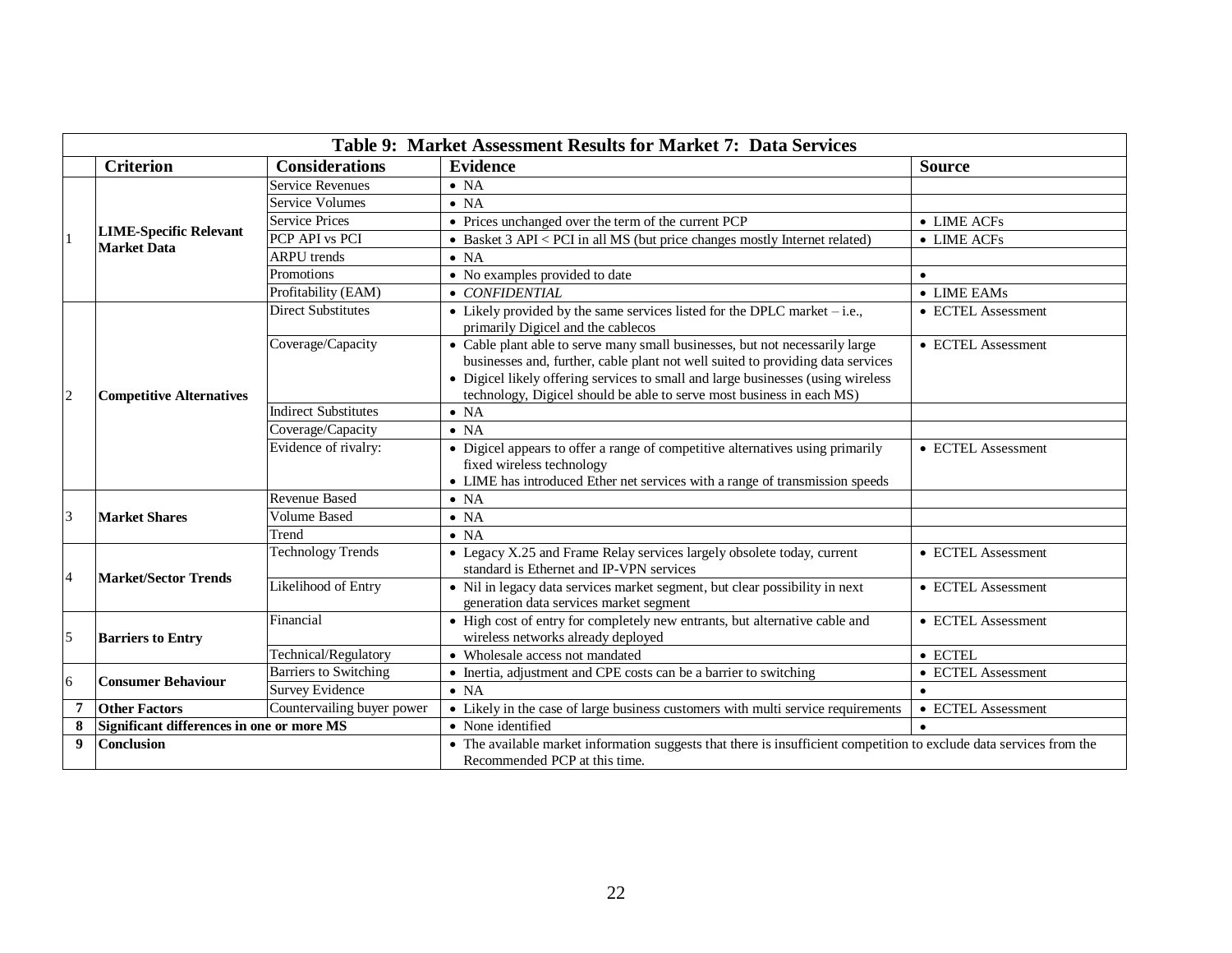# **ANNEX 2:**

# **RECOMMENDED PRICE CAPS PLAN**

# **INTRODUCTION**

This document establishes the rules, procedures, and obligations constituting a recommended price cap plan (the "Recommended PCP" or "2015 PCP") applicable to Cable & Wireless St. Vincent and the Grenadines Ltd//LIME ("LIME"), a company duly licensed in St. Vincent and the Grenadines and having its registered office situated at Halifax Street, Kingstown, St. Vincent and the Grenadines.

This Recommended PCP replaces the price cap plan approved and adopted by the NTRC of St. Vincent and the Grenadines in April 2010 (the "2010 PCP"). That is, the 2010 PCP will cease to have legal effect on the day the 2015 PCP takes effect.

## **RULE 1 – DURATION AND TERM OF PCP**

### **1.1 Effective Date:**

The 2015 PCP takes effect on January 15, 2015.

#### **1.2 Duration and Periods:**

The duration of the 2015 PCP is 3 years and 2.5 months and shall expire on March 31, 2018.

The 2015 PCP consists of the following time periods:

- a) Bridge Period: January 15, 2015 to March 31, 2015
- b) First Annual Period: April 1, 2015 to March 31, 2016
- c) Second Annual Period: April 1, 2016 to March 31, 2017
- d) Third Annual Period: April 1, 2017 to March 31, 2018

### **1.3 Review of PCP by ECTEL:**

ECTEL may decide to undertake a review of the 2015 PCP not later than October 1, 2017 (i.e., at least 6 months prior to the 2015 PCP's expiry). The purpose of the review would be to determine whether ECTEL would recommend that the 2015 PCP should continue without change, be modified or eliminated altogether.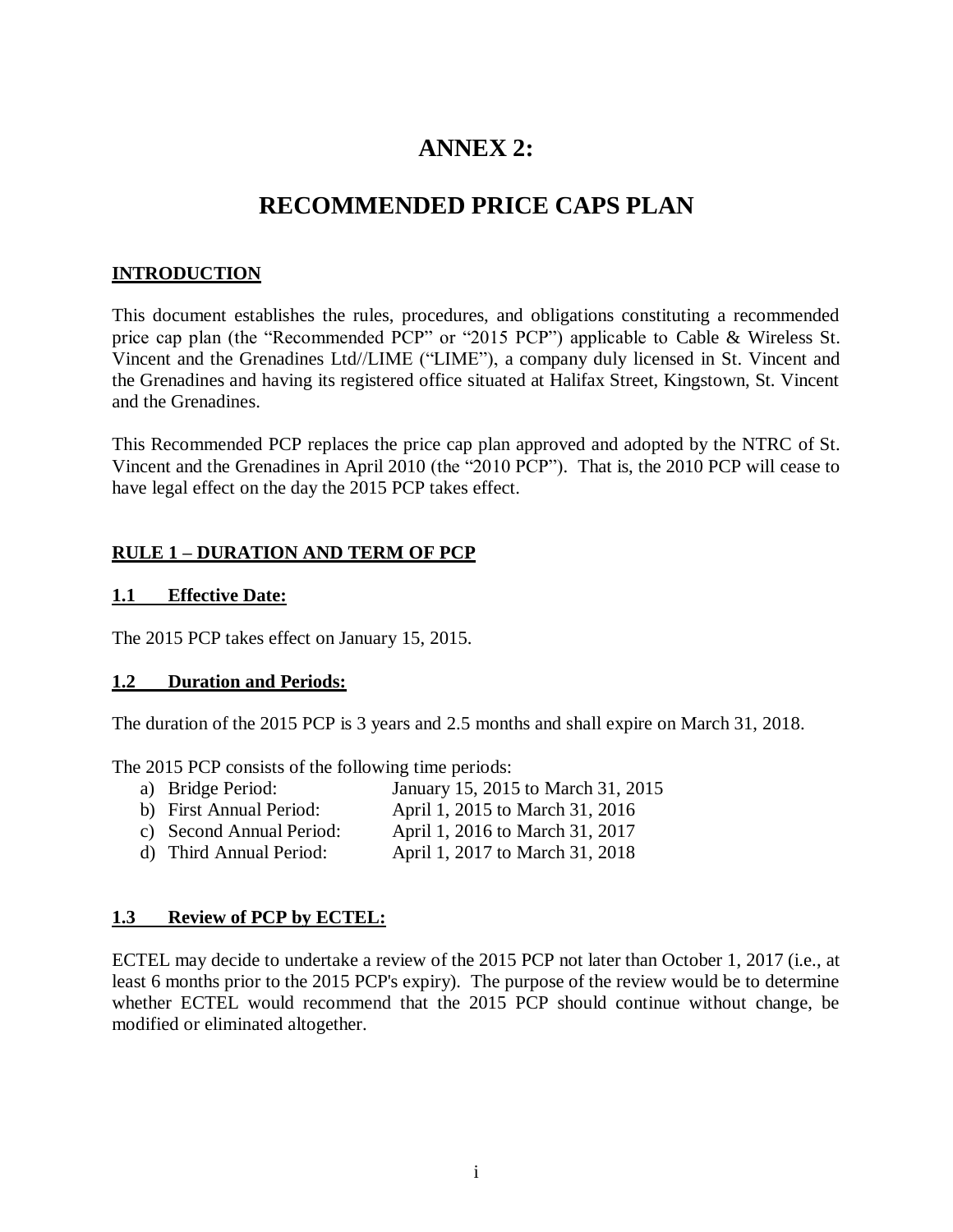# **1.4 Automatic Renewal of PCP:**

Absent an announced review of the 2015 PCP by ECTEL, the 2015 PCP will automatically renew for an additional 1 year (that is, through to March 31, 2019) unless opposed by LIME, the NTRC, or ECTEL within 90 days of the expiry of the 2015 PCP. Any party opposed to the renewal of the 2015 PCP must give notice to every other party at least 90 days before the expiry of the 2015 PCP. Automatic renewal of the 2015 PCP will not occur if any party opposes the renewal.

# **RULE 2 – FREE MONTHLY RESIDENTIAL FTF MINUTES**

# **2.1 Free Residential FTF Minutes Provisions:**

LIME shall provide a minimum of 100 free minutes per month of FTF on-network calling on Night and Weekend calling periods with each metered Residential access line through at least the duration of the 2015 PCP, based on following time period definitions:

- a) "Day" is the periods from 8:00 a.m. to 5:59 p.m. Monday through Friday
- b) "Night" is the periods from 6:00 p.m. to 7:59 a.m. Monday through Friday
- c) "Weekend" is the period from  $11:59$  p.m. Friday to  $11:59$  p.m. Sunday

# **RULE 3 – PRICE HARMONIZATION**

# **3.1 Price Harmonization Provisions:**

LIME shall comply with the following price harmonization conditions:

- **a) Residential:** The lowest monthly standard rate for a metered Residence access line must be equal to or more than 77% percent of the highest monthly standard rate for a metered Residence access line in any other ECTEL Member State.
- **b) Business**: The lowest monthly standard rate for a metered Business access line must be equal to or more than 90% percent of the highest monthly standard rate for a metered Business access line in any other ECTEL Member State.
- **c) Fixed-to-Fixed ("FTF")**: The lowest FTF Day/Evening/Night standard rate respectively must be equal to or more than 90% percent of the highest FTF Day/Evening/Night standard rate respectively in any other ECTEL Member State.
- **d) Fixed-to-Mobile ("FTM"):** The lowest FTM Day/Evening/Night standard rate respectively must be equal to or more than 90% percent of the highest FTM Day/Evening/Night standard rate respectively in any other ECTEL Member State.
- **e) Fixed International**: The lowest fixed international direct dial ("IDD") Day/Evening/Night standard rate for each country destination rate respectively must be equal to or more than 90% percent of the highest Fixed IDD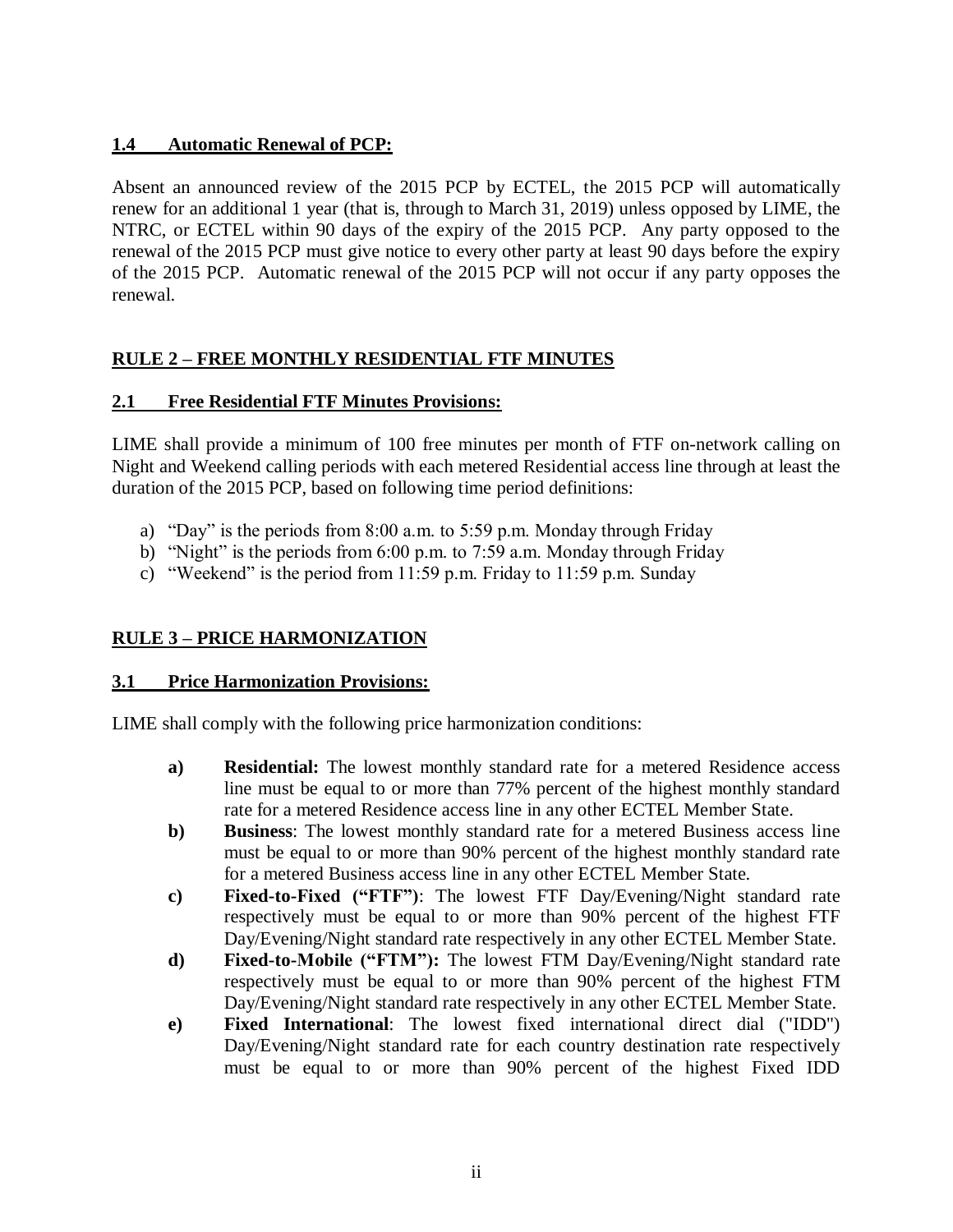Day/Evening/Night standard rate for each country destination respectively in any other ECTEL Member State

### **3.2 Exemptions from Harmonization Provisions:**

LIME may submit a request to the Commission and ECTEL seeking an approval for an exemption to one or more of the above-noted price harmonization provisions. Any such submission must include the rationale for the requested exemption along with supporting relevant market data and information.

# **RULE 4 – PCP BASKETS**

### **4.1 Baskets:**

All the services included in the 2015 PCP shall be grouped in one of the following two baskets (each of which is described further below):

- a) Basket 1: Residential and Business Access and domestic FTF and FTM calling
- b) Basket 2: DPLC, Data Services and Other Services

# **RULE 5 - PRICE CAP INDEX AND ACTUAL PRICE INDEX**

### **5.1 General Price Cap Formula:**

Where applicable, the price cap formula specifies that the Actual Price Index (API), which represents changes in prices charged by the LIME for a specific basket of services (j) over a specific period/time (t), must always be less than or equal to the Price Cap Index (PCI):

 $API_i \leq PCI_i$  for each Basket j.

# **5.2 Actual Price Index and Formula:**

Where applicable, the API tracks LIME's actual price changes within a specific basket. Each time new prices are approved for LIME, the API shall be calculated for each applicable basket to show that the price changes do not exceed the PCI. The API is the revenue-weighted average level of aggregate prices implemented by LIME. The PCP uses the following general formula to calculate the API:

 $API_{i,t} = API_{i,t-1} * (1+API \text{ adjustment}_{i,t})$ 

Whereas:  $i =$ Basket;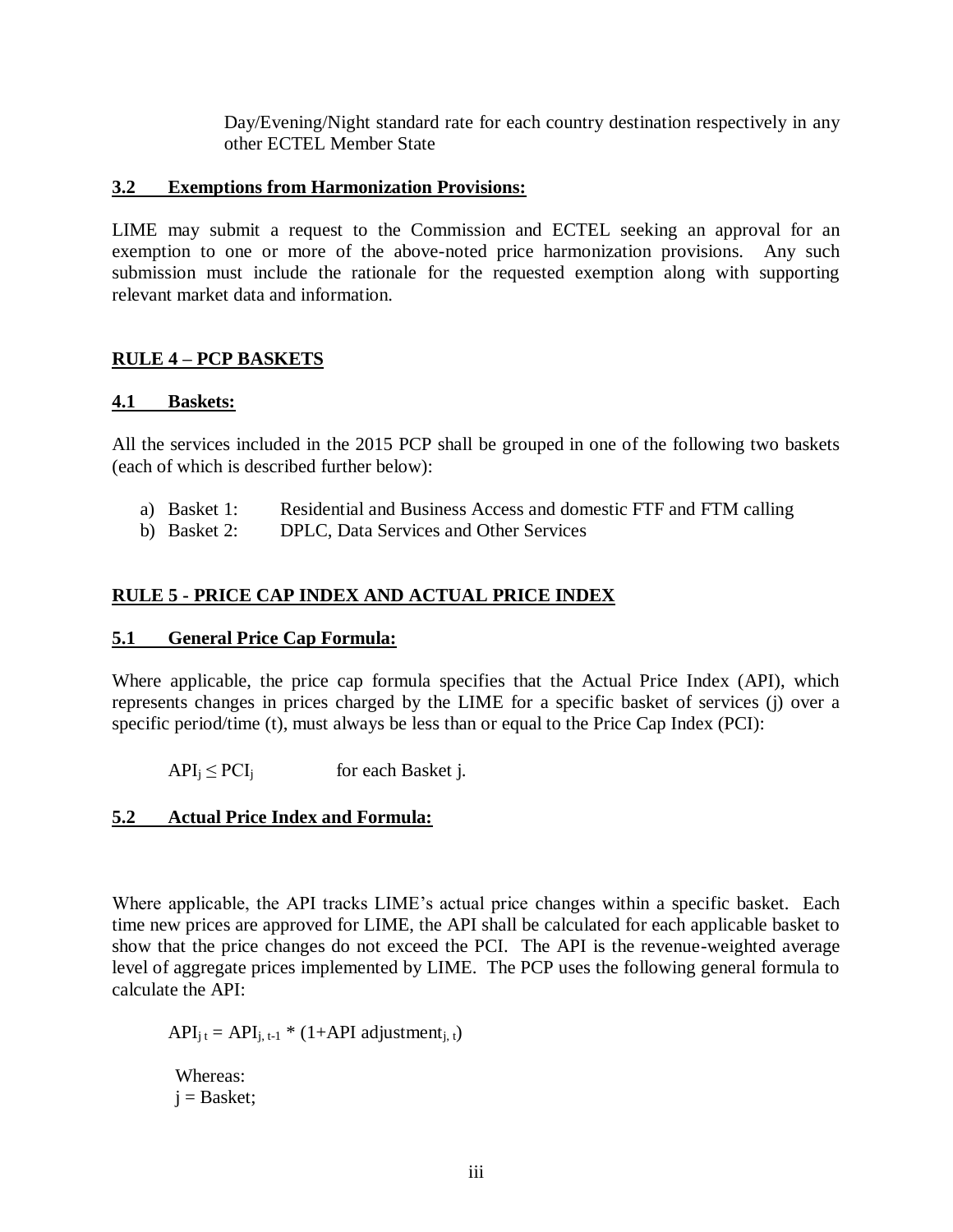$t = time$ ; and

API adjustment<sub>it</sub> = revenue-weighted average percent change in prices for all rate elements, k, for time t, in Basket j:

$$
\frac{\sum_{k,t} \left[ \text{Revenue}_{k,t} * \left[ \frac{\text{Price}_{k,t}}{\text{Price}_{k,t-1}} - 1 \right] \right]}{\sum_{k} \text{Revenue}_{k,t}}
$$

Whereas k is the relevant rate element; and Revenue<sub>k,t</sub> is the revenue included in Basket j, for element k, for the time period t.

#### **5.3 Price Cap Index and Formula:**

Where applicable, the aggregate level of actual prices for all service rate elements in any given service Basket, j, is subject to a PCI. The PCI changes annually subject to the price cap formula for each applicable basket. The PCI is allowed to change in each subsequent period according to the values of inflation (I), productivity  $(X)$ , exogenous event  $(Z)$ , any other applicable provisions of a specific basket, or any other provisions set forth in this PCP. The PCI for each applicable basket is generally calculated as follows:

$$
PCI_{j,y} = PCI_{j,y-1} * (1 + I_y - X_j + \langle -Z_y \rangle)
$$

Whereas  $i =$  Basket  $y = Price Cap year$ 

The inflation factor for each ECTEL member state is calculated as the percentage change in the average Consumer Price Index (CPI) between the two periods "y" and period "y-1" per the formula:

$$
I_y = ((CPI_y / CPI_{y-1}) - 1),
$$

Whereas for CPI:

a) The CPI<sup>y</sup> is the CPI for [ECTEL Member State] as published by the Eastern Caribbean Central Bank for year y.

b) The time period for the CPI data is the same time period as Revenues used in any PCP formulas for applicable baskets so that there is a proper matching of CPI and related Revenues.

 $X_i$  = Productivity offset for basket j as set forth for each specific basket.

 $Z_y$  = Exogenous cost changes for year y as set forth for each specific basket.

#### **RULE 6 – EXOGENOUS EVENTS AND CONDITIONS (Z FACTOR)**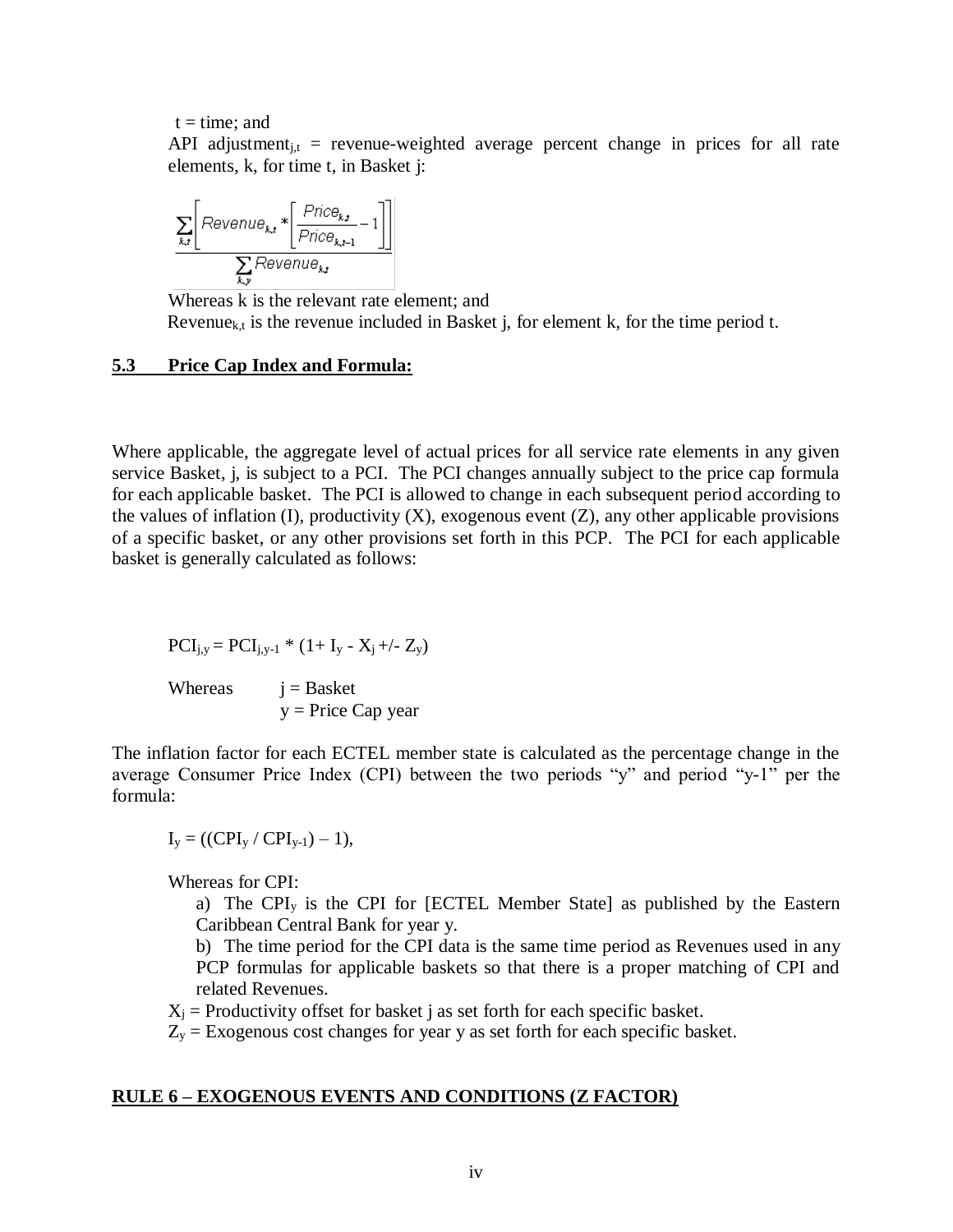# **6.1 Exogenous Event Description:**

The exogenous factor (Z factor) results from events or conditions that result in increases or decreases in the day-to-day operating costs of LIME.

# **6.2 Exogenous Event Criteria:**

To qualify as an exogenous event (and related cost impact), an event must:

- 1) be outside of LIME's control;
- 2) not result from a transaction with a LIME affiliate, parent company, or related party, and must otherwise be caused by an independent or third-party event or condition and
- 3) be material in magnitude, so that any related exogenous event/condition must be at least equal to or greater than 1.5% of the regulated service(s) revenues affected by the exogenous event/condition for the most recent twelve-month period available.

An exogenous event/condition may be proposed by LIME, the NTRC, or ECTEL and will be considered on a case-by-case basis. The financial effect of any proposed exogenous cost change shall be quantified and explained in detail in the accompanying supporting documentation by the party proposing the adjustment. All documentation supporting proposed exogenous cost changes must include a proposed recovery mechanism, including a rationale for the proposed recovery mechanism. The recovery of any exogenous cost changes shall, to the extent possible, be recovered proportionally from the regulated service(s) affected by the exogenous cost change.

# **RULE 7 – BASKET 1**

# **7.1 Basket 1 Services:**

Basket 1 consists of the following services:

- a) Residential access / connection / reconnection
- b) Business access / connection / reconnection
- c) Government access / connection / reconnection
- d) Domestic Fixed to Fixed calls ("FTF") (day, night and weekend)
- e) Domestic Fixed to Mobile calls ("FTM") (day, night and weekend)

### **7.2 Basket 1 Pricing Formula:**

Each rate element in the basket is subject to a PCI formula of  $I - X$ , where  $X = 0$ . This PCI shall apply on a partial year (2.5 months) basis in the case of the Bridge Period.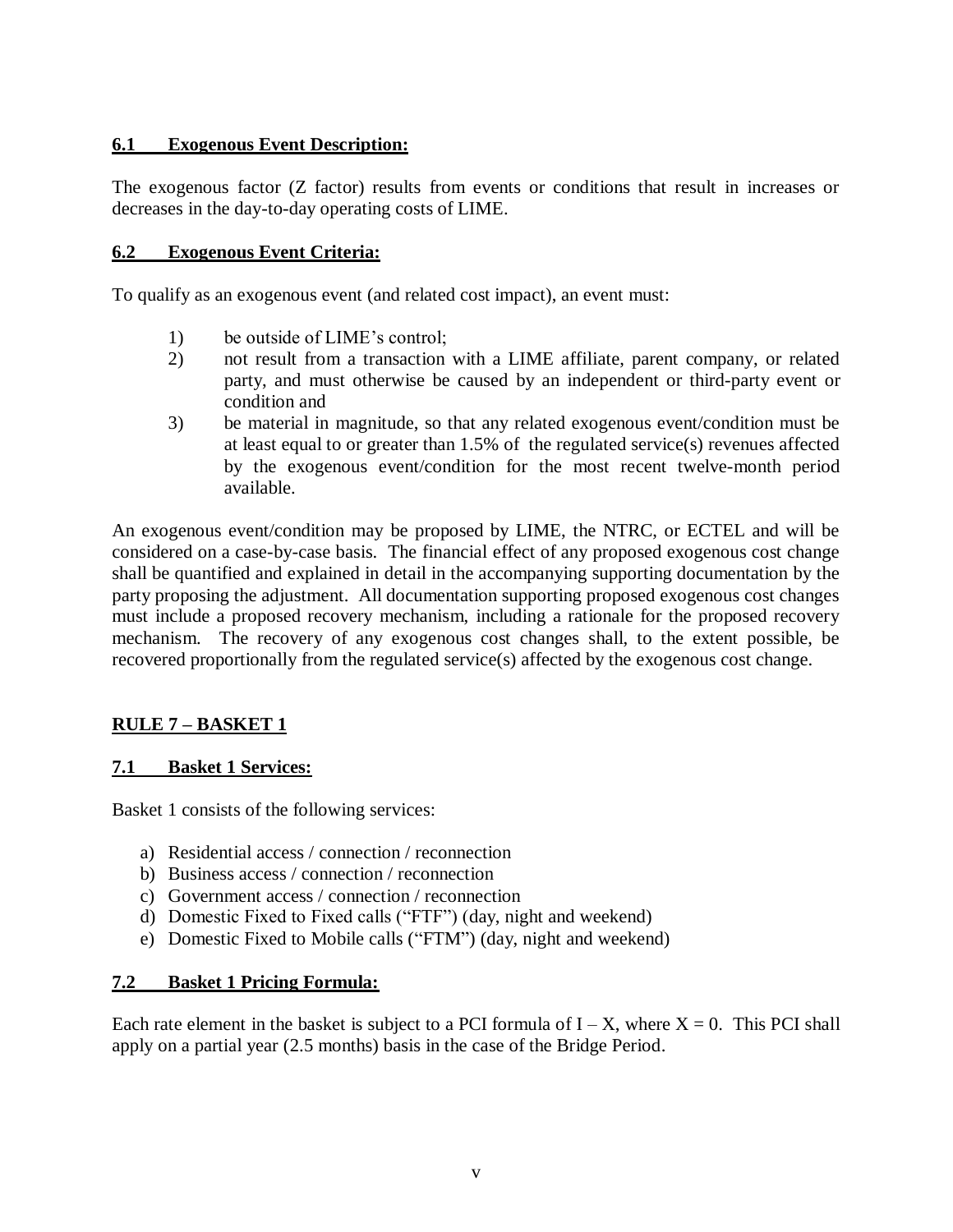# **RULE 8 – BASKET 2**

# **8.1 Basket 2 Summary of Services:**

Basket 2 includes of the following services:

- a) Domestic/National Private Leased Circuits ("DPLC")
- b) Data Services (such as X.25, Frame Relay, Ethernet)
- c) Other Services (such as VSAT)

A list of services included in this basket is provided in the Appendix to this Annex 2.

# **8.2 Basket 2 Pricing Formula:**

Services included in Basket 2 are subject to a general PCI of  $I - X$ , where  $X = I$ . This PCI shall apply on a partial year (2.5 months) basis in the case of the Bridge Period.

# **RULE 9 – OTHER PRICING PROVISIONS**

# **9.1 Maximum Price Increases:**

Price increases for any individual service rate element in Baskets 1 or 2 shall not exceed 10% for any year of the PCP. This rate element constraint shall apply on a partial year (2.5 months) basis in the case of the Bridge Period.

# **RULE 10 – BUNDLING PROVISIONS**

# **10.1 Categorization of Bundles including Regulated Services:**

Any service bundle including one or more regulated services subject to the 2015 PCP is considered to be a regulated service bundle. For the avoidance of doubt, any such regulated service bundle would not be assigned to any one of the two defined PCP service baskets and nor would it be subject to price cap constraints.

# **10.2 Further Conditional Information Requirements:**

When filing an application requesting approval to (i) change the price of an existing regulated service bundle or (ii) introduce a new regulated service bundle, LIME should provide supporting rationale for and information demonstrating that the proposed price and/or other terms and conditions of the regulated service bundle are not anti-competitive. Should such concerns arise with respect to any such application, the Commission or ECTEL may request that LIME also file an imputation test to demonstrate that the price of the regulated service bundle is above cost.

# **RULE 11 – NEW SERVICES AND DISCONTINUED SERVICES**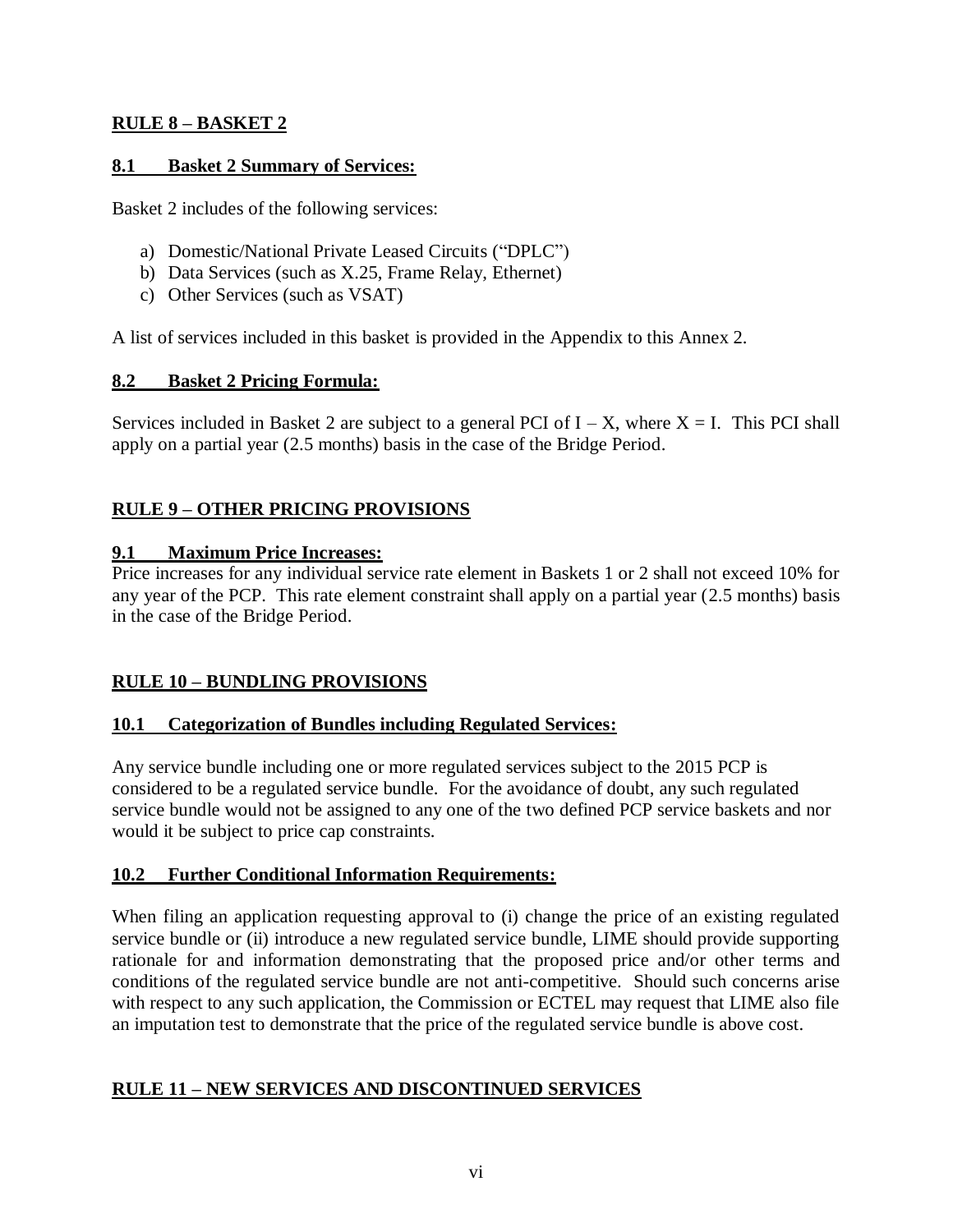## **11.1 New Services:**

For any new service(s) that is determined to be a regulated service subject to the PCP by the NTRC pursuant to the RTR, the new regulated service, including the corresponding rate elements and associated revenues, shall be assigned to the applicable PCP Basket on the first day of the month after the coming into effect of the corresponding NTRC determination. For the avoidance of doubt, new services that are considered to be regulated service bundles under rule 10.1 are not subject to this rule.

## **11.2 Discontinued Services:**

For a service(s) included in the 2015 PCP for which LIME is granted approval to discontinue by the NTRC pursuant to the provisions of the RTR, the service(s) shall be removed from the 2015 PCP on the first day of the month after the coming into effect of the corresponding NTRC determination.

# **RULE 12 - PROMOTIONS**

## **12.1 Market Trials and Promotions Excluded from API:**

Market Trials and Short Term Promotions, as defined in the RTR, are excluded from the calculation of the API.

# **RULE 13 - RCCF AND ACF REQUIREMENTS**

# **13.1 LIME's Compliance with RCCF and ACF Requirements:**

Subject to the above-noted PCP Rules, LIME may propose increases or decreases to the service rates covered by the PCP at any time during the term of the PCP. When it does so, it must submit a Rate Change Compliance Filing (RCCF) with the NTRC and ECTEL. In addition, it must also submit an Annual Compliance Filing (ACF) with the NTRC and ECTEL.

### **13.2 Rate Change Compliance Filing:**

For any application for a price change during the term of the PCP, other than a price change in an ACF, LIME must file an RCCF with the NTRC and ECTEL. An RCCF must be compliant with established PCP Rules, and must contain a description of the proposed rate changes, a recalculation of each Basket's API reflecting any proposed rate changes, and a demonstration that each new  $API_i$  is less than or equal to its respective  $PCI_i$  established during the most recent ACF.

Information filed with the RCCF must include all data and information that allows the NTRC and ECTEL to verify LIME's API and PCI calculations, including a working EXCEL file that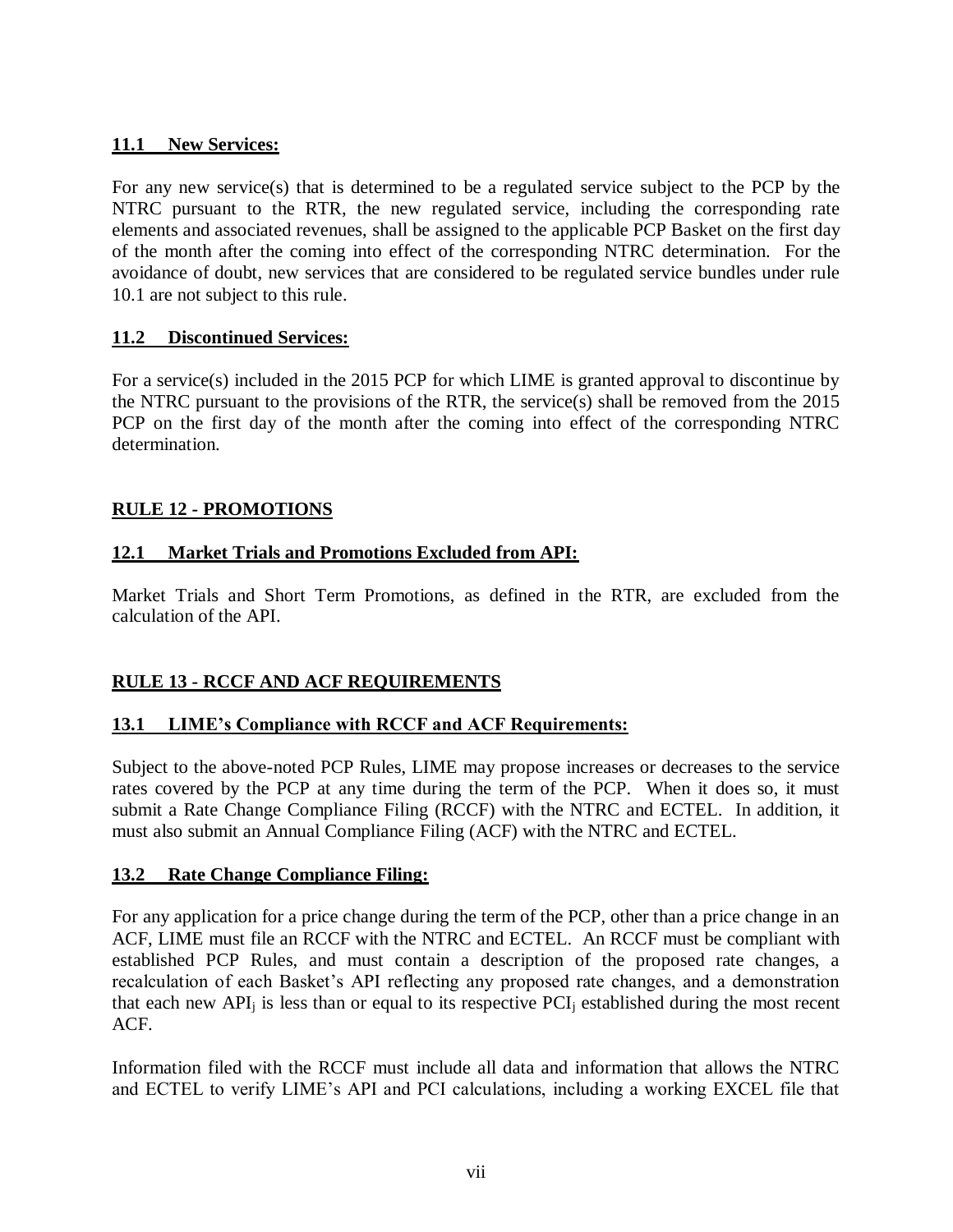incorporates all regulated services, rate elements and rate changes. Specifically, supporting documentation for all API calculations in an RCCF must include all service price elements by Basket and the associated revenues established in the most recent ACF. In addition, as may be applicable, LIME must also provide documentation in an RCCF for pricing changes involving special treatment, including, but not limited to, the introduction of volume or contract term discounts.

# **13.3 Annual Compliance Filing Deadlines:**

For every full-year period during the term of the PCP, LIME shall file an ACF with the NTRC and ECTEL not later than March  $1<sup>st</sup>$  of each year (or the first business day following any weekend or holiday that falls on March  $1<sup>st</sup>$ .

In the case of the Bridge Period, LIME shall file an ACF with the NTRC and ECTEL not later than January 15, 2015.

# **13.4 Annual Compliance Filing Information:**

The following is a list of ACF information that LIME must provide for all full-year periods during the term of the PCP:

- a) Updated API and PCI calculations, including related CPI/Inflation and productivity data, for each related Basket. This information must include all regulated services and rate elements for each established Basket, and must also be provided in a working EXCEL file format that allows the NTRC and ECTEL to verify LIME's calculations.
- b) If the ACF includes rate changes to an existing regulated service(s), consistent with RCCF requirements, the ACF must also include the calculation of the new API(s) reflecting any such changes along with a description and proposed rate changes.
- c) If the ACF includes a proposed exogenous cost change, the ACF must also include all required supporting documentation as set out in the exogenous events Rule.
- d) A written summary of any regulated service price changes, new regulated service introductions and related pricing, promotions, and any other relevant matters impacting prices, terms or conditions of LIME's regulated services implemented during the preceding PCP period.

For avoidance of doubt, this Rule does not require any additional ACF requirements beyond those established under the preceding 2010 PCP.

For the Bridge Period, the ACF information that LIME must provide is limited to items (a), (b) and (c) above. In this specific case, the applicable PCI, CPI/Inflation and productivity factors are to be adjusted to reflect that abbreviated length of the Bridge Period (i.e., 2.5 rather than 12 months in the case of the full year PCP Periods).

# **RULE 14 – OTHER COMPLIANCE REPORTING REQUIREMENTS**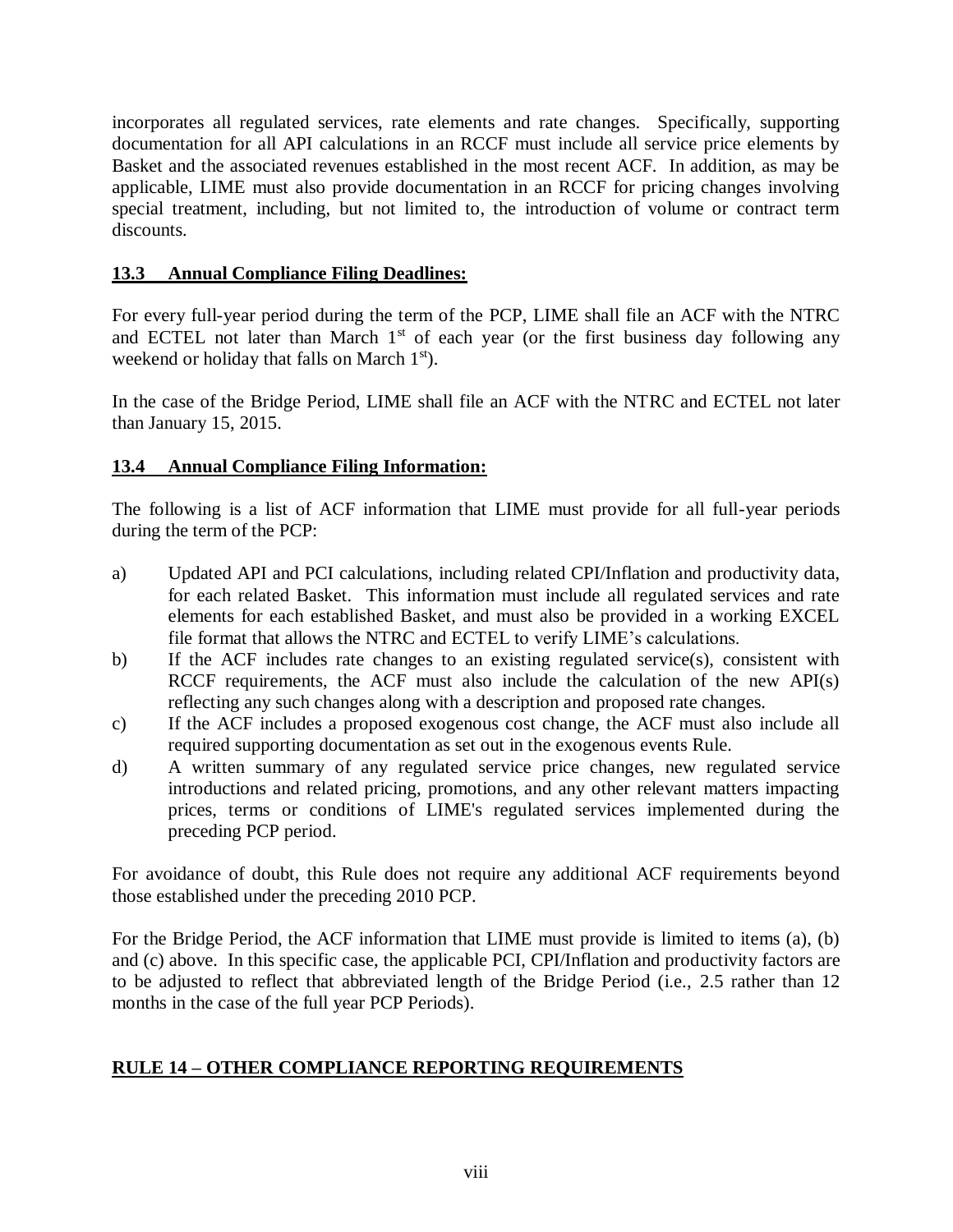# **14.1 Audited Statutory Financial Statement Filings:**

LIME must submit audited statutory annual financial statements (for fiscal year-end March  $31<sup>st</sup>$ period) to the NTRC and ECTEL not later than July 1<sup>st</sup> of each year (or the first business day following any weekend or holiday that falls on July  $1<sup>st</sup>$ .

LIME's financial statements in this respect shall include: i) an Income Statement or Profit/Loss Statement showing revenues, operating expenses, depreciation, taxes and non-operating amounts; ii) a Balance Sheet showing assets and liabilities, and capital accounts (retained earnings, common and preferred stock, and other); iii) other applicable statements commonly provided with the audited financials, such as Cash Flow, Retained Earnings, and other data; and iv) all notes and explanations provided with the financial statements.

# **14.2 Enhanced Allocation Model (EAM)Filings:**

During the term of the PCP, LIME shall submit two updated EAMs to the NTRC and ECTEL as follows:

- a) The first EAM shall be provided not later than October 1, 2015 using data for the fiscal period ending March 31, 2015.
- b) The second EAM shall be provided by October 1, 2017 using data for the fiscal year ending March 31, 2017.

These two EAMs will be used to assist in the review and evaluation of the PCP prior end of the fourth PCP Period in 2019.

Consistent with historical practice, LIME's EAM's should be provided in working EXCEL file format, and should include all supporting methodological documents, assumptions, and explanations. Any changes in methodology or assumptions relative to earlier EAMs filed with the NTRC and ECTEL (e.g., the fiscal year 2012-13 EAM) should also be identified and explained. It should be noted that receipt of an EAM filing does not constitute agreement with amounts or assumptions within any such EAM; discretion is reserved by the NTRC and ECTEL for contesting specific results and assumptions as may be appropriate.

For avoidance of doubt, this Rule does not preclude the NTRC and ECTEL from requiring LIME to provide EAMs for additional fiscal year periods should such a need arise in the context of PCP-related or other matters.

# **RULE 15 – GENERAL COMPLIANCE AND EXTENSIONS**

# **15.1 Non-Compliance with Provisions of the PCP:**

In the case of non-compliance by LIME with the provisions of the PCP, the NTRC and ECTEL may select from one or more of the following mechanisms to address same, depending on the type of non-compliance the circumstances and other considerations: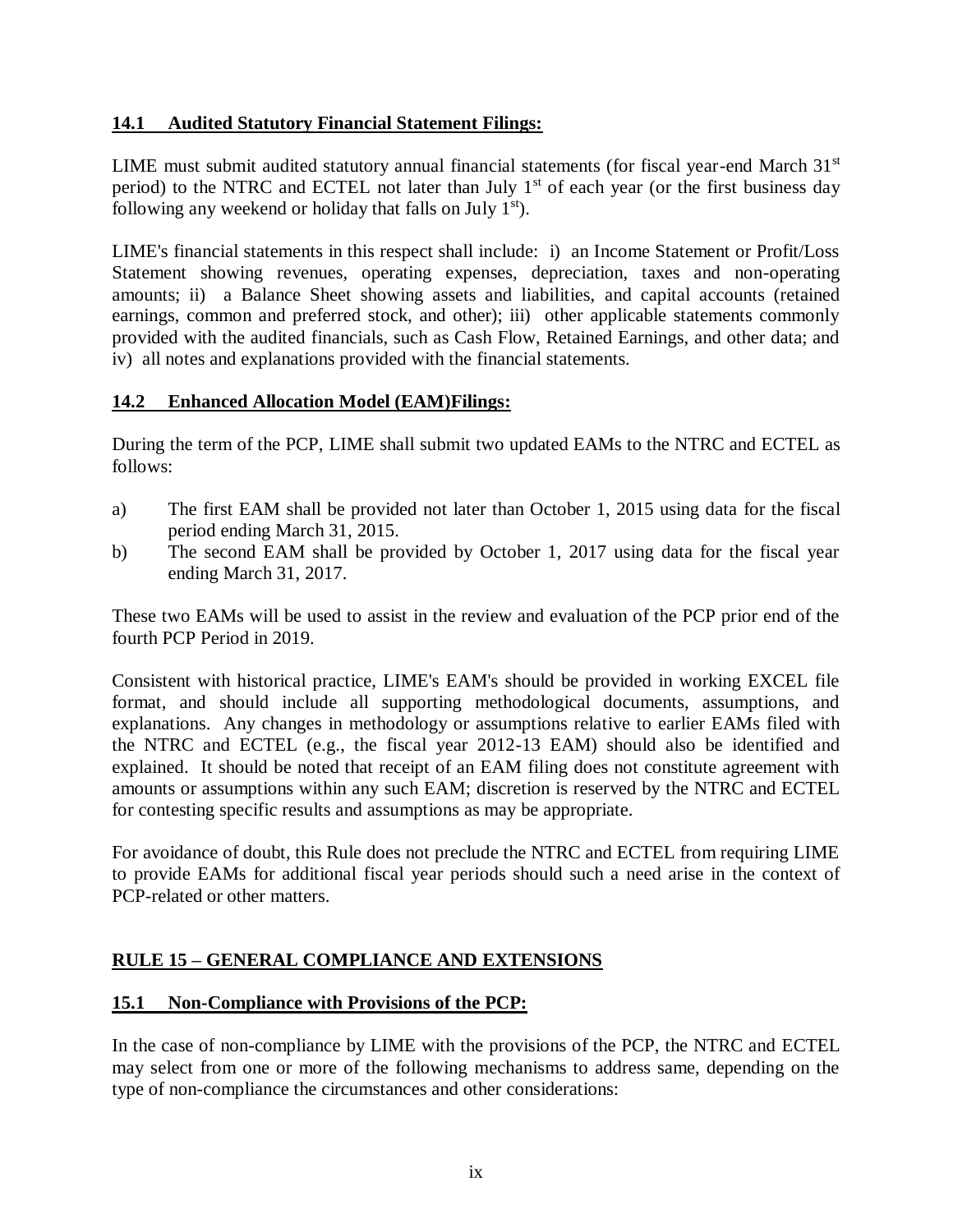- a) Request LIME for an explanation of the non-compliance and request LIME to prepare a plan of action to comply with the relevant provisions.
- b) Reject or refuse to consider any or all of LIME's current or pending price increases and decreases, exogenous cost increases, promotions or market trials, and any other substantive matters addressed in this PCP.
- c) Escalate the issue of non-compliance pursuant to Regulation [[XX]] in the [[2004 RTR or the 2012 RTR, as the case may be]].

LIME may seek a waiver or extension when it expects to be in non-compliance, by submitting a written request of an extension of time and any other remedies it seeks, including supporting justification, with the NTRC and ECTEL at least 30 days before such action or information is required.

# **RULE 16 – PRECEDENCE OF THE RETAIL TARIFF REGULATIONS**

## **16.1 Relationship between the 2015 PCP and the Retail Tariff Regulations:**

[[For Dominica]]: The 2015 PCP was developed pursuant to the relevant provisions included the Telecommunication Act No. [XX] of 2001 (the "Act") and corresponding regulations, in particular the Telecommunications (Retail Tariff) Regulations No.[XX] (the "2012 RTR"). For the avoidance of doubt, as may be applicable, the provisions of the Act and the 2012 RTR, including any amendments thereto, take precedence over the 2015 PCP.

[[For Grenada, St. Lucia, St. Kitts and Nevis and St. Vincent & Grenadines]]: The 2015 PCP was developed pursuant to the relevant provisions included the Telecommunication Act No. [XX] of 2001 (the "Act") and corresponding regulations, in particular the Telecommunications (Retail Tariff) Regulations No.[XX] (the "2004 RTR"). For the avoidance of doubt, as may be applicable, the provisions of the Act and the 2004 RTR, including any amendments thereto, take precedence over the 2015 PCP.

- a) In this respect, pursuant to ECTEL recommendation [[Month Year]], [ECTEL Member State] is committed to adopting new regulations that are substantially identical to those adopted by Dominica in [[Month]] 2012 (the "2012 RTR").
- b) Similarly, as may be applicable, the provisions of the Act and the 2012 RTR, once adopted and including any amendments thereto, take precedence over the proposed 2015 PCP.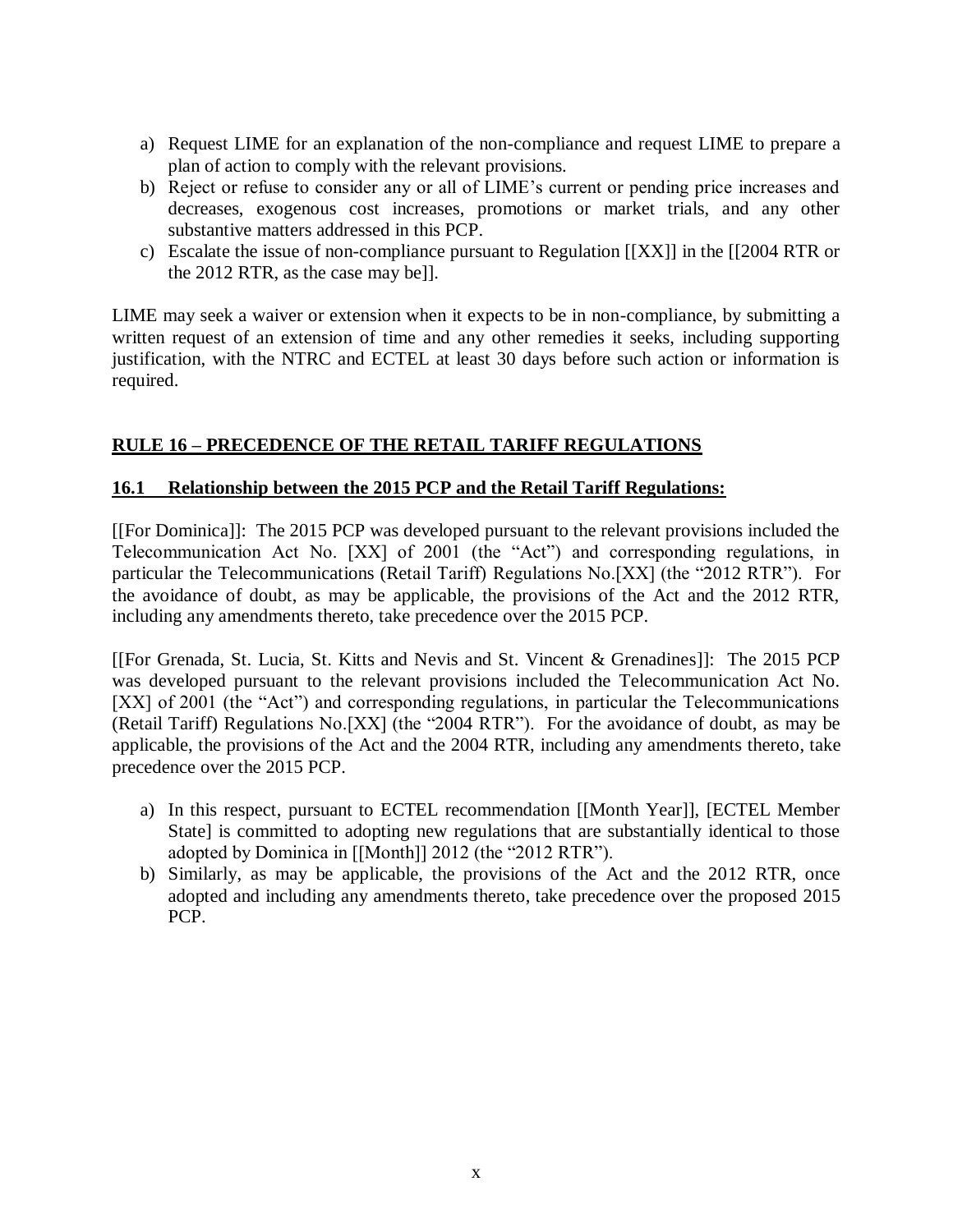| <b>Basket</b>  | Service(s)                     |            | <b>Rate Element(s)</b>                                   |
|----------------|--------------------------------|------------|----------------------------------------------------------|
| 1              | Residential fixed line         | 1:         | Connection                                               |
|                | access                         | 2:         | Reconnection                                             |
|                |                                | 3:         | Metered monthly rental                                   |
|                |                                | 4:         | Unlimited monthly rental                                 |
| $\mathbf{1}$   | Business fixed line access     | 5:         | Connection                                               |
|                |                                | 6:         | Reconnection                                             |
|                |                                | 7:         | Metered monthly rental                                   |
|                |                                | 8:         | Unlimited monthly rental                                 |
| 1              | Government fixed line          | 9:         | Connection                                               |
|                | access                         | 10:        | Reconnection                                             |
|                |                                | 11:        | Monthly rental                                           |
| 1              | On-net Fixed To Fixed          | 12:        | FTF (Day)                                                |
|                | Calling                        | 13:        | FTF (Evening)                                            |
|                |                                | 14:        | FTF (Night)                                              |
| $\mathbf{1}$   | Off-net Fixed To Fixed         | 15:        | FTF (Day)                                                |
|                | Calling                        | 16:        | FTF (Evening)                                            |
|                |                                | 17:        | FTF (Night)                                              |
| 1              | <b>Fixed To Mobile Calling</b> | 18:        | FTM (Day)                                                |
|                |                                | 19:        | FTM Evening)                                             |
|                |                                | 20:        | FTM (Night)                                              |
|                |                                |            |                                                          |
| $\overline{2}$ | <b>Domestic Leased Circuit</b> | 21:        | DPLC 64 Kbps Installation                                |
|                |                                | 22:        | DPLC 128 Kbps Installation                               |
|                |                                | 23:<br>24: | DPLC 192 Kbps Installation                               |
|                |                                | 25:        | DPLC 256 Kbps Installation<br>DPLC 384 Kbps Installation |
|                |                                | 26:        | DPLC 320 Kbps Installation                               |
|                |                                | 27:        | DPLC 448 Kbps Installation                               |
|                |                                | 28:        | DPLC 512 Kbps Installation                               |
|                |                                | 29:        | DPLC 768 Kbps Installation                               |
|                |                                | 30:        | DPLC 1024 Kbps Installation                              |
|                |                                | 31:        | DPLC 1544 Kbps Installation                              |
|                |                                | 32:        | DPLC 2048 Kbps Installation                              |
|                |                                | 33:        | DPLC 64 Kbps Monthly                                     |
|                |                                | 34:        | DPLC 128 Kbps Monthly                                    |
|                |                                | 35:        | DPLC 192 Kbps Monthly                                    |
|                |                                | 36:        | DPLC 256 Kbps Monthly                                    |
|                |                                | 37:        | DPLC 384 Kbps Monthly                                    |
|                |                                | 38:        | DPLC 320 Kbps Monthly                                    |
|                |                                | 39:        | DPLC 448 Kbps Monthly                                    |
|                |                                | 40:        | DPLC 512 Kbps Monthly                                    |
|                |                                | 41:        | DPLC 768 Kbps Monthly                                    |
|                |                                | 42:        | DPLC 1024 Kbps Monthly                                   |

# **Appendix: List of Services and Rate Elements included in 2015 PCP**